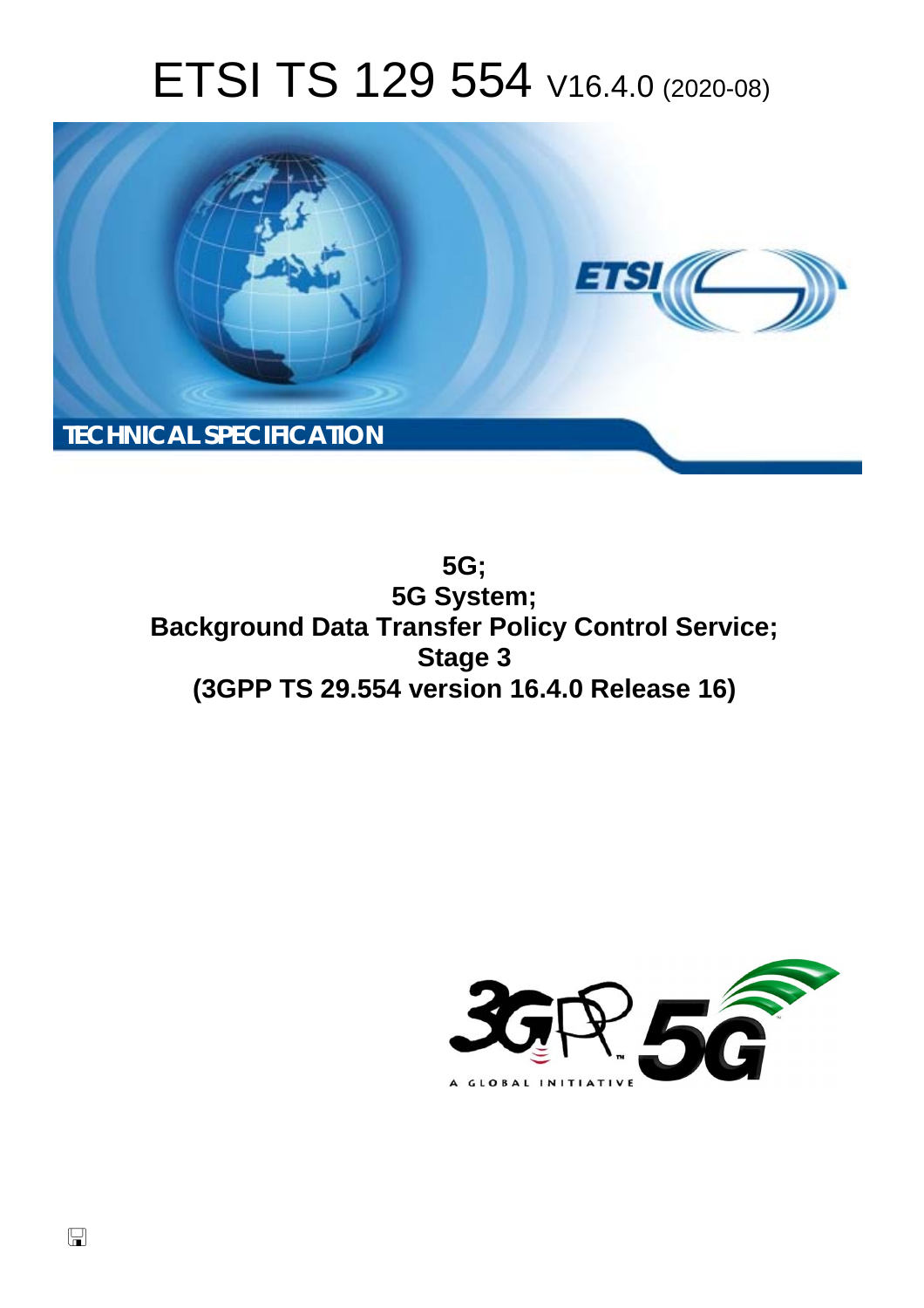Reference RTS/TSGC-0329554vg40

Keywords

5G

#### *ETSI*

#### 650 Route des Lucioles F-06921 Sophia Antipolis Cedex - FRANCE

Tel.: +33 4 92 94 42 00 Fax: +33 4 93 65 47 16

Siret N° 348 623 562 00017 - NAF 742 C Association à but non lucratif enregistrée à la Sous-Préfecture de Grasse (06) N° 7803/88

#### *Important notice*

The present document can be downloaded from: <http://www.etsi.org/standards-search>

The present document may be made available in electronic versions and/or in print. The content of any electronic and/or print versions of the present document shall not be modified without the prior written authorization of ETSI. In case of any existing or perceived difference in contents between such versions and/or in print, the prevailing version of an ETSI deliverable is the one made publicly available in PDF format at [www.etsi.org/deliver.](http://www.etsi.org/deliver)

Users of the present document should be aware that the document may be subject to revision or change of status. Information on the current status of this and other ETSI documents is available at <https://portal.etsi.org/TB/ETSIDeliverableStatus.aspx>

If you find errors in the present document, please send your comment to one of the following services: <https://portal.etsi.org/People/CommiteeSupportStaff.aspx>

#### *Copyright Notification*

No part may be reproduced or utilized in any form or by any means, electronic or mechanical, including photocopying and microfilm except as authorized by written permission of ETSI. The content of the PDF version shall not be modified without the written authorization of ETSI. The copyright and the foregoing restriction extend to reproduction in all media.

> © ETSI 2020. All rights reserved.

**DECT™**, **PLUGTESTS™**, **UMTS™** and the ETSI logo are trademarks of ETSI registered for the benefit of its Members. **3GPP™** and **LTE™** are trademarks of ETSI registered for the benefit of its Members and of the 3GPP Organizational Partners. **oneM2M™** logo is a trademark of ETSI registered for the benefit of its Members and of the oneM2M Partners. **GSM®** and the GSM logo are trademarks registered and owned by the GSM Association.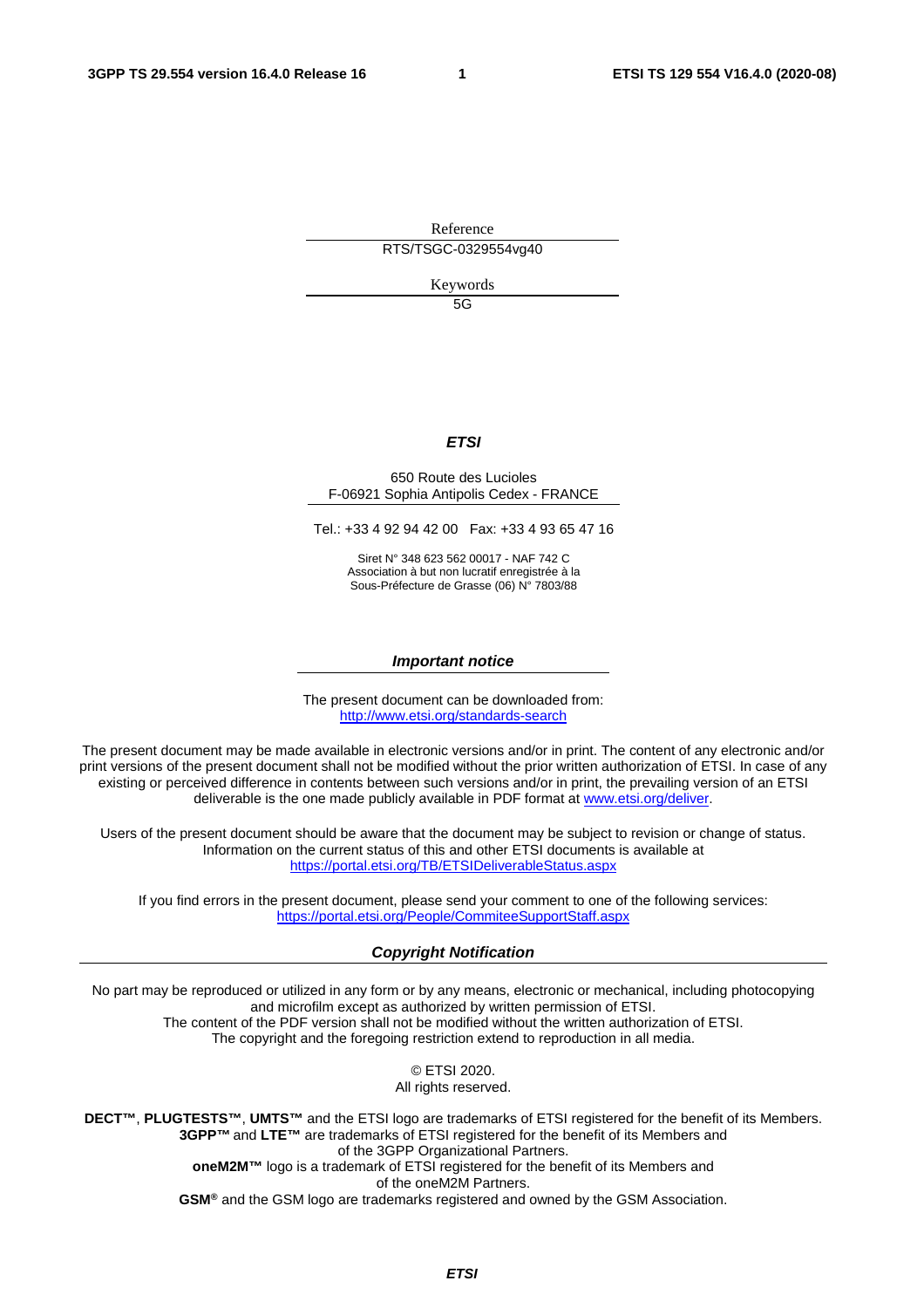# Intellectual Property Rights

#### Essential patents

IPRs essential or potentially essential to normative deliverables may have been declared to ETSI. The information pertaining to these essential IPRs, if any, is publicly available for **ETSI members and non-members**, and can be found in ETSI SR 000 314: *"Intellectual Property Rights (IPRs); Essential, or potentially Essential, IPRs notified to ETSI in respect of ETSI standards"*, which is available from the ETSI Secretariat. Latest updates are available on the ETSI Web server [\(https://ipr.etsi.org/](https://ipr.etsi.org/)).

Pursuant to the ETSI IPR Policy, no investigation, including IPR searches, has been carried out by ETSI. No guarantee can be given as to the existence of other IPRs not referenced in ETSI SR 000 314 (or the updates on the ETSI Web server) which are, or may be, or may become, essential to the present document.

#### **Trademarks**

The present document may include trademarks and/or tradenames which are asserted and/or registered by their owners. ETSI claims no ownership of these except for any which are indicated as being the property of ETSI, and conveys no right to use or reproduce any trademark and/or tradename. Mention of those trademarks in the present document does not constitute an endorsement by ETSI of products, services or organizations associated with those trademarks.

# Legal Notice

This Technical Specification (TS) has been produced by ETSI 3rd Generation Partnership Project (3GPP).

The present document may refer to technical specifications or reports using their 3GPP identities. These shall be interpreted as being references to the corresponding ETSI deliverables.

The cross reference between 3GPP and ETSI identities can be found under<http://webapp.etsi.org/key/queryform.asp>.

# Modal verbs terminology

In the present document "**shall**", "**shall not**", "**should**", "**should not**", "**may**", "**need not**", "**will**", "**will not**", "**can**" and "**cannot**" are to be interpreted as described in clause 3.2 of the [ETSI Drafting Rules](https://portal.etsi.org/Services/editHelp!/Howtostart/ETSIDraftingRules.aspx) (Verbal forms for the expression of provisions).

"**must**" and "**must not**" are **NOT** allowed in ETSI deliverables except when used in direct citation.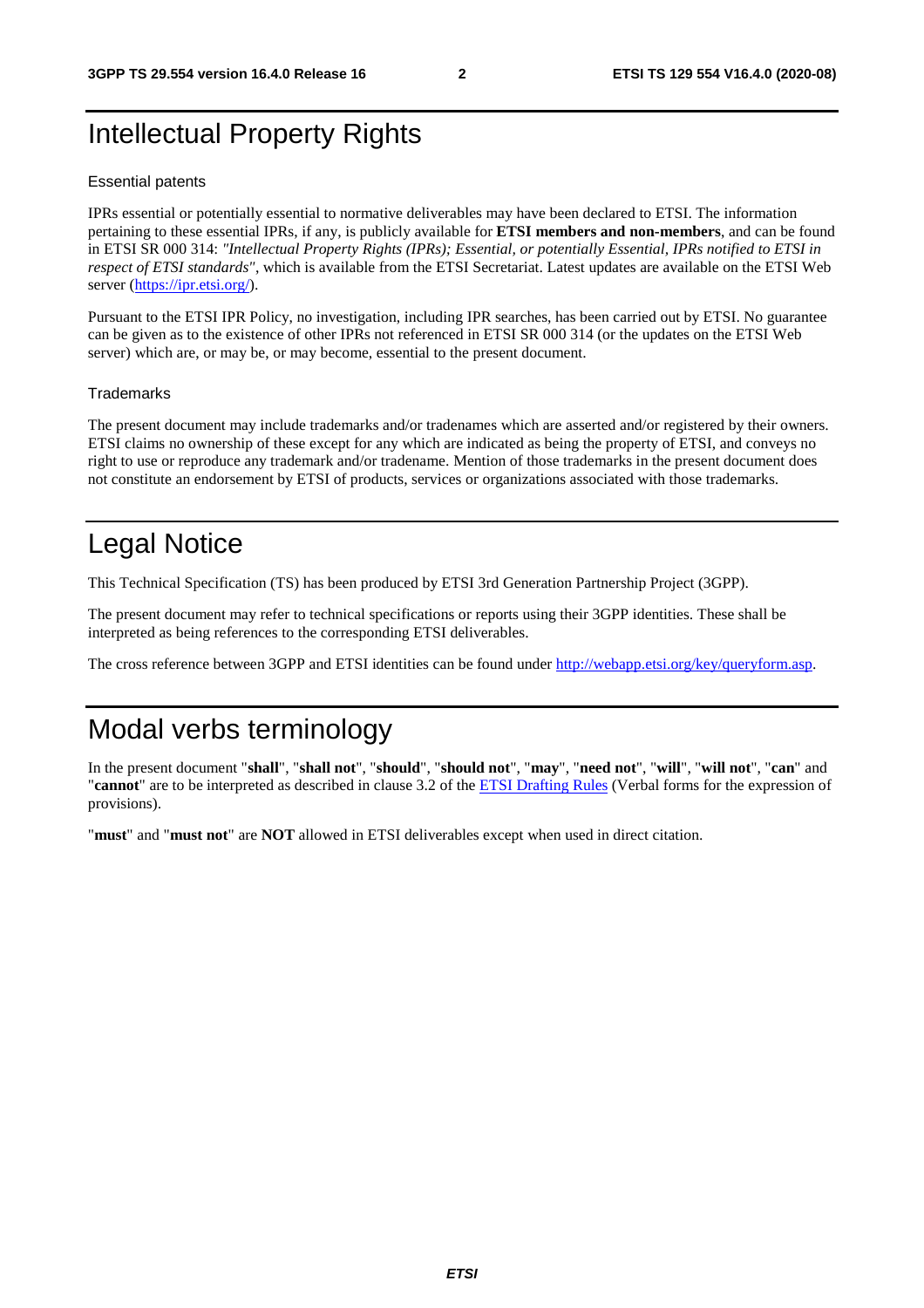$\mathbf{3}$ 

# Contents

| 1         |         |  |
|-----------|---------|--|
| 2         |         |  |
| 3         |         |  |
| 3.1       |         |  |
| 3.2       |         |  |
| 4         |         |  |
| 4.1       |         |  |
| 4.1.1     |         |  |
| 4.1.2     |         |  |
| 4.1.3     |         |  |
| 4.1.3.1   |         |  |
| 4.1.3.2   |         |  |
| 4.2       |         |  |
| 4.2.1     |         |  |
| 4.2.2     |         |  |
| 4.2.2.1   |         |  |
| 4.2.2.2   |         |  |
| 4.2.3     |         |  |
| 4.2.3.1   |         |  |
| 4.2.3.2   |         |  |
| 4.2.3.3   |         |  |
| 4.2.4     |         |  |
| 4.2.4.1   |         |  |
| 4.2.4.2   |         |  |
| 5         |         |  |
| 5.1       |         |  |
| 5.2       |         |  |
| 5.2.1     |         |  |
| 5.2.2     |         |  |
| 5.2.2.1   | General |  |
| 5.2.2.2   |         |  |
|           |         |  |
| 5.2.3     |         |  |
| 5.3       |         |  |
| 5.3.1     |         |  |
| 5.3.2     |         |  |
| 5.3.2.1   |         |  |
| 5.3.2.2   |         |  |
| 5.3.2.3   |         |  |
| 5.3.2.3.1 |         |  |
| 5.3.2.4   |         |  |
| 5.3.3     |         |  |
| 5.3.3.1   |         |  |
| 5.3.3.2   |         |  |
| 5.3.3.3   |         |  |
| 5.3.3.3.1 |         |  |
| 5.3.3.3.2 |         |  |
| 5.4       |         |  |
| 5.5       |         |  |
| 5.5.1     |         |  |
|           |         |  |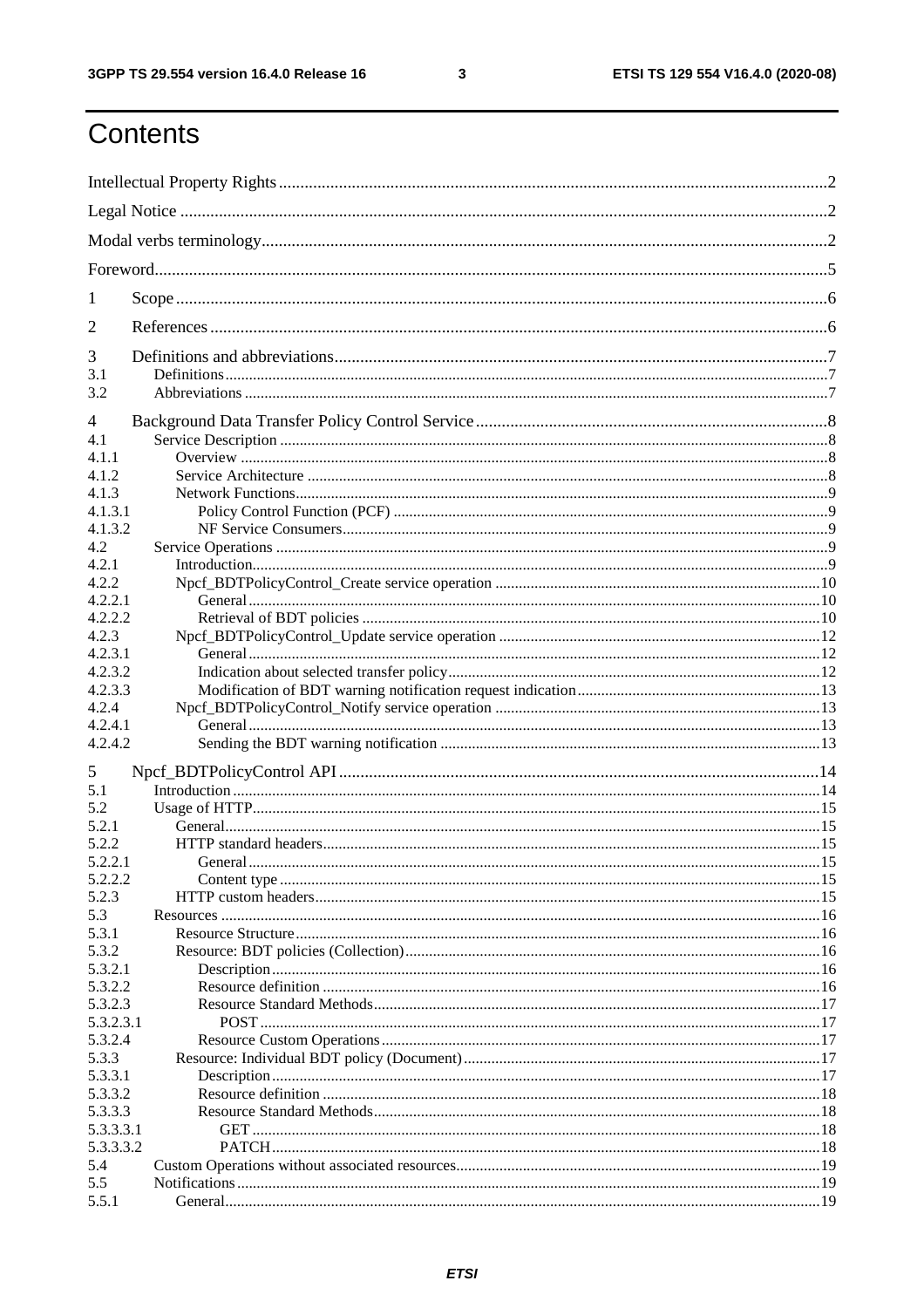$\overline{\mathbf{4}}$ 

| 5.5.2     |                               |  |  |  |  |  |  |  |
|-----------|-------------------------------|--|--|--|--|--|--|--|
| 5.5.2.1   |                               |  |  |  |  |  |  |  |
| 5.5.2.2   |                               |  |  |  |  |  |  |  |
| 5.5.2.3   |                               |  |  |  |  |  |  |  |
| 5.5.2.3.1 |                               |  |  |  |  |  |  |  |
| 5.6       |                               |  |  |  |  |  |  |  |
| 5.6.1     |                               |  |  |  |  |  |  |  |
| 5.6.2     |                               |  |  |  |  |  |  |  |
| 5.6.2.1   |                               |  |  |  |  |  |  |  |
| 5.6.2.2   |                               |  |  |  |  |  |  |  |
| 5.6.2.3   |                               |  |  |  |  |  |  |  |
| 5.6.2.4   |                               |  |  |  |  |  |  |  |
| 5.6.2.5   |                               |  |  |  |  |  |  |  |
| 5.6.2.6   |                               |  |  |  |  |  |  |  |
| 5.6.2.7   |                               |  |  |  |  |  |  |  |
| 5.6.2.8   |                               |  |  |  |  |  |  |  |
| 5.6.2.9   |                               |  |  |  |  |  |  |  |
| 5.6.2.10  |                               |  |  |  |  |  |  |  |
| 5.6.3     |                               |  |  |  |  |  |  |  |
| 5.6.3.1   |                               |  |  |  |  |  |  |  |
| 5.6.3.2   |                               |  |  |  |  |  |  |  |
| 5.7       |                               |  |  |  |  |  |  |  |
| 5.7.1     |                               |  |  |  |  |  |  |  |
| 5.7.2     |                               |  |  |  |  |  |  |  |
| 5.7.3     |                               |  |  |  |  |  |  |  |
| 5.8       |                               |  |  |  |  |  |  |  |
| 5.9       |                               |  |  |  |  |  |  |  |
|           | <b>Annex A (normative):</b>   |  |  |  |  |  |  |  |
| A.1       |                               |  |  |  |  |  |  |  |
| A.2       |                               |  |  |  |  |  |  |  |
|           | <b>Annex B</b> (informative): |  |  |  |  |  |  |  |
|           |                               |  |  |  |  |  |  |  |
|           |                               |  |  |  |  |  |  |  |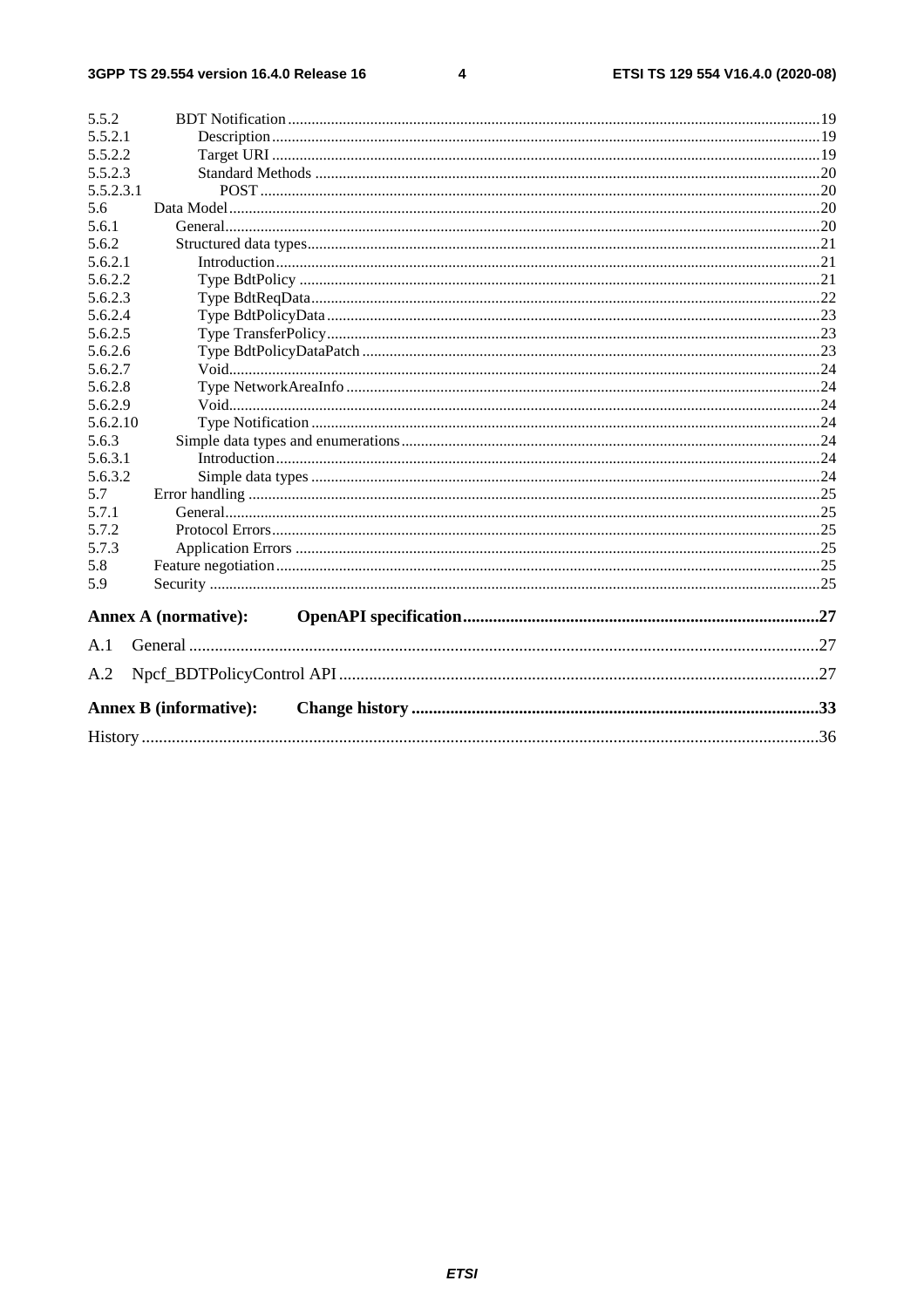# Foreword

This Technical Specification has been produced by the 3<sup>rd</sup> Generation Partnership Project (3GPP).

The contents of the present document are subject to continuing work within the TSG and may change following formal TSG approval. Should the TSG modify the contents of the present document, it will be re-released by the TSG with an identifying change of release date and an increase in version number as follows:

Version x.y.z

where:

- x the first digit:
	- 1 presented to TSG for information;
	- 2 presented to TSG for approval;
	- 3 or greater indicates TSG approved document under change control.
- y the second digit is incremented for all changes of substance, i.e. technical enhancements, corrections, updates, etc.
- z the third digit is incremented when editorial only changes have been incorporated in the document.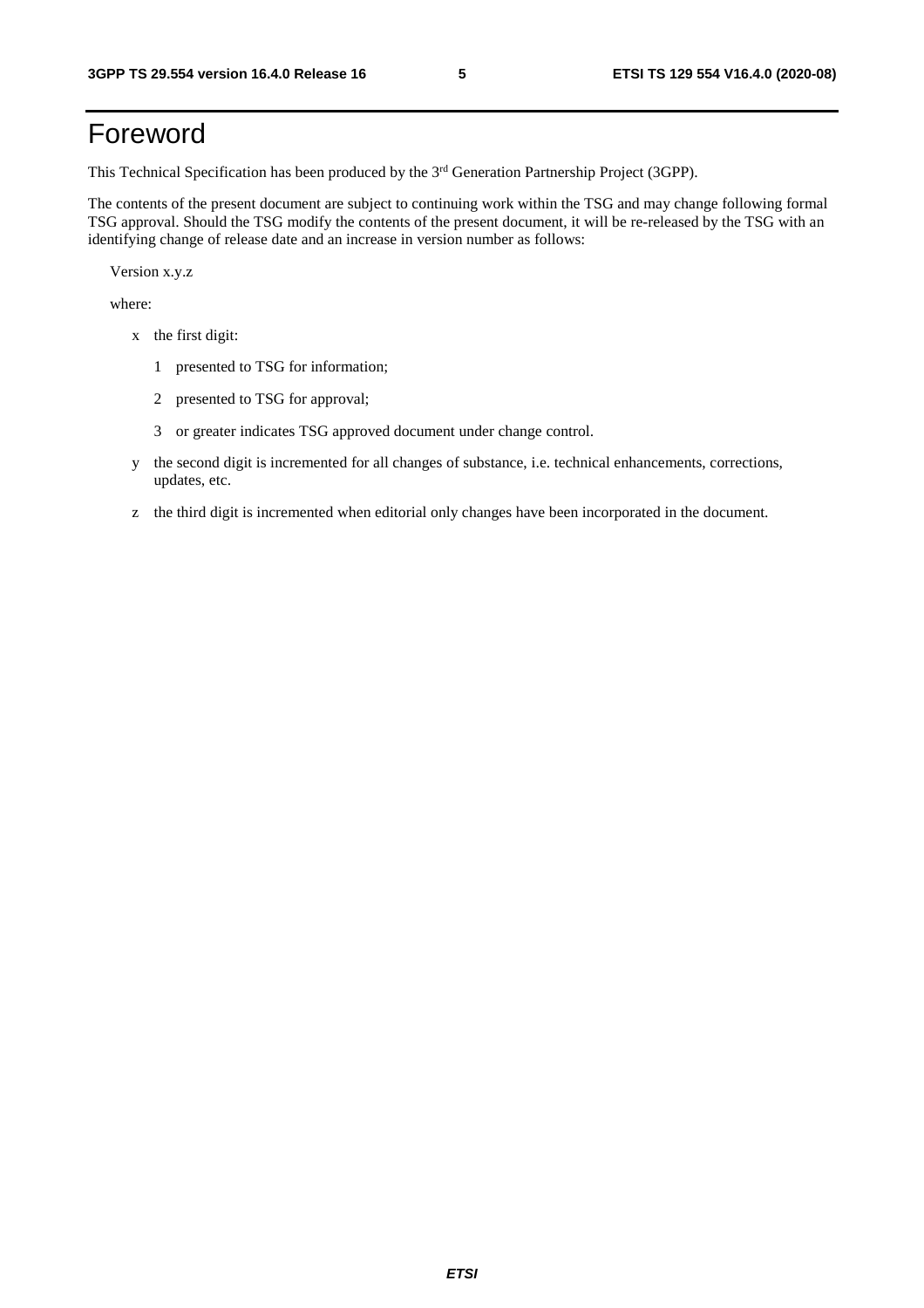# 1 Scope

The present specification provides the stage 3 definition of the Background Data Transfer (BDT) Policy Control Service (Npcf\_BDTPolicyControl) of the 5G System.

The 5G System Architecture is defined in 3GPP TS 23.501 [2]. The stage 2 definition and related procedures for BDT Policy Control Service are specified in 3GPP TS 23.502 [3] and 3GPP TS 23.503 [4].

The 5G System stage 3 call flows are provided in 3GPP TS 29.513 [5].

The Technical Realization of the Service Based Architecture and the Principles and Guidelines for Services Definition are specified in 3GPP TS 29.500 [6] and 3GPP TS 29.501 [7].

The Policy Control Function (PCF) provides the BDT Policy Control Service. This service provides background data transfer policy negotiation function.

# 2 References

The following documents contain provisions which, through reference in this text, constitute provisions of the present document.

- References are either specific (identified by date of publication, edition number, version number, etc.) or non-specific.
- For a specific reference, subsequent revisions do not apply.
- For a non-specific reference, the latest version applies. In the case of a reference to a 3GPP document (including a GSM document), a non-specific reference implicitly refers to the latest version of that document *in the same Release as the present document*.
- [1] 3GPP TR 21.905: "Vocabulary for 3GPP Specifications".
- [2] 3GPP TS 23.501: "System Architecture for the 5G System; Stage 2".
- [3] 3GPP TS 23.502: "Procedures for the 5G System; Stage 2".
- [4] 3GPP TS 23.503: "Policy and Charging Control Framework for the 5G System; Stage 2".
- [5] 3GPP TS 29.513: "5G System; Policy and Charging Control signalling flows and QoS parameter mapping; Stage 3".
- [6] 3GPP TS 29.500: "5G System; Technical Realization of Service Based Architecture; Stage 3".
- [7] 3GPP TS 29.501: "5G System; Principles and Guidelines for Services Definition; Stage 3".
- [8] IETF RFC 7540: "Hypertext Transfer Protocol Version 2 (HTTP/2)".
- [9] IETF RFC 8259: "The JavaScript Object Notation (JSON) Data Interchange Format".
- [10] OpenAPI: "OpenAPI 3.0.0 Specification", [https://github.com/OAI/OpenAPI](https://github.com/OAI/OpenAPI-Specification/blob/master/versions/3.0.0.md)-[Specification/blob/master/versions/3.0.0.md](https://github.com/OAI/OpenAPI-Specification/blob/master/versions/3.0.0.md).
- [11] 3GPP TS 29.504: "5G System; Unified Data Repository Services; Stage 3".
- [12] 3GPP TS 29.519: "5G System; Usage of the Unified Data Repository service for Policy Data, Application Data and Structured Data for exposure; Stage 3".
- [13] 3GPP TS 29.571: "5G System; Common Data Types for Service Based Interfaces; Stage 3".
- [14] 3GPP TS 29.122: "T8 reference point for Northbound APIs".
- [15] **IETF RFC 7396: "JSON Merge Patch".**
- [16] IETF RFC 3986: "Uniform Resource Identifier (URI): Generic Syntax".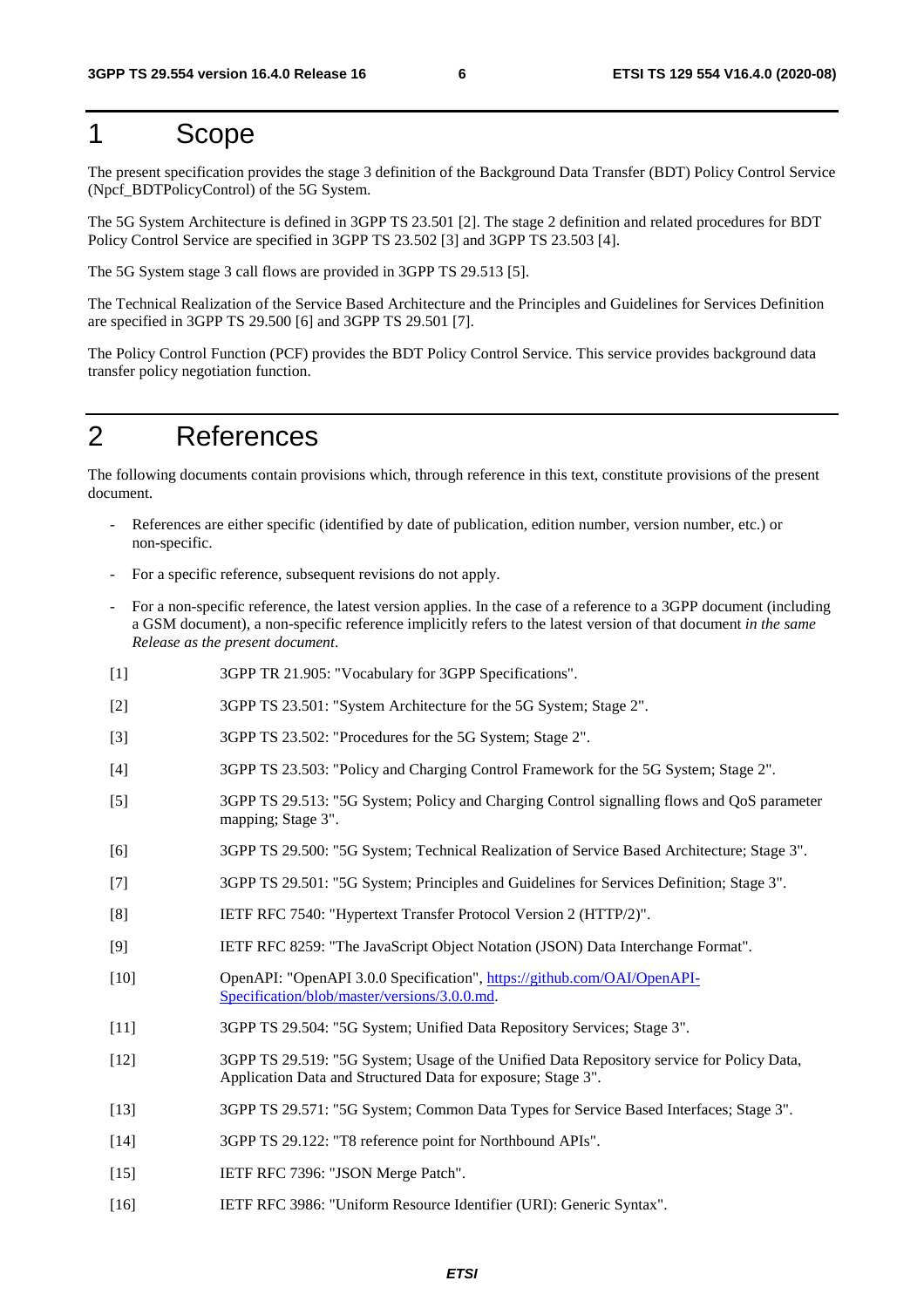- [17] IETF RFC 7807: "Problem Details for HTTP APIs".
- [18] 3GPP TS 33.501: "Security architecture and procedures for 5G system".
- [19] IETF RFC 6749: "The OAuth 2.0 Authorization Framework".
- [20] 3GPP TS 29.510: "5G System; Network Function Repository Services; Stage 3".
- [21] 3GPP TR 21.900: "Technical Specification Group working methods".
- [22] 3GPP TS 29.520: "5G System; Network Data Analytics Services; Stage 3".

# 3 Definitions and abbreviations

# 3.1 Definitions

For the purposes of the present document, the terms and definitions given in 3GPP TR 21.905 [1] and the following apply. A term defined in the present document takes precedence over the definition of the same term, if any, in 3GPP TR 21.905 [1].

**Background data transfer:** feature that enables a 3rd party service provider to keep their costs lower by favouring time windows for data transfer to specific UEs in a geographical area during non-busy hours that are less costly and able to handle larger bitrates.

For the purposes of the present document, the following terms and definitions given in 3GPP TS 23.501 [2], subclause 3.1 apply:

**5G System** 

**Network Function** 

**NF service** 

**NF service operation** 

**Service based interface** 

# 3.2 Abbreviations

For the purposes of the present document, the abbreviations given in 3GPP TR 21.905 [1] and the following apply. An abbreviation defined in the present document takes precedence over the definition of the same abbreviation, if any, in 3GPP TR 21.905 [1].

| AF           | <b>Application Function</b>                           |
|--------------|-------------------------------------------------------|
| ASP          | <b>Application Service Provider</b>                   |
| <b>BDT</b>   | <b>Background Data Transfer</b>                       |
| <b>DNN</b>   | Data Network Name                                     |
| <b>JSON</b>  | JavaScript Object Notation                            |
| <b>NEF</b>   | <b>Network Exposure Function</b>                      |
| $NG-RAN$     | Next Generation - Radio Access Network                |
| <b>NRF</b>   | <b>Network Repository Function</b>                    |
| <b>NWDAF</b> | <b>Network Data Analytics Function</b>                |
| <b>PCF</b>   | <b>Policy Control Function</b>                        |
| <b>SBI</b>   | Service Based Interface                               |
| S-NSSAI      | Single Network Slice Selection Assistance Information |
| <b>TAI</b>   | Tracking Area Identity                                |
| UDR          | Unified Data Repository                               |
|              |                                                       |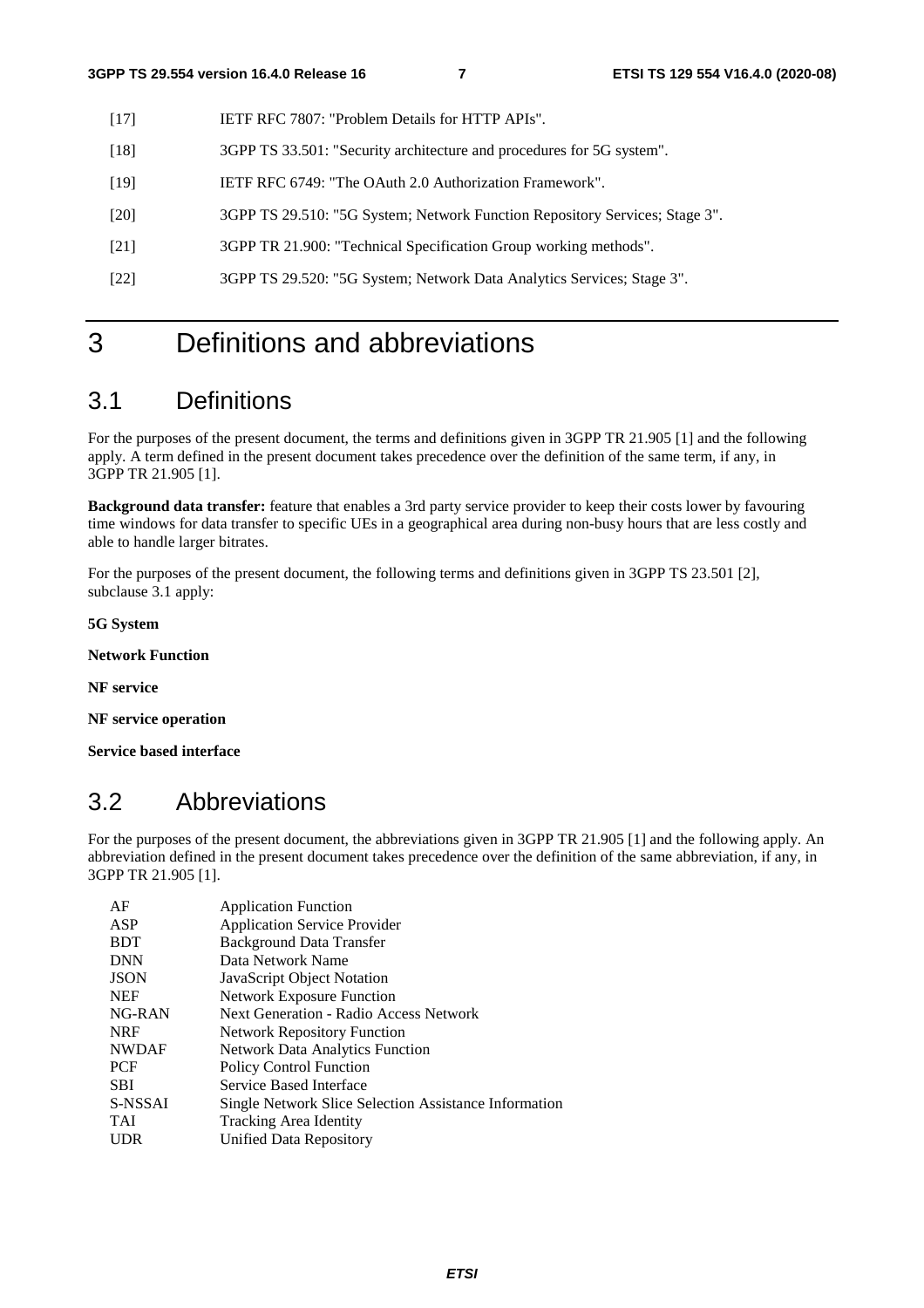# 4 Background Data Transfer Policy Control Service

# 4.1 Service Description

#### 4.1.1 Overview

The BDT Policy Control Service, as defined in 3GPP TS 23.502 [3] and 3GPP TS 23.503 [4], is provided by the Policy Control Function (PCF).

This service enables the NF service consumer to negotiate policy for a future background data transfer and offers the following functionalities:

- get background data transfer policies based on the request from the NEF;
- update background data transfer policies based on the selection provided by the NEF; and
- provide background data transfer warning notification to trigger renegotiation of background data transfer policy.

### 4.1.2 Service Architecture

The 5G System Architecture is defined in 3GPP TS 23.501 [2]. The Policy and Charging related 5G architecture is also described in 3GPP TS 29.513 [5].

The BDT Policy Control Service (Npcf\_BDTPolicyControl) is part of the Npcf service-based interface exhibited by the Policy Control Function (PCF).

The only known NF service consumer of the Npcf\_BDTPolicyControl service is the Network Exposure Function (NEF).

The NEF accesses the BDT Policy Control Service at the PCF via the N30 Reference point. In the roaming scenario, the N30 reference point is located between the PCF and the NEF in the home network only.



**Figure 4.1.2-1: Reference Architecture for the Npcf\_BDTPolicyControl Service; SBI representation**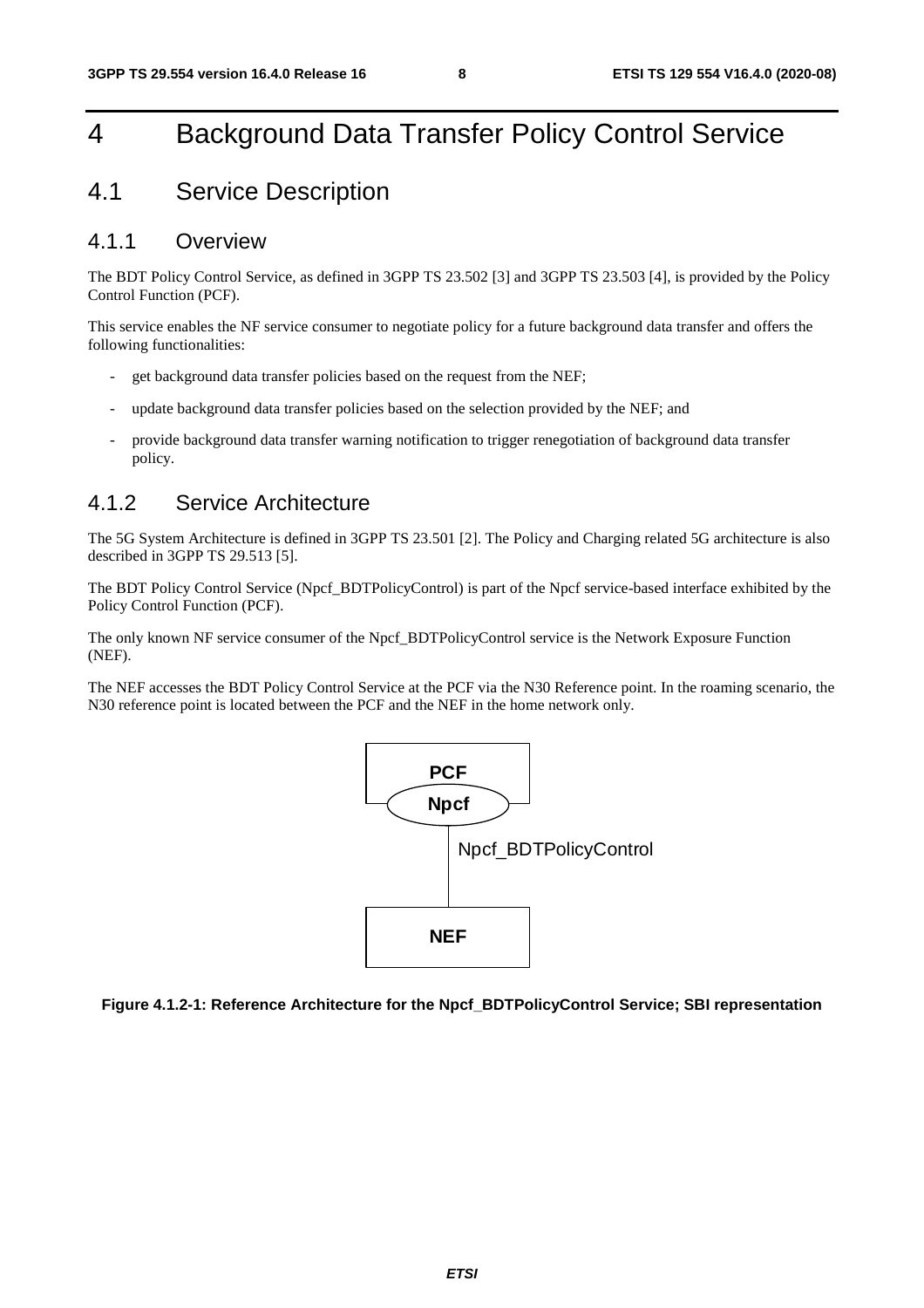

#### **Figure 4.1.2-2: Reference Architecture for the Npcf\_BDTPolicyControl Service; reference point representation**

### 4.1.3 Network Functions

#### 4.1.3.1 Policy Control Function (PCF)

The Policy Control Function (PCF):

- Provides background data transfer policies based on the request from the NEF. The PCF determines, based on information provided by the NEF and other available information (e.g. network policy, load status estimation for the requested time window, network area, etc.) one or more transfer policies.
- Updates background data transfer policy based on the selection provided by the NEF.
- Sends the background data transfer warning notification to the NEF.

#### 4.1.3.2 NF Service Consumers

The Network Exposure Function (NEF):

- requests the PCF to provide background data transfer policies;
- provides the selected background data transfer policy to the PCF; and
- indicates to the PCF whether to provide a BDT warning notification.

# 4.2 Service Operations

# 4.2.1 Introduction

#### **Table 4.2.1-1: Operations of the Npcf\_BDTPolicyControl Service**

| Service operation name       | <b>Description</b>                                | Initiated by        |
|------------------------------|---------------------------------------------------|---------------------|
| Npcf BDTPolicyControl Create | Provides the requested background data transfer   | NF service consumer |
|                              | policies to the NF service consumer.              | (NEF)               |
| Npcf_BDTPolicyControl_Update | Updates the PCF with the background data transfer | NF service consumer |
|                              | policy selected by the NF service consumer.       | (NEF)               |
| Npcf_BDTPolicyControl_Notify | Sends the BDT notification to the NF service      | <b>PCF</b>          |
|                              | consumer.                                         |                     |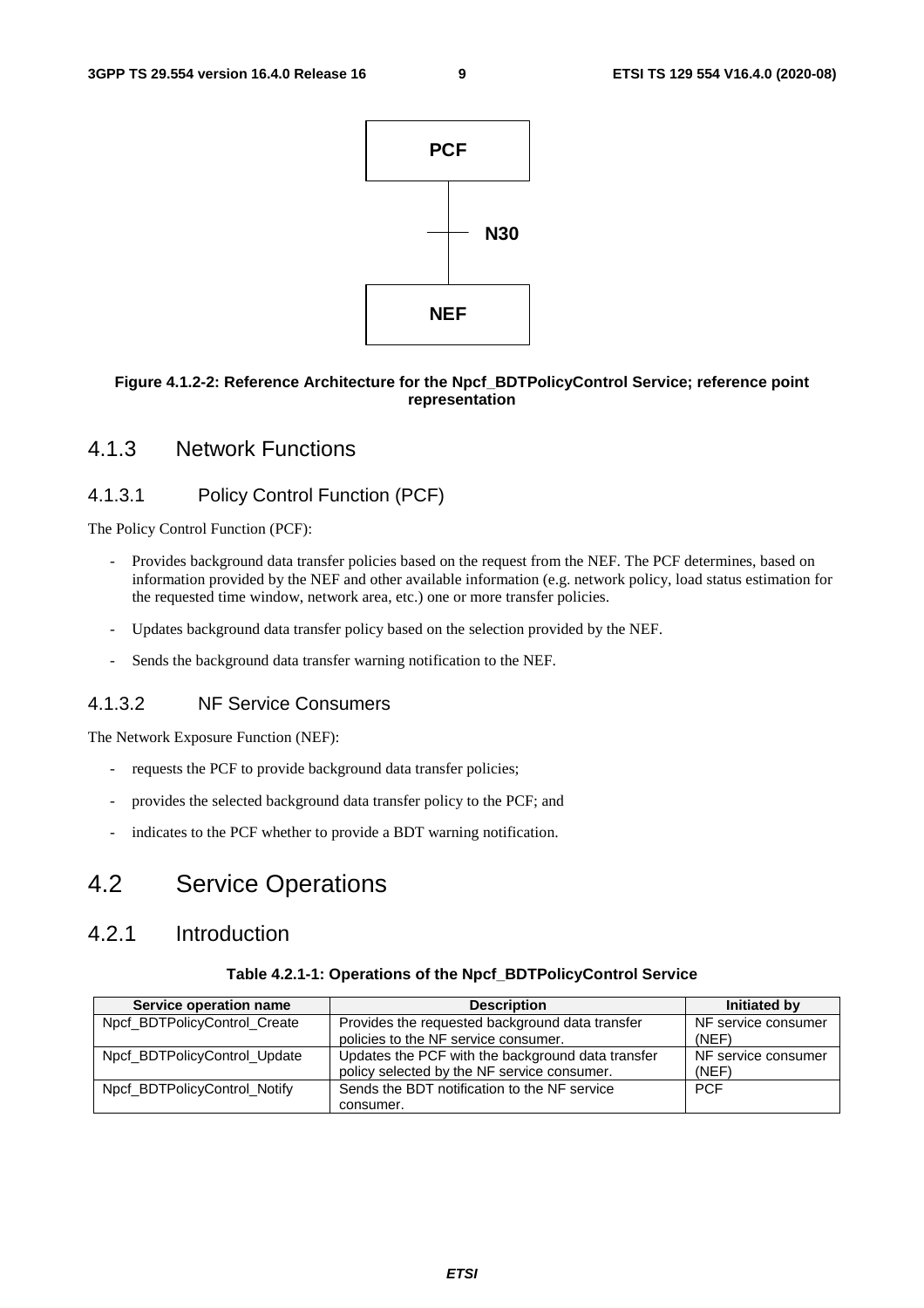# 4.2.2 Npcf\_BDTPolicyControl\_Create service operation

#### 4.2.2.1 General

The Npcf\_BDTPolicyControl\_Create service operation is used by an NF service consumer to retrieve BDT policies from the PCF.

The following procedure using the Npcf\_BDTPolicyControl\_Create service operation is supported:

retrieval of BDT policies.

#### 4.2.2.2 Retrieval of BDT policies

This procedure is used by the NEF to request BDT policies from the PCF, as defined in 3GPP TS 23.501 [2], 3GPP TS 23.502 [3] and 3GPP TS 23.503 [4].

Figure 4.2.2.2-1 illustrates a retrieval of BDT policies.



**Figure 4.2.2.2-1: Retrieval of BDT policies** 

Upon reception of a Background Data Transfer request from the AF indicating a transfer policy request, the NEF shall invoke the Npcf\_BDTPolicyControl\_Create service operation by sending an HTTP POST request to the URI representing a "BDT policies" collection resource of the PCF (as shown in figure 4.2.2.2-1, step 1). The NEF shall include a "BdtReqData" data type in a payload body of the HTTP POST request. The "BdtReqData" data type shall contain:

- an ASP identifier in the "aspId" attribute;
- a volume of data per UE in the "volPerUe" attribute;
- an expected number of UEs in the "numOfUes" attribute;
- a desired time window in the "desTimeInt" attribute; and
- if "BdtNotification 5G" feature is supported a notification URI in the "notifUri" attribute,

#### and may include:

- a network area information (e.g. list of TAIs and/or NG-RAN nodes and/or cells identifiers) in the "nwAreaInfo" attribute;
- an identification of a group of UE(s) via an "interGroupId" attribute;
- a traffic descriptor of background data within the "trafficDes" attribute;
- if "BdtNotification 5G" feature is supported an indication that BDT warning notification is requested in the "warnNotifReq" attribute; and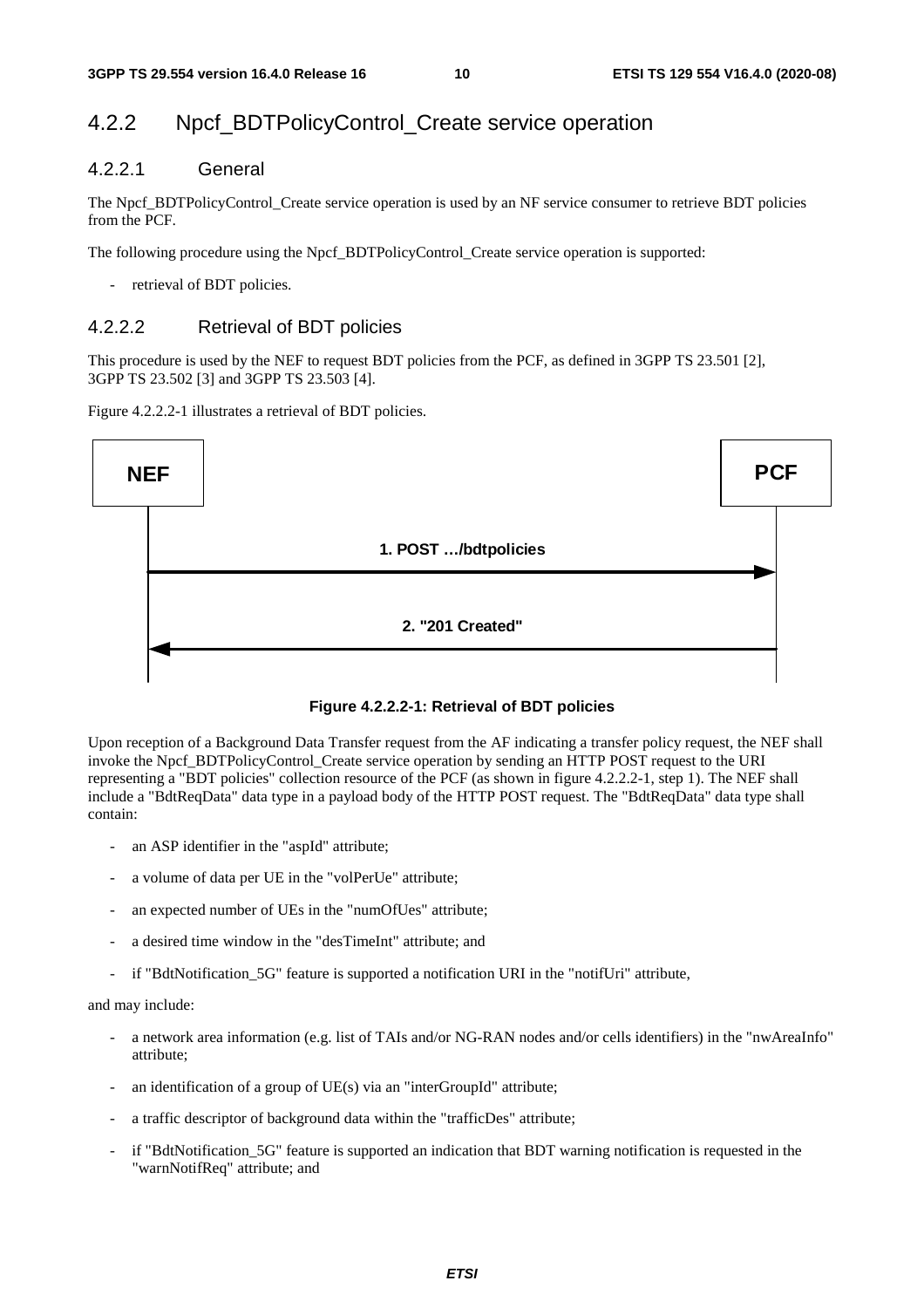#### **3GPP TS 29.554 version 16.4.0 Release 16 11 ETSI TS 129 554 V16.4.0 (2020-08)**

a DNN and an S-NSSAI, corresponding to the ASP identifier, in the "dnn" attribute and the "snssai" attribute respectively.

If the PCF cannot successfully fulfil the received HTTP POST request due to the internal PCF error or due to the error in the HTTP POST request, the PCF shall send the HTTP error response as specified in subclause 5.7.

Otherwise, upon the reception of the HTTP POST request from the NEF indicating a BDT policies request, the PCF:

- may invoke the Nudr\_DataRepository\_Query service operation, as described in 3GPP TS 29.504 [11] and 3GPP TS 29.519 [12], to request from the UDR all stored transfer policies;
- NOTE 1: In case only one PCF is deployed in the network, transfer policies can be locally stored in the PCF and the interaction with the UDR is not required.
- shall determine one or more acceptable transfer policies based on:
	- a) information provided by the NEF; and
	- b) other available information (e.g. the existing transfer policies, network policy, load status estimation for the desired time window); and
- shall create a BDT Reference ID.

The PCF shall send to the NEF a "201 Created" response to the HTTP POST request, as shown in figure 4.2.2.2-1, step 2. The PCF shall include in the "201 Created" response:

- a Location header field; and
- a "BdtPolicy" data type in the payload body containing the BDT Reference ID in the "bdtRefId" attribute and acceptable transfer policy/ies in the "transfPolicies" attribute.

The Location header field shall contain the URI of the created individual BDT policy resource i.e. "{apiRoot}/npcfbdtpolicycontrol/v1/bdtpolicies/{bdtPolicyId}".

For each included transfer policy, the PCF shall provide:

- a transfer policy ID in the "transPolicyId" attribute;
- a recommended time window in the "recTimeInt" attribute; and
- a reference to charging rate for the recommended time window in the "ratingGroup" attribute,

and may provide a maximum aggregated bitrate for the uplink direction in the "maxBitRateUl" attribute and/or a maximum aggregated bitrate for the downlink direction in the "maxBitRateDl" attribute.

The PCF may map the ASP identifier into a target DNN and S-NSSAI based on local configuration, if the NEF did not provide the DNN and S-NSAAI to the PCF.

If the PCF included in the "BdtPolicy" data type:

- more than one transfer policy, the PCF shall wait for the transfer policy selected by the NEF as described in subclause 4.2.3; or
- only one transfer policy, the PCF may invoke the Nudr\_DataRepository\_Update service operation, as described in 3GPP TS 29.504 [11] and 3GPP TS 29.519 [12], to update the UDR with the selected transfer policy, the corresponding BDT Reference ID, the volume of data per UE, the expected number of UEs and, if available, a network area information, the associated DNN and S-NSSAI for the provided ASP identifier.
- NOTE 2: In case only one PCF is deployed in the network, transfer policies can be locally stored in the PCF and the interaction with the UDR is not required.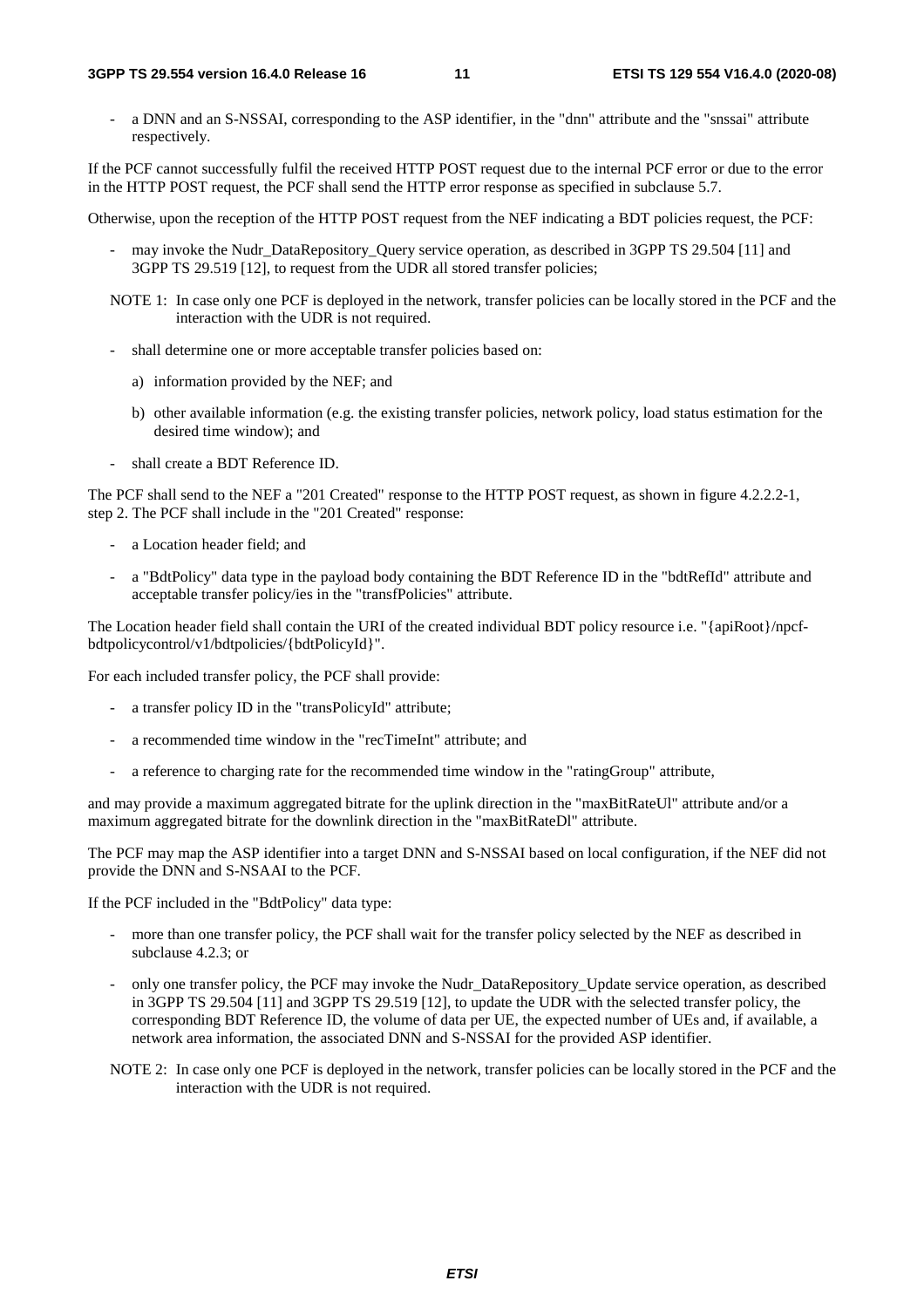# 4.2.3 Npcf\_BDTPolicyControl\_Update service operation

#### 4.2.3.1 General

The Npcf\_BDTPolicyControl\_Update service operation is used by an NF service consumer to update a BDT policy to the PCF.

The following procedure using the Npcf\_BDTPolicyControl\_Update service operation are supported:

- indication about selected transfer policy; and
- modification of a BDT warning notification request indication.

#### 4.2.3.2 Indication about selected transfer policy

This procedure is used by the NEF to inform the PCF about selected transfer policy, as defined in 3GPP TS 23.501 [2], 3GPP TS 23.502 [3] and 3GPP TS 23.503 [4], if the AF selected the transfer policy from the received transfer policy list after:

- retrieval of the BDT policies as described in subclause 4.2.2; or
- reception of the BDT warning notification as described in subclause 4.2.4.

Figure 4.2.3.2-1 illustrates an indication about selected transfer policy.



**Figure 4.2.3.2-1: Indication about selected transfer policy** 

Upon reception of a Background Data Transfer request from the AF indicating transfer policy selection, the NEF shall invoke the Npcf\_BDTPolicyControl\_Update service operation by sending an HTTP PATCH request to the PCF, as shown in figure 4.2.3.2-1, step 1. The NEF shall set the request URI to "{apiRoot}/npcfbdtpolicycontrol/v1/bdtpolicies/{bdtPolicyId}".

The NEF shall include a "BdtPolicyDataPatch" data type in a payload body of the HTTP PATCH request. The "BdtPolicyDataPatch" data type shall contain a transfer policy ID of the selected transfer policy in the "selTransPolicyId" attribute.

If the PCF cannot successfully fulfil the received HTTP PATCH request due to the internal PCF error or due to the error in the HTTP PATCH request, the PCF shall send the HTTP error response as specified in subclause 5.7.

Otherwise, upon the reception of the HTTP PATCH request from the NEF indicating a selected transfer policy, the PCF:

- may invoke the Nudr\_DataRepository\_Update service operation, as described in 3GPP TS 29.504 [11] and 3GPP TS 29.519 [12], to update the UDR with the selected transfer policy, the corresponding BDT Reference ID, the volume of data per UE, the expected number of UEs and, if available, a network area information, the associated DNN and S-NSSAI for the provided ASP identifier;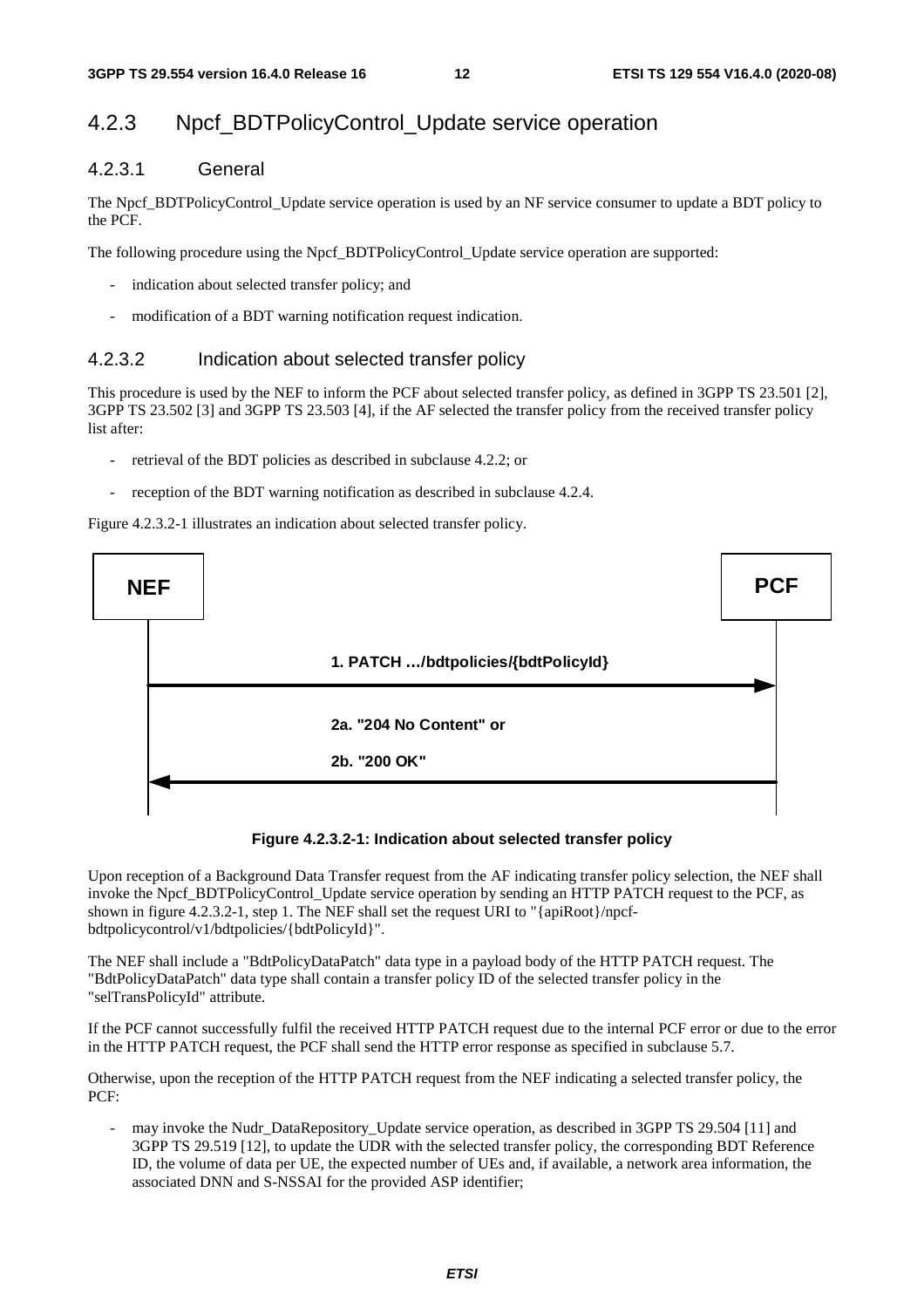- NOTE: In case only one PCF is deployed in the network, transfer policies can be locally stored in the PCF and the interaction with the UDR is not required.
- shall send:
	- a) a "204 No Content" response (as shown in figure 4.2.3.2-1, step 2a); or
	- b) a "200 OK" response (as shown in figure 4.2.3.2-1, step 2b) with a "BdtPolicy" data type in the payload body,

to the HTTP PATCH request to the NEF.

#### 4.2.3.3 Modification of BDT warning notification request indication

This procedure is used by an AF to modify a BDT warning notification request indication when "BdtNotification\_5G" feature is supported.

Upon reception of a request from the AF to modify the BDT warning notification request indication, the NEF shall invoke the Npcf\_BDTPolicyControl\_Update service operation by sending an HTTP PATCH request to the PCF, as described in subclause 4.2.3.2. The NEF shall indicate whether a BDT warning notification shall be enabled or disabled by including the "warnNotifReq" attribute in the "BdtPolicyDataPatch" data type.

If the BDT warning notification is not required anymore the NEF shall set the value of the "warnNotifReq" attribute to "false".

If the BDT warning notification is again required the NEF shall set the value of the "warnNotifReq" attribute to "true".

Upon the reception of the HTTP PATCH request from the NEF indicating a modification of the BDT warning notification request indication, the PCF shall acknowledge that request by sending an HTTP response message as described in subclause 4.2.3.2.

## 4.2.4 Npcf BDTPolicyControl Notify service operation

#### 4.2.4.1 General

The Npcf BDTPolicyControl\_Notify service operation is used by the PCF to send the BDT notification to the NF service consumer.

The following procedure using the Npcf\_BDTPolicyControl\_Notify service operation is supported:

sending the BDT warning notification to the NF service consumer.

#### 4.2.4.2 Sending the BDT warning notification

This procedure is used by the PCF to inform the NF service consumer that network performance in the area of interest goes below the criteria set by the operator, as defined in subclause 6.1.2.4 of 3GPP TS 23.503 [4].

Figure 4.2.4.2-1 illustrates a BDT warning notification from the PCF.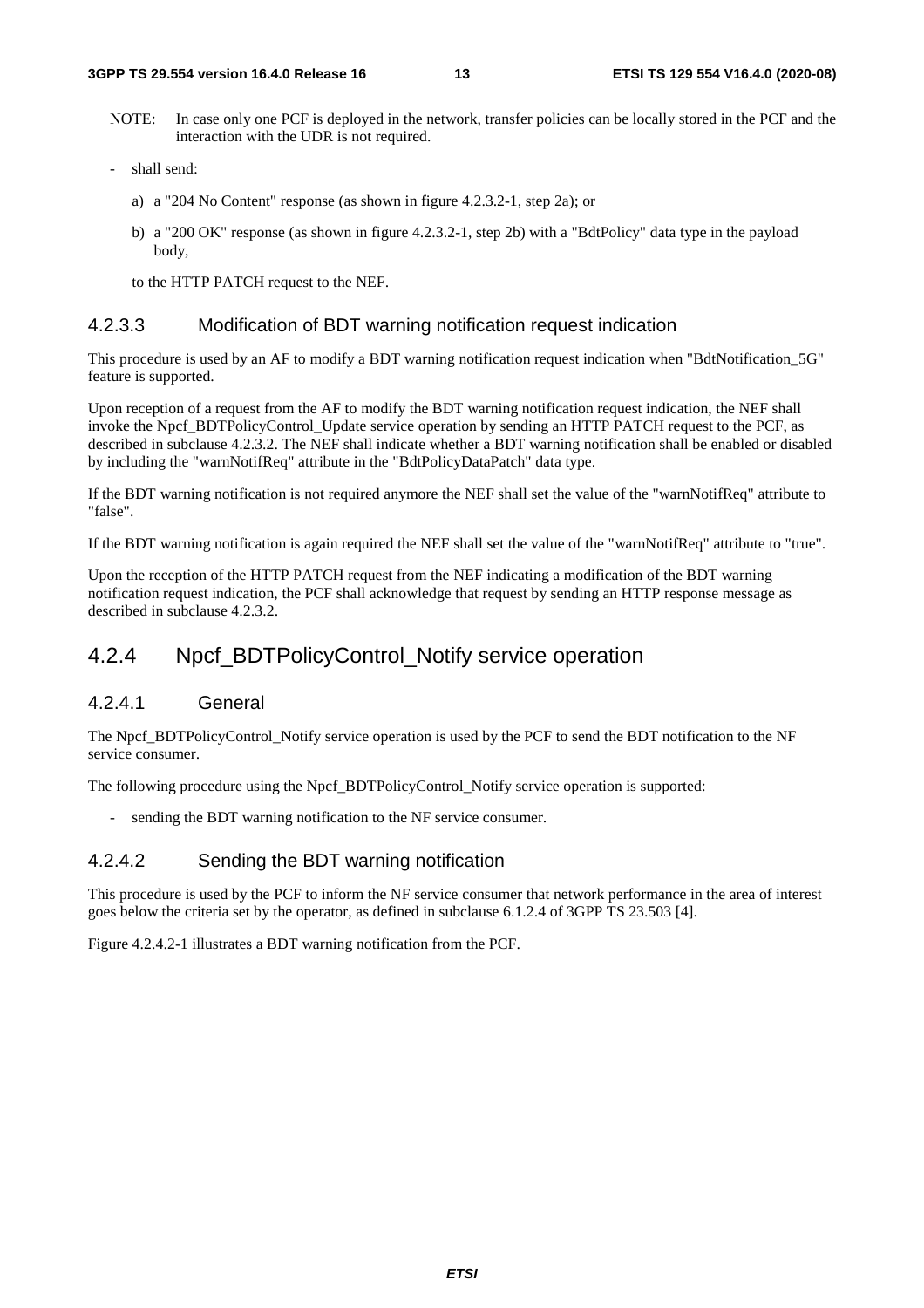

**Figure 4.2.4.2-1: BDT warning notification** 

When the PCF knows that the network performance in the area of interest goes below the criteria set by the operator from the NWDAF as described in 3GPP TS 29.520 [22], the PCF retrieves all the background transfer policies from the UDR. If the PCF determines that the background data traffic is impacted the PCF shall:

- if the BDT warning notification is enabled, invoke the Npcf\_BDTPolicyControl\_Notify service operation by sending the HTTP POST request with the BDT warning notification to the NEF so that the NEF can notify the AF; and
- if the PCF has not locally stored the background transfer policies, invoke the Nudr\_DataRepository\_Delete service operation, as described in 3GPP TS 29.504 [11] and 3GPP TS 29.519 [12], to remove the affected background transfer policy from the UDR.

The PCF shall include a "Notification" data type in a payload body of the HTTP POST request.

The "Notification" data type provided in the request body:

- shall contain the BDT Reference ID of the impacted transfer policy within the "bdtRefId" attribute;
- may contain the time window when the network performance will go below the criteria set by the operator within the "timeWindow" attribute;
- may contain the network area where the network performance will go below the criteria set by the operator within the "nwAreaInfo" attribute; and
- may contain the list of candidate transfer policies in the "candPolicies" attribute.
- NOTE: The AF might select a new background transfer policy from the offered candidate list when receives the BDT warning notification.

Upon the reception of the HTTP POST request from the PCF, the NEF shall acknowledge that request by sending an HTTP response message with the corresponding status code.

If the HTTP POST request from the PCF is accepted, the NEF shall acknowledge the receipt of the notification with a "204 No Content" response to HTTP POST request, as shown in figure 4.2.4.2-1, step 2.

If the HTTP POST request from the PCF is not accepted, the NEF shall send an HTTP error response as specified in subclause 5.7.

# 5 Npcf\_BDTPolicyControl API

# 5.1 Introduction

The BDT Policy Control Service shall use the Npcf\_BDTPolicyControl API.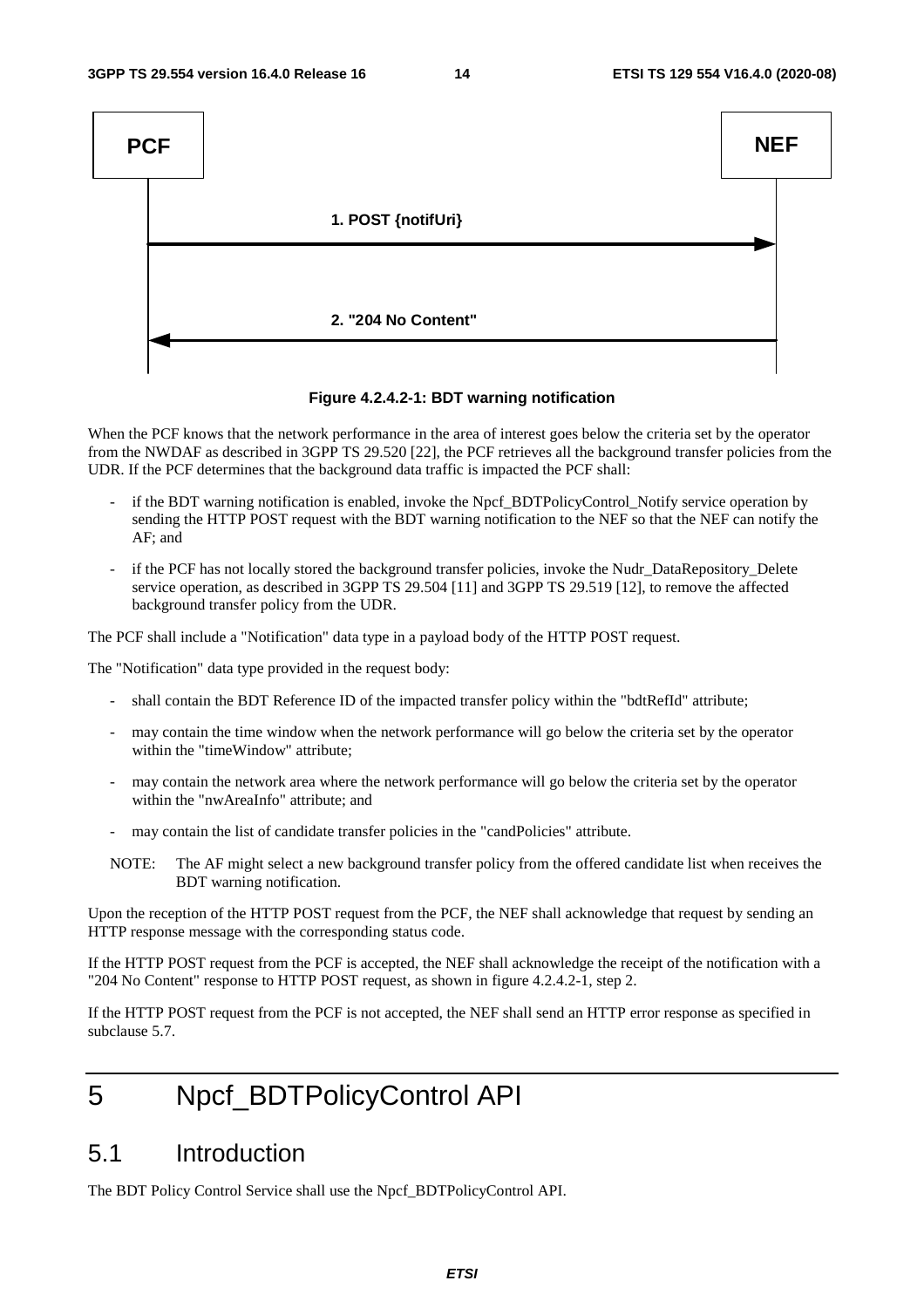The API URI of the Npcf\_BDTPolicyControl API shall be:

#### **{apiRoot}/<apiName>/<apiVersion>/**

The request URI used in each HTTP request from the NF service consumer towards the PCF shall have the structure defined in subclause 4.4.1 of 3GPP TS 29.501 [7], i.e.:

#### **{apiRoot}/<apiName>/<apiVersion>/<apiSpecificResourceUriPart>**

with the following components:

- The {apiRoot} shall be set as described in 3GPP TS 29.501 [7].
- The **<**apiName**>** shall be "npcf-bdtpolicycontrol".
- The  $\langle$ apiVersion $\rangle$  shall be "v1".
- The  $\leq$ apiSpecificResourceUriPart> shall be set as described in subclause 5.3.

# 5.2 Usage of HTTP

### 5.2.1 General

HTTP/2, IETF RFC 7540 [8], shall be used as specified in subclause 5.2 of 3GPP TS 29.500 [6].

HTTP/2 shall be transported as specified in subclause 5.3 of 3GPP TS 29.500 [6].

The OpenAPI [10] specification of HTTP messages and content bodies for the Npcf\_BDTPolicyControl is contained in Annex A.

### 5.2.2 HTTP standard headers

#### 5.2.2.1 General

See subclause 5.2.2 of 3GPP TS 29.500 [6] for the usage of HTTP standard headers.

#### 5.2.2.2 Content type

JSON, IETF RFC 8259 [9], shall be used as content type of the HTTP bodies specified in the present specification as specified in subclause 5.4 of 3GPP TS 29.500 [6]. The use of the JSON format shall be signalled by the content type "application/json".

JSON object used in the HTTP PATCH request shall be encoded according to "JSON Merge Patch" and shall be signalled by the content type "application/merge-patch+json", as defined in IETF RFC 7396 [15].

"Problem Details" JSON object shall be used to indicate additional details of the error in a HTTP response body and shall be signalled by the content type "application/problem+json", as defined in IETF RFC 7807 [17].

### 5.2.3 HTTP custom headers

The Npcf\_BDTPolicyControl API shall support HTTP custom header fields specified in subclause 5.2.3.2 of 3GPP TS 29.500 [6].

In this Release of the specification, no specific custom headers are defined for the Npcf\_BDTPolicyControl API.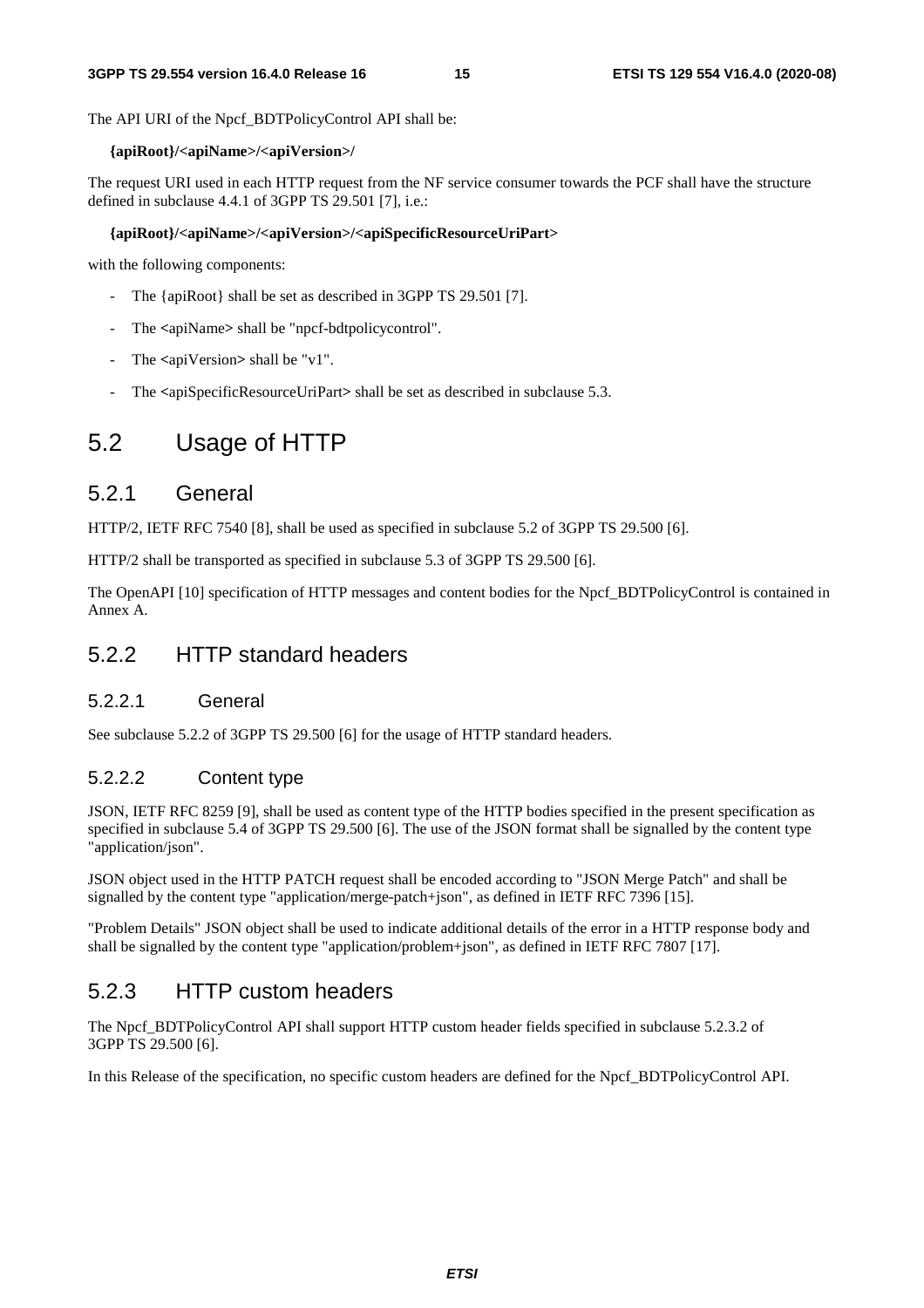# 5.3 Resources

### 5.3.1 Resource Structure

#### {apiRoot}/npcf-bdtpolicycontrol/v1



#### **Figure 5.3.1-1: Resource URI structure of the Npcf\_BDTPolicyControl API**

Table 5.3.1-1 provides an overview of the resources and applicable HTTP methods.

#### **Table 5.3.1-1: Resources and methods overview**

| Resource name         | <b>Resource URI</b>                                              | <b>HTTP</b> method or<br>custom operation | <b>Description</b>                                                                                                                        |
|-----------------------|------------------------------------------------------------------|-------------------------------------------|-------------------------------------------------------------------------------------------------------------------------------------------|
| <b>BDT</b> policies   | {apiRoot}/npcf-bdtpolicycontrol/v1/<br>bdtpolicies               | <b>POST</b>                               | Npcf_BDTPolicyControl_Create.<br>Creates a new Individual BDT<br>policy resource.                                                         |
| Individual BDT policy | {apiRoot}/npcf-bdtpolicycontrol/v1/<br>bdtpolicies/{bdtPolicyId} | <b>GET</b>                                | Reads an Individual BDT policy<br>resource.                                                                                               |
|                       |                                                                  | <b>PATCH</b>                              | Npcf_BDTPolicyControl_Update.<br>Modifies an existing Individual BDT<br>policy resource by selecting or<br>reselecting a transfer policy. |

# 5.3.2 Resource: BDT policies (Collection)

#### 5.3.2.1 Description

The BDT policies resource represents all the transfer policies that exist in the BDT Policy Control service at a given PCF instance.

#### 5.3.2.2 Resource definition

Resource URI: **{apiRoot}/npcf-bdtpolicycontrol/v1/bdtpolicies**

This resource shall support the resource URI variables defined in table 5.3.2.2-1.

#### **Table 5.3.2.2-1: Resource URI variables for this resource**

| <b>Name</b><br>ше                         | nai<br>type<br>Dala | <b>CONTRACTOR</b><br>.<br>чинцоп |
|-------------------------------------------|---------------------|----------------------------------|
| $\overline{\phantom{a}}$<br>lapih<br>:oot | string              | see<br>subclause 5.1.            |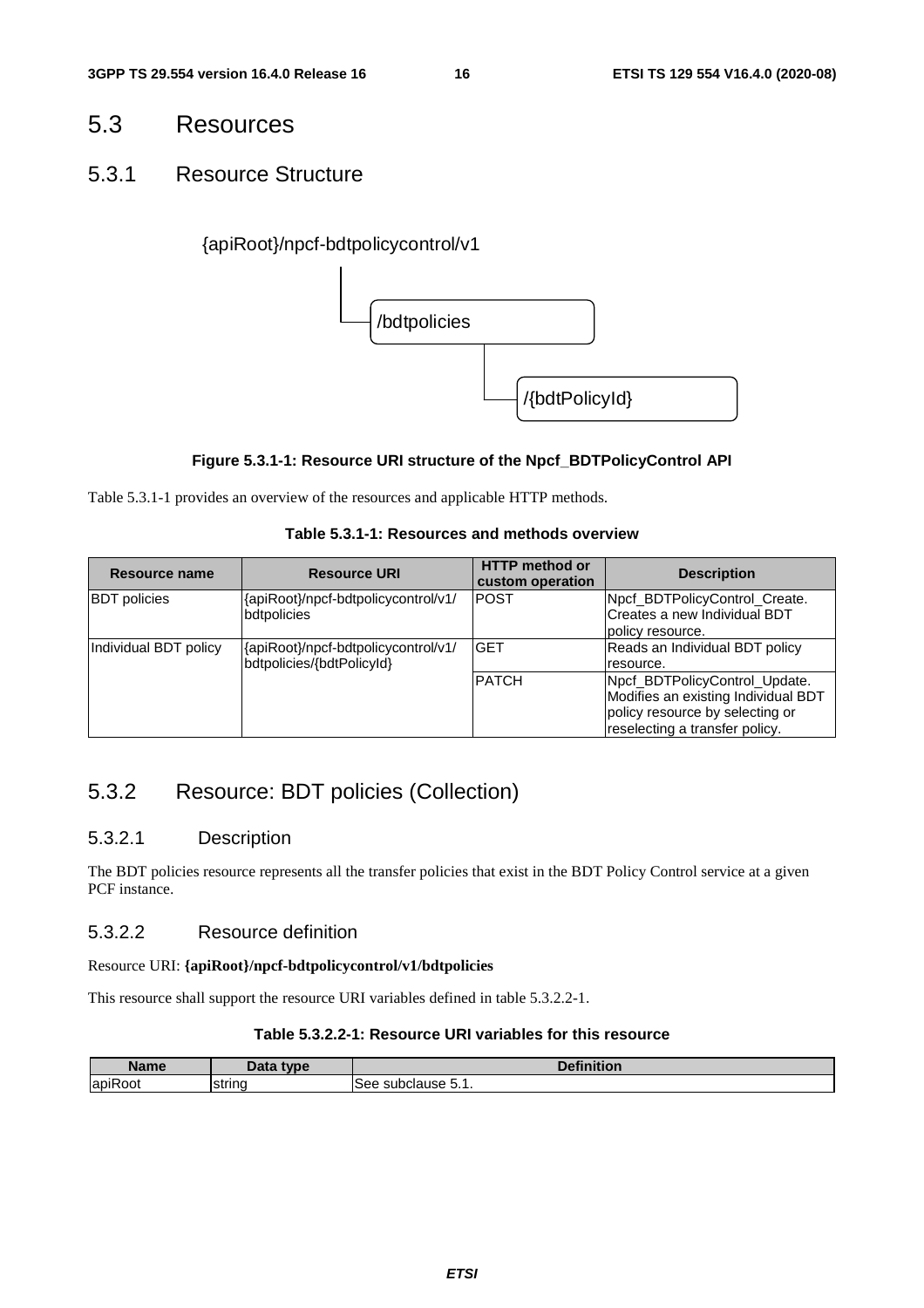#### 5.3.2.3 Resource Standard Methods

#### 5.3.2.3.1 POST

This method shall support the URI query parameters specified in table 5.3.2.3.1-1.

#### **Table 5.3.2.3.1-1: URI query parameters supported by the POST method on this resource**

| <b>Name</b> | <b>Data type</b><br>Dala | $1 - 11$ | .<br>יטפטע<br>ווטנוטוו |
|-------------|--------------------------|----------|------------------------|
| n/a         |                          |          |                        |

This method shall support the request data structures specified in table 5.3.2.3.1-2 and the response data structures and response codes specified in table 5.3.2.3.1-3.

#### **Table 5.3.2.3.1-2: Data structures supported by the POST Request Body on this resource**

| <b>type</b>             |   | $-114.7$ |                                                                                                   |
|-------------------------|---|----------|---------------------------------------------------------------------------------------------------|
| <b>BdtReaD</b><br>ɑData | M |          | policy<br>creation of a new Individual BD<br>resource.<br>intormation<br>the<br>Contains<br>, tor |

#### **Table 5.3.2.3.1-3: Data structures supported by the POST Response Body on this resource**

| Data type |   | <b>Cardinality</b> | <b>Response Codes</b>                                    | <b>Description</b>                                                                                                                                                                                                                      |
|-----------|---|--------------------|----------------------------------------------------------|-----------------------------------------------------------------------------------------------------------------------------------------------------------------------------------------------------------------------------------------|
| BdtPolicy | M |                    | 201 Created                                              | lSuccessful case.                                                                                                                                                                                                                       |
|           |   |                    |                                                          | The creation of an Individual BDT policy resource is                                                                                                                                                                                    |
|           |   |                    |                                                          | confirmed and a representation of that resource is returned.                                                                                                                                                                            |
| ln/a      |   |                    | l303 See Other                                           | The result of the HTTP POST request would be equivalent to<br>the existing Individual BDT policy resource. The HTTP<br>response shall contain a Location header field set to the URI<br>of the existing individual BDT policy resource. |
| NOTE:     |   |                    | 3GPP TS 29.500 [6] for the POST method shall also apply. | In addition, the HTTP status codes which are specified as mandatory in table 5.2.7.1-1 of                                                                                                                                               |

#### **Table 5.3.2.3.1-4: Headers supported by the 201 Response Code on this resource**

| <b>Name</b>     | Data type |   | <b>Cardinality</b> | <b>Description</b>                                           |
|-----------------|-----------|---|--------------------|--------------------------------------------------------------|
| <b>Location</b> | string    | M |                    | Contains the URI of the newly created resource, according to |
|                 |           |   |                    | the structure: {apiRoot}/npcf-                               |
|                 |           |   |                    | bdtpolicycontrol/v1/bdtpolicies/{bdtPolicyId}.               |

#### **Table 5.3.2.3.1-5: Headers supported by the 303 Response Code on this resource**

| <b>Name</b> |                    |   | $\blacksquare$ |                                                                                             |
|-------------|--------------------|---|----------------|---------------------------------------------------------------------------------------------|
| ncation     | letrina<br>istrinc | м |                | UR.<br>BD<br>policy<br>Contains<br>the<br>the<br>. existino<br>resource<br>individual<br>Οt |

#### 5.3.2.4 Resource Custom Operations

None.

# 5.3.3 Resource: Individual BDT policy (Document)

#### 5.3.3.1 Description

The Individual BDT policy resource represents the transfer policies that exist in the BDT Policy Control service at a given PCF instance.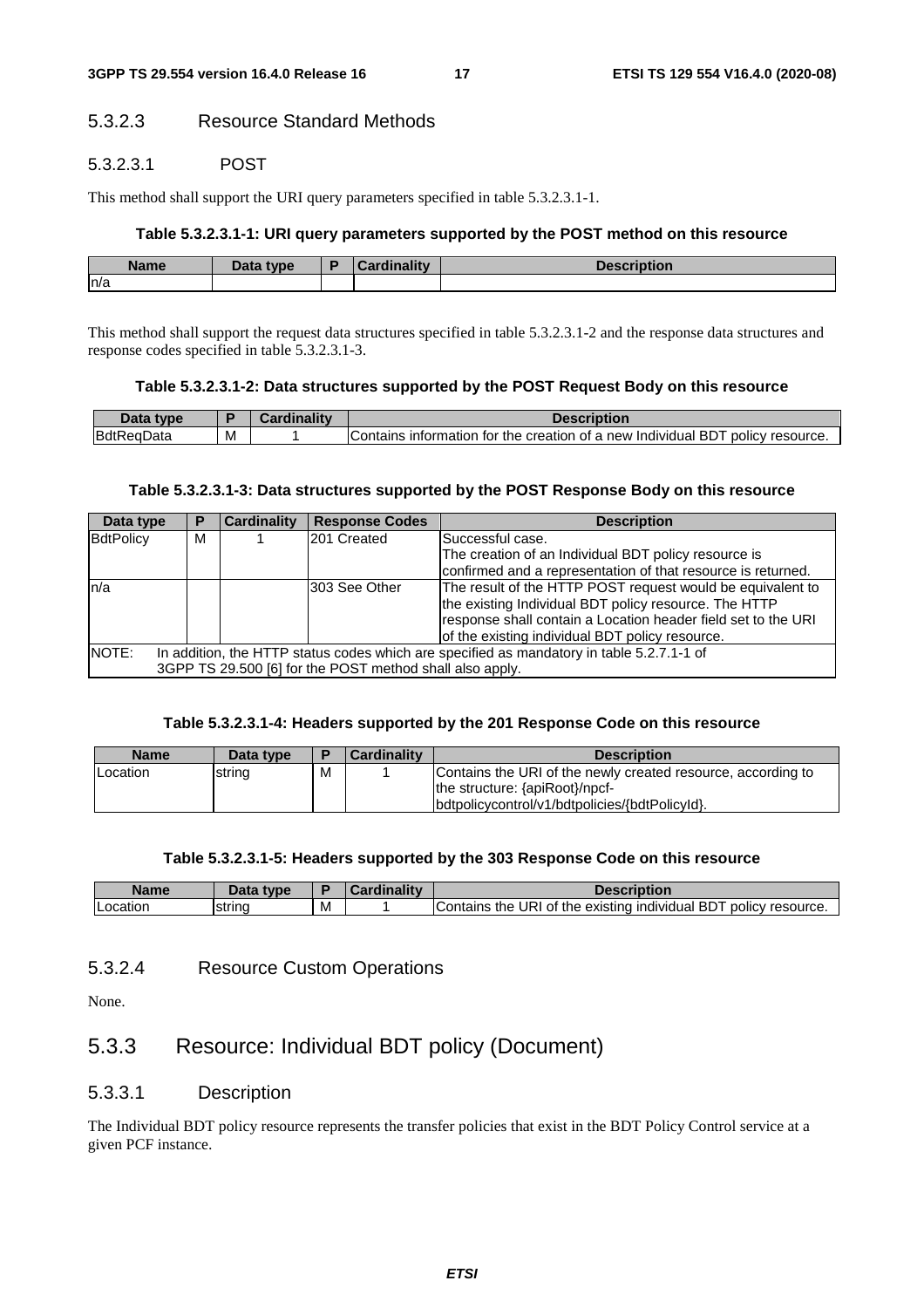### 5.3.3.2 Resource definition

#### Resource URI: **{apiRoot}/npcf-bdtpolicycontrol/v1/bdtpolicies/{bdtPolicyId}**

This resource shall support the resource URI variables defined in table 5.3.3.2-1.

#### **Table 5.3.3.2-1: Resource URI variables for this resource**

| <b>Name</b> | Data type | <b>Definition</b>                                                                                                                                                                                                                                                                                                                           |
|-------------|-----------|---------------------------------------------------------------------------------------------------------------------------------------------------------------------------------------------------------------------------------------------------------------------------------------------------------------------------------------------|
| apiRoot     | string    | See subclause 5.1.                                                                                                                                                                                                                                                                                                                          |
| bdtPolicyId | string    | Identifies the individual BDT policy resource in the PCF.<br>To enable the value to be used as part of a URI, the string shall only<br>contain allowed characters according to the "lower-with-hyphen" naming<br>convention defined in subclause 5.1.3 of 3GPP TS 29.501 [7] and rules for<br>a path segment defined in IETF RFC 3986 [16]. |

### 5.3.3.3 Resource Standard Methods

### 5.3.3.3.1 GET

This method shall support the URI query parameters specified in table 5.3.3.3.1-1.

#### **Table 5.3.3.3.1-1: URI query parameters supported by the GET method on this resource**

| <b>Name</b> | $T$ cter<br>type | $\sim$ $\sim$ $\sim$<br>. IL V | <b>Description</b> |
|-------------|------------------|--------------------------------|--------------------|
| ln/a        |                  |                                |                    |

This method shall support the request data structures specified in table 5.3.3.3.1-2 and the response data structures and response codes specified in table 5.3.3.3.1-3.

#### **Table 5.3.3.3.1-2: Data structures supported by the GET Request Body on this resource**

| Doto.<br>tyne<br>Data | Cordinality | $\cdots$<br>πισπ |
|-----------------------|-------------|------------------|
| n/a                   |             |                  |

#### **Table 5.3.3.3.1-3: Data structures supported by the GET Response Body on this resource**

| Data type             |                                                                                                   | Cardinality | Response codes | <b>Description</b>                           |  |  |  |
|-----------------------|---------------------------------------------------------------------------------------------------|-------------|----------------|----------------------------------------------|--|--|--|
| BdtPolicy             | м                                                                                                 |             | 200 OK         | A representation of an Individual BDT policy |  |  |  |
|                       |                                                                                                   |             |                | resource is returned.                        |  |  |  |
| <b>ProblemDetails</b> |                                                                                                   | 0.1         | 1404 Not Found | I(NOTE 2)                                    |  |  |  |
|                       | NOTE 1: In addition, the HTTP status codes which are specified as mandatory in table 5.2.7.1-1 of |             |                |                                              |  |  |  |
|                       | 3GPP TS 29.500 [6] for the GET method shall also apply.                                           |             |                |                                              |  |  |  |
|                       | INOTE 2: Failure cases are described in subclause 5.7.                                            |             |                |                                              |  |  |  |

### 5.3.3.3.2 PATCH

This method shall support the URI query parameters specified in table 5.3.3.3.2-1.

#### **Table 5.3.3.3.2-1: URI query parameters supported by the PATCH method on this resource**

| <b>Name</b> | Data type<br>Dala | D | $1 - 11$ | <b>DESCRIPTION</b> |
|-------------|-------------------|---|----------|--------------------|
| ln/a        |                   |   |          |                    |

This method shall support the request data structures specified in table 5.3.3.3.2-2 and the response data structures and response codes specified in table 5.3.3.3.2-3.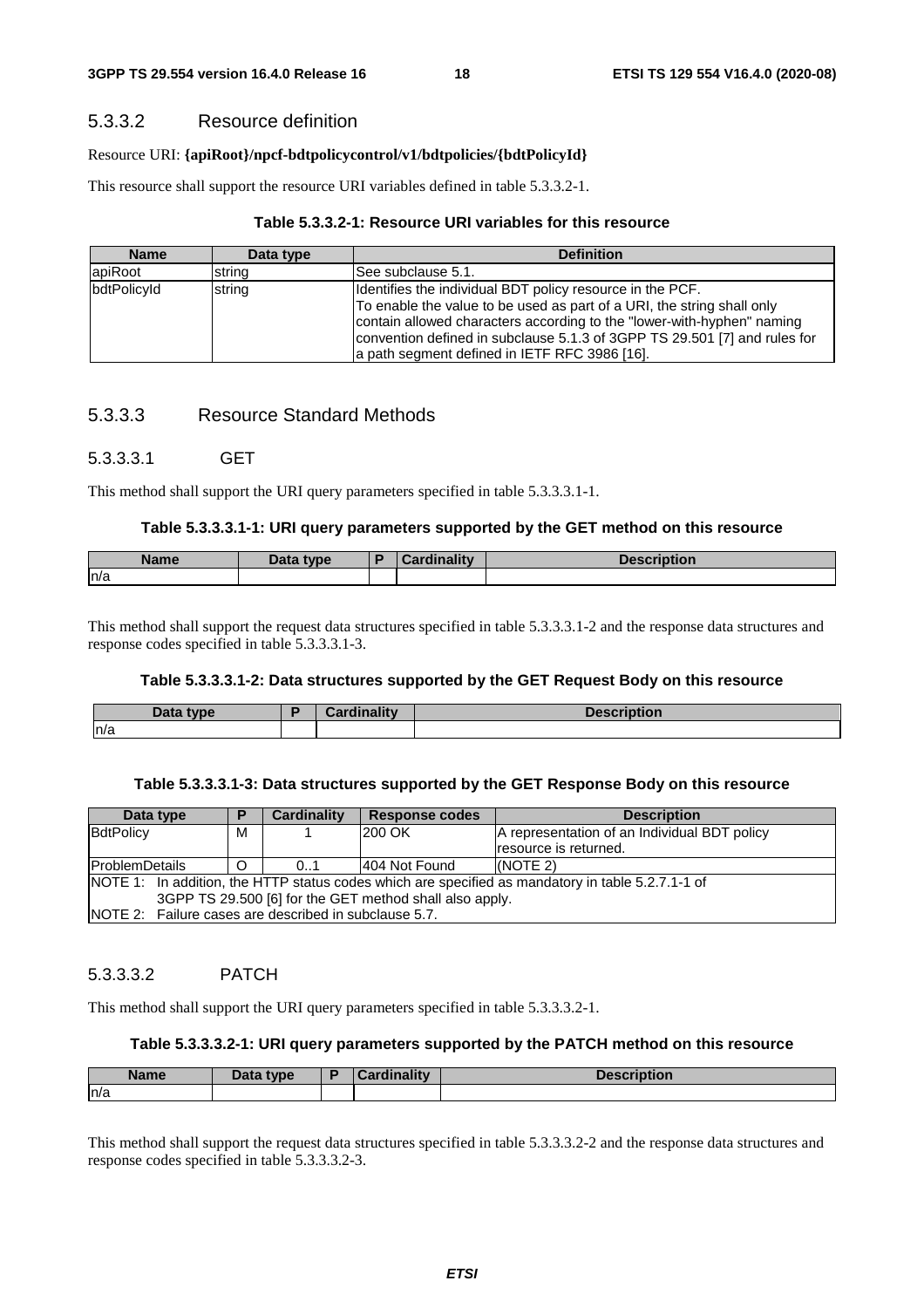#### **Table 5.3.3.3.2-2: Data structures supported by the PATCH Request Body on this resource**

| Data type          |   | <b>Cardinality</b> | <b>Description</b>                                                                                                                                                                                              |
|--------------------|---|--------------------|-----------------------------------------------------------------------------------------------------------------------------------------------------------------------------------------------------------------|
| BdtPolicyDataPatch | м |                    | Contains modification instructions to be performed on the BdtPolicy data<br>structure to select a transfer policy and in addition, may indicate whether<br>the BDT warning notification is enabled or disabled. |

#### **Table 5.3.3.3.2-3: Data structures supported by the PATCH Response Body on this resource**

| Data type                                                 |                                                                                                   | <b>Cardinality</b> | <b>Response Codes</b> | <b>Description</b>                                   |  |  |  |
|-----------------------------------------------------------|---------------------------------------------------------------------------------------------------|--------------------|-----------------------|------------------------------------------------------|--|--|--|
| BdtPolicy                                                 | М                                                                                                 |                    | 200 OK                | lSuccessful case.                                    |  |  |  |
|                                                           |                                                                                                   |                    |                       | The Individual BDT Policy resource is modified and a |  |  |  |
|                                                           |                                                                                                   |                    |                       | representation of that resource is returned.         |  |  |  |
| ln/a                                                      |                                                                                                   |                    | 204 No Content        | Successful case.                                     |  |  |  |
|                                                           |                                                                                                   |                    |                       | The Individual BDT Policy resource is modified.      |  |  |  |
| <b>IProblemDetails</b>                                    | ∩                                                                                                 | 0.1                | 404 Not Found         | (NOTE 2)                                             |  |  |  |
|                                                           | NOTE 1: In addition, the HTTP status codes which are specified as mandatory in table 5.2.7.1-1 of |                    |                       |                                                      |  |  |  |
| 3GPP TS 29.500 [6] for the PATCH method shall also apply. |                                                                                                   |                    |                       |                                                      |  |  |  |
| INOTE 2: Failure cases are described in subclause 5.7.    |                                                                                                   |                    |                       |                                                      |  |  |  |

# 5.4 Custom Operations without associated resources

No custom operation is defined in this Release of the specification.

# 5.5 Notifications

### 5.5.1 General

Notifications shall comply to subclause 6.2 of 3GPP TS 29.500 [6] and subclause 4.6.2.3 of 3GPP TS 29.501 [7].

#### **Table 5.5.1-1: Notifications overview**

| <b>Notification</b>  | <b>Custom operation URI</b> | <b>Mapped HTTP method</b> | <b>Description</b>                   |
|----------------------|-----------------------------|---------------------------|--------------------------------------|
| Notification<br>IBDT | {notifUri}                  | <b>POST</b>               | notification.<br><b>Provides BDT</b> |

### 5.5.2 BDT Notification

#### 5.5.2.1 Description

The BDT Notification is used by the PCF to notify the NF service consumer about changed conditions for background data transfer e.g. that a network performance in the area of interest goes below the criteria set by the operator.

#### 5.5.2.2 Target URI

The Notification URI "**{notifUri}**" shall be used with the URI variables defined in table 5.5.2.2-1.

#### **Table 5.5.2.2-1: URI variables**

| <b>Name</b> | Data type | <b>Definition</b>                                                                                                                                               |
|-------------|-----------|-----------------------------------------------------------------------------------------------------------------------------------------------------------------|
| notifUri    | Uri       | It contains the URI of the recipient of BDT notification as assigned by the NF<br>service consumer during the Create service operation and described within the |
|             |           | BdtRegData (see table 5.6.2.3-1).                                                                                                                               |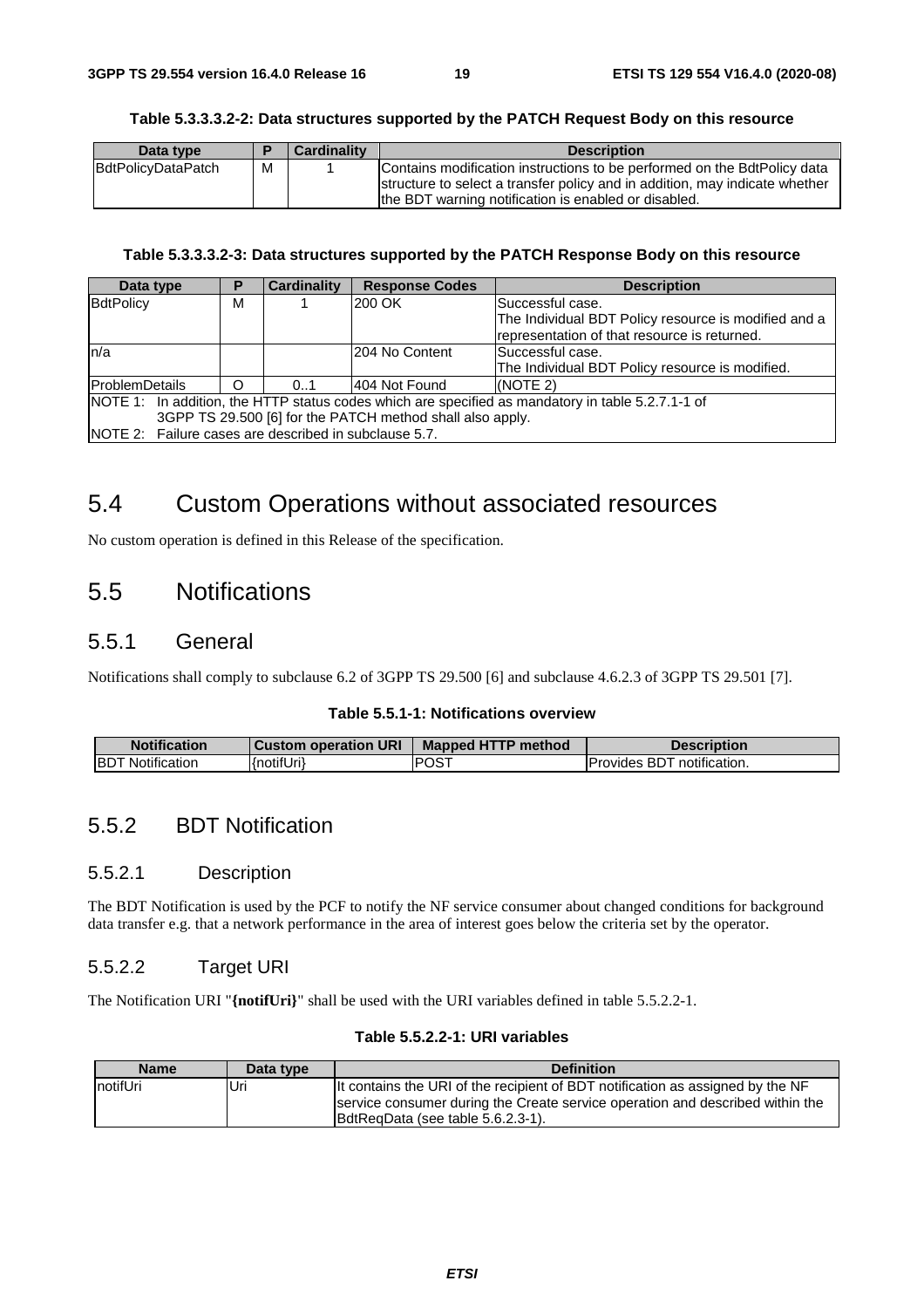#### 5.5.2.3 Standard Methods

#### 5.5.2.3.1 POST

This method shall support the URI query parameters specified in table 5.5.2.3.1-1.

#### **Table 5.5.2.3.1-1: URI query parameters supported by the POST method on this resource**

| <b>Name</b> | <b>Data type</b><br>Putu | <b><i><u>Elizabeth</u></i></b> | .<br>uvil |
|-------------|--------------------------|--------------------------------|-----------|
| n/a         |                          |                                |           |

This method shall support the request data structures specified in table 5.5.2.3.1-2 and the response data structures and response codes specified in table 5.5.2.3.1-3.

#### **Table 5.5.2.3.1-2: Data structures supported by the POST Request Body on this resource**

| --<br>tyne   |   | $- -$<br>--<br><b>STATISTICS</b> | <b>Incor</b><br>∖tion                                   |
|--------------|---|----------------------------------|---------------------------------------------------------|
| Notification | M |                                  | $\cdots$<br>.<br>notification.<br><i>"</i> ovides<br>БU |

#### **Table 5.5.2.3.1-3: Data structures supported by the POST Response Body on this resource**

|       | Data type                                                                                 | Ð | <b>Cardinality</b> | <b>Response codes</b>                                    | <b>Description</b>                       |  |  |
|-------|-------------------------------------------------------------------------------------------|---|--------------------|----------------------------------------------------------|------------------------------------------|--|--|
| ln/a  |                                                                                           |   |                    | 204 No Content                                           | <b>Successful case.</b>                  |  |  |
|       |                                                                                           |   |                    |                                                          | The reception of the BDT notification is |  |  |
|       |                                                                                           |   |                    |                                                          | lacknowledged.                           |  |  |
| NOTE: | In addition, the HTTP status codes which are specified as mandatory in table 5.2.7.1-1 of |   |                    |                                                          |                                          |  |  |
|       |                                                                                           |   |                    | 3GPP TS 29.500 [6] for the POST method shall also apply. |                                          |  |  |

# 5.6 Data Model

### 5.6.1 General

This subclause specifies the application data model supported by the API.

Table 5.6.1-1 specifies the data types defined for the Npcf\_BDTPolicyControl service based interface protocol.

| Data type                 | <b>Section defined</b> | <b>Description</b>                                                                                                    | <b>Applicability</b>      |
|---------------------------|------------------------|-----------------------------------------------------------------------------------------------------------------------|---------------------------|
| <b>BdtPolicy</b>          | 5.6.2.2                | Represents an Individual BDT policy resource.                                                                         |                           |
| <b>BdtPolicyData</b>      | 5.6.2.4                | Describes an Individual BDT policy resource.                                                                          |                           |
| <b>BdtPolicyDataPatch</b> | 5.6.2.6                | Contains modification instructions to be<br>performed on the BdtPolicy data structure to<br>select a transfer policy. |                           |
| BdtReqData                | 5.6.2.3                | Contains information for creation a new<br>Individual BDT policy resource.                                            |                           |
| <b>NetworkArealnfo</b>    | 5.6.2.8                | Describes a network area information in which<br>the NF service consumer requests the number of<br>UEs.               |                           |
| Notification              | 5.6.2.10               | Contains the BDT notification information.                                                                            | <b>BdtNotification 5G</b> |
| TransferPolicy            | 5.6.2.5                | Describes a transfer policy.                                                                                          |                           |

**Table 5.6.1-1: Npcf\_BDTPolicyControl specific Data Types** 

Table 5.6.1-2 specifies data types re-used by the Npcf\_BDTPolicyControl service based interface protocol from other specifications, including a reference to their respective specifications and when needed, a short description of their use within the Npcf\_BDTPolicyControl service based interface.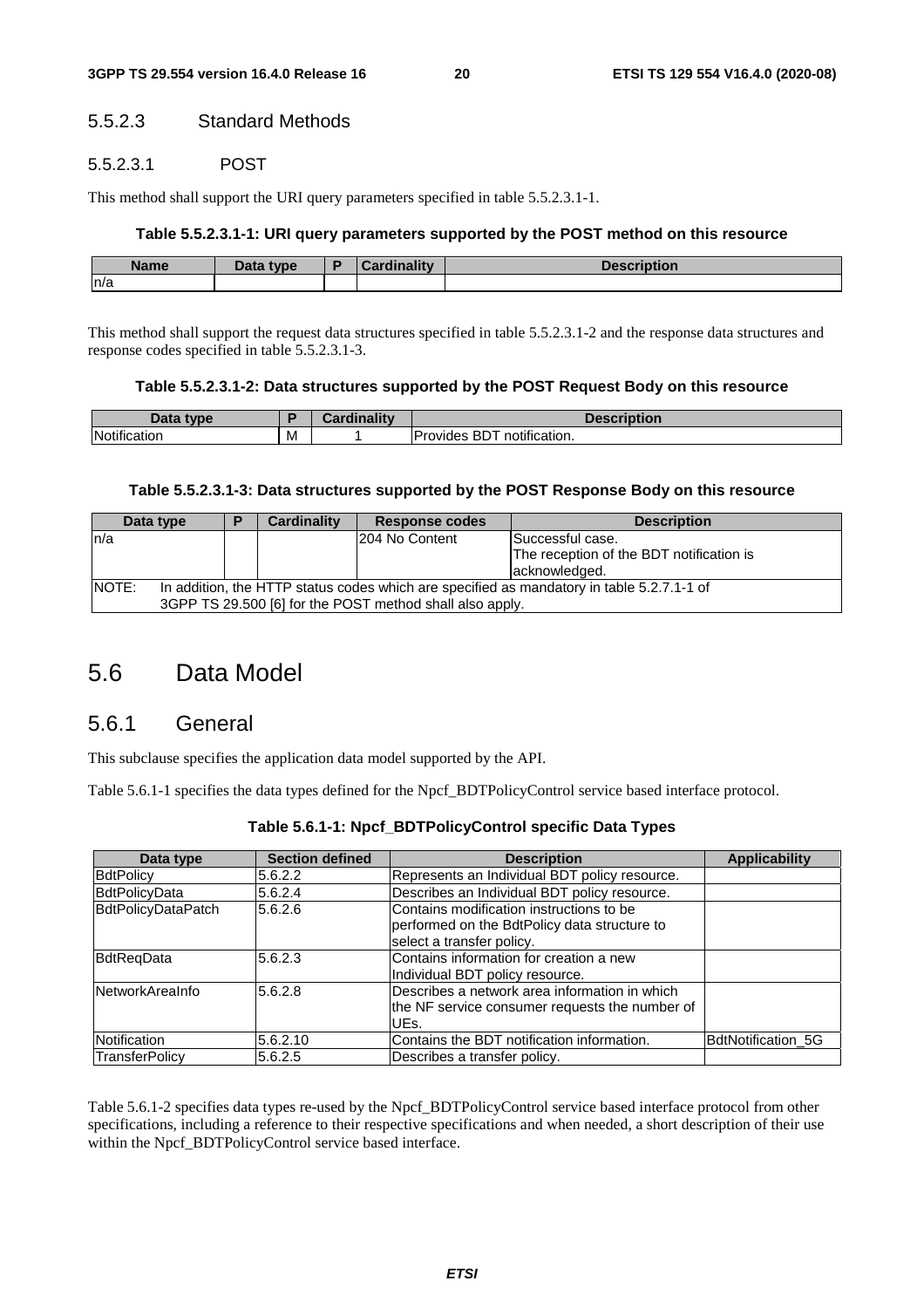| Data type             | <b>Reference</b>    | <b>Comments</b>                                                                         | <b>Applicability</b> |
|-----------------------|---------------------|-----------------------------------------------------------------------------------------|----------------------|
| <b>BdtReferenceId</b> | 3GPP TS 29.122 [14] | Identifies transfer policy of background data<br>transfer for provided ASP.             |                      |
| <b>BitRate</b>        | 3GPP TS 29.571 [13] | Specifies bitrate in kbits per second.                                                  |                      |
| Dnn                   | 3GPP TS 29.571 [13] | Identifies a Data Network Name.                                                         |                      |
| Ecgi                  | 3GPP TS 29.571 [13] | Represents an EUTRA cell identifier.                                                    |                      |
| GlobalRanNodeld       | 3GPP TS 29.571 [13] | Represents an identity of the NG-RAN node.                                              |                      |
| GroupId               | 3GPP TS 29.571 [13] | Identifies a group of UEs.                                                              |                      |
| Ncgi                  | 3GPP TS 29.571 [13] | Represents an NR cell identifier.                                                       |                      |
| <b>ProblemDetails</b> | 3GPP TS 29.571 [13] | Used in error responses to provide more<br>detailed information about an error.         |                      |
| Snssai                | 3GPP TS 29.571 [13] | Identifies a Single Network Slice Selection<br>Assistance Information.                  |                      |
| SupportedFeatures     | 3GPP TS 29.571 [13] | Used to negotiate the applicability of the<br>optional features defined in table 5.8-1. |                      |
| Tai                   | 3GPP TS 29.571 [13] | Represents a tracking area identity.                                                    |                      |
| TimeWindow            | 3GPP TS 29.122 [14] | Specifies a time interval.                                                              |                      |
| TrafficDescriptor     | 3GPP TS 29.122 [14] | Represents a traffic descriptor.                                                        |                      |
| Uri                   | 3GPP TS 29.571 [13] | String providing an URI.                                                                | BdtNotification_5G   |
| UsageThreshold        | 3GPP TS 29.122 [14] | Represents a data volume expected to be<br>transferred per UE.                          |                      |

**Table 5.6.1-2: Npcf\_BDTPolicyControl re-used Data Types** 

# 5.6.2 Structured data types

### 5.6.2.1 Introduction

This subclause defines the structures to be used in resource representations.

### 5.6.2.2 Type BdtPolicy

| Table 5.6.2.2-1: Definition of type BdtPolicy |  |  |
|-----------------------------------------------|--|--|
|-----------------------------------------------|--|--|

| <b>Attribute name</b> | Data type            | P | <b>Cardinality</b>                                                                                                                                                                                                                  | <b>Description</b>                                                                                                                                                                                                                                                     | Applicability |
|-----------------------|----------------------|---|-------------------------------------------------------------------------------------------------------------------------------------------------------------------------------------------------------------------------------------|------------------------------------------------------------------------------------------------------------------------------------------------------------------------------------------------------------------------------------------------------------------------|---------------|
| <b>IbdtPoIData</b>    | <b>BdtPolicyData</b> | C | 0.1                                                                                                                                                                                                                                 | Describes the authorization data of<br>an Individual BDT Policy created by<br>the PCF.<br>It shall be present in the response<br>to the POST request that requests a<br>creation of an Individual BDT Policy<br>resource and in the response to<br><b>GET</b> request. |               |
| bdtRegData            | <b>BdtRegData</b>    | C | Identifies the service requirements<br>0.1<br>of an Individual BDT Policy.<br>It shall be present in the POST<br>request that requests a creation of<br>an Individual BDT Policy resource<br>and in the response to GET<br>request. |                                                                                                                                                                                                                                                                        |               |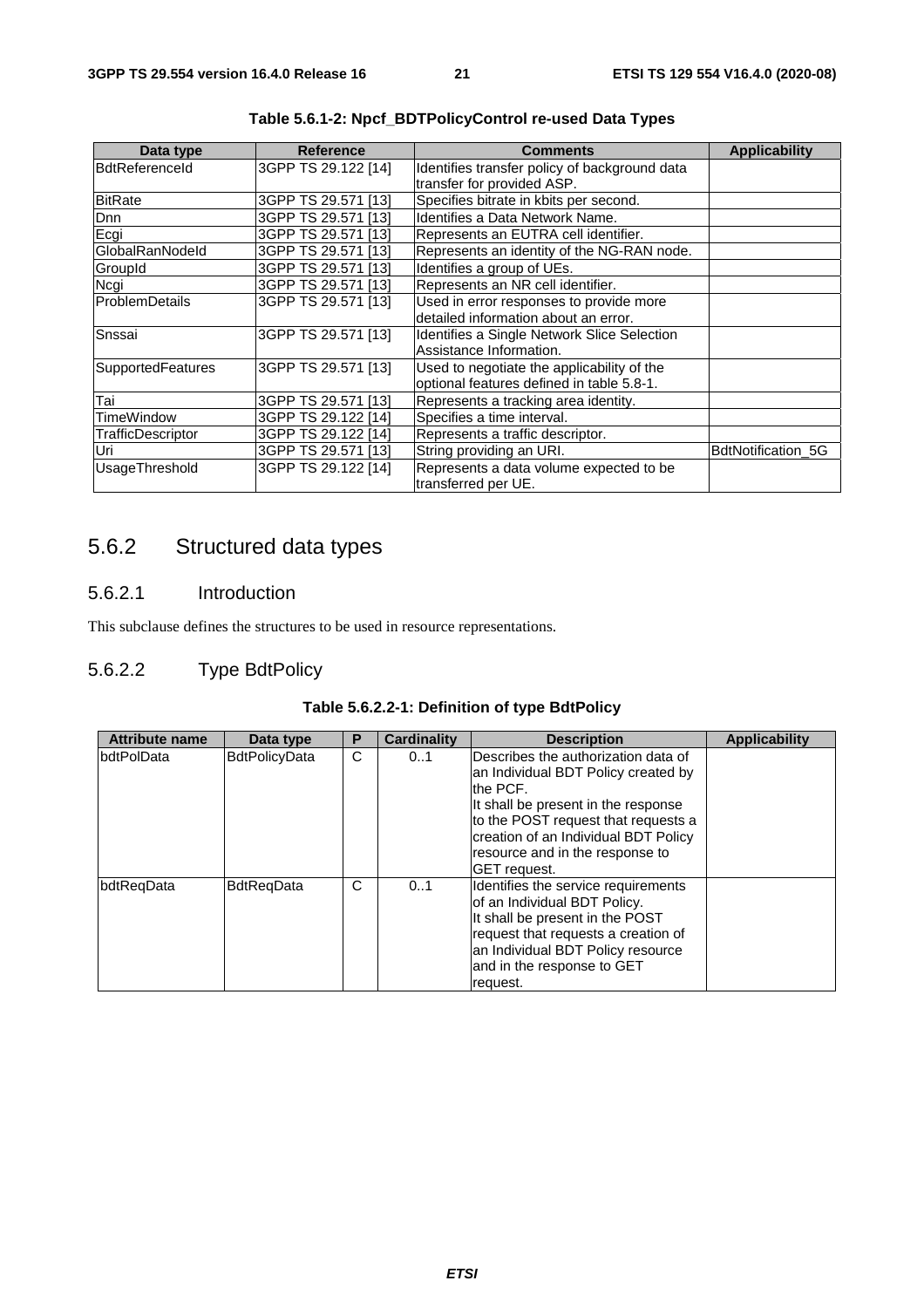# 5.6.2.3 Type BdtReqData

| <b>Attribute name</b> | Data type         | P                     | <b>Cardinality</b> | <b>Description</b>                            | <b>Applicability</b> |
|-----------------------|-------------------|-----------------------|--------------------|-----------------------------------------------|----------------------|
| aspld                 | Aspld             | M                     |                    | This IE contains an identity of an            |                      |
|                       |                   |                       |                    | application service provider.                 |                      |
| desTimeInt            | <b>TimeWindow</b> | M                     | $\mathbf{1}$       | This IE indicates a desired time              |                      |
|                       |                   |                       |                    | window for BDT.                               |                      |
| dnn                   | Dnn               | O                     | 01                 | This IE identifies a DNN.                     |                      |
| interGroupId          | Groupld           | $\circ$               | 0.1                | Represents an internal group                  |                      |
|                       |                   |                       |                    | identifier and identifies a group             |                      |
|                       |                   |                       |                    | of UEs.                                       |                      |
| notifUri              | Uri               | O                     | 0.1                | This IE indicates that the NF                 | BdtNotification_5G   |
|                       |                   |                       |                    | service consumer requests a                   |                      |
|                       |                   |                       |                    | BDT notification from the PCF. It             |                      |
|                       |                   |                       |                    | contains an URI of the recipient              |                      |
|                       |                   |                       |                    | of BDT notification.                          |                      |
| nwAreaInfo            | NetworkAreaInfo   | O                     | 0.1                | This IE represents a network                  |                      |
|                       |                   |                       |                    | area information in which the NF              |                      |
|                       |                   |                       |                    | service consumer requests a<br>number of UEs. |                      |
|                       |                   |                       |                    | It may be present in the POST                 |                      |
|                       |                   |                       |                    | request that requests a creation              |                      |
|                       |                   |                       |                    | of an Individual BDT Policy and               |                      |
|                       |                   |                       |                    | in the response to GET request.               |                      |
| numOfUes              | integer           | М                     | $\mathbf{1}$       | This IE indicates a number of                 |                      |
|                       |                   |                       |                    | UEs.                                          |                      |
| snssai                | Snssai            | $\circ$               | 01                 | This IE identifies a slice.                   |                      |
| suppFeat              | SupportedFeatures | $\overline{\text{c}}$ | 0.1                | This IE represents a list of                  |                      |
|                       |                   |                       |                    | Supported features used as                    |                      |
|                       |                   |                       |                    | described in subclause 5.8.                   |                      |
|                       |                   |                       |                    | It shall be supplied by the NF                |                      |
|                       |                   |                       |                    | service consumer in the POST                  |                      |
|                       |                   |                       |                    | request that request a creation               |                      |
|                       |                   |                       |                    | of an Individual BDT Policy                   |                      |
|                       |                   |                       |                    | resource.                                     |                      |
| trafficDes            | TrafficDescriptor | O                     | 0.1                | Contains the traffic descriptor of            |                      |
|                       |                   |                       |                    | the background data.                          |                      |
| volPerUe              | UsageThreshold    | M                     | 1                  | This IE indicates a data volume               |                      |
|                       |                   |                       |                    | expected to be transferred per<br>UE.         |                      |
| warnNotifReq          | boolean           | $\Omega$              | 0.1                | This IE indicates whether the                 | BdtNotification_5G   |
|                       |                   |                       |                    | BDT warning notification is                   |                      |
|                       |                   |                       |                    | enabled or disabled.                          |                      |
|                       |                   |                       |                    | It may be present:                            |                      |
|                       |                   |                       |                    | in the POST request that                      |                      |
|                       |                   |                       |                    | requests a creation of an                     |                      |
|                       |                   |                       |                    | Individual BDT Policy and in the              |                      |
|                       |                   |                       |                    | corresponding response; and                   |                      |
|                       |                   |                       |                    | in responses to GET and                       |                      |
|                       |                   |                       |                    | PATCH requests.                               |                      |
|                       |                   |                       |                    |                                               |                      |
|                       |                   |                       |                    | true: enabled;                                |                      |
|                       |                   |                       |                    | false: disabled (default).                    |                      |

### **Table 5.6.2.3-1: Definition of type BdtReqData**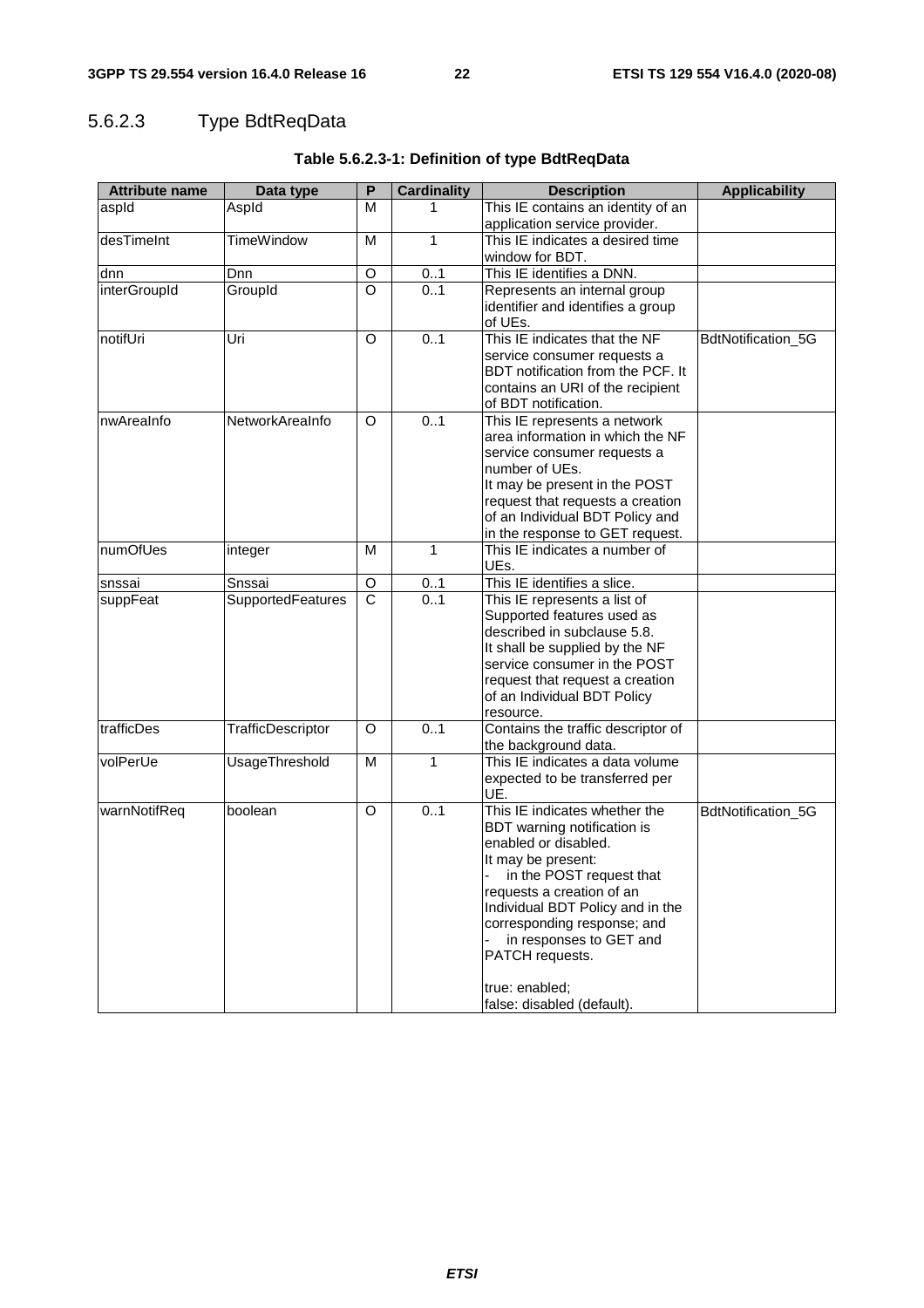### 5.6.2.4 Type BdtPolicyData

| <b>Attribute name</b> | Data type                | P | <b>Cardinality</b> | <b>Description</b>                                                                                                                                                                                                                          | <b>Applicability</b> |
|-----------------------|--------------------------|---|--------------------|---------------------------------------------------------------------------------------------------------------------------------------------------------------------------------------------------------------------------------------------|----------------------|
| bdtRefld              | <b>BdtReferenceld</b>    | м |                    | This IE indicates transfer<br>policies of background data                                                                                                                                                                                   |                      |
|                       |                          |   |                    | transfer for provided ASP.                                                                                                                                                                                                                  |                      |
| selTransPolicyId      | integer                  | C | 0.1                | This IE contains the identity of<br>the selected transfer policy.<br>It shall be present in the<br>response to the PATCH<br>request that modifies an<br>Individual BDT Policy resource                                                      |                      |
|                       |                          |   |                    | to indicate a selected transfer<br>policy.                                                                                                                                                                                                  |                      |
| suppFeat              | <b>SupportedFeatures</b> | C | 01                 | This IE represents a list of<br>Supported features used as<br>described in subclause 5.8.<br>It shall be supplied by the PCF<br>in the response to the POST<br>request that requests a creation<br>of an Individual BDT Policy<br>resource. |                      |
| ItransfPolicies       | array(TransferPolicy)    | м | 1N                 | This IE contains transfer<br>policies.<br>It shall be supplied by the PCF<br>in the response to the POST<br>request that requests a creation<br>of an Individual BDT Policy<br>resource.                                                    |                      |

#### **Table 5.6.2.4-1: Definition of type BdtPolicyData**

### 5.6.2.5 Type TransferPolicy

#### **Table 5.6.2.5-1: Definition of type TransferPolicy**

| <b>Attribute name</b> | Data type      | Р | <b>Cardinality</b> | <b>Description</b>                   | <b>Applicability</b> |
|-----------------------|----------------|---|--------------------|--------------------------------------|----------------------|
| <b>maxBitRateDI</b>   | <b>BitRate</b> | O | 0.1                | This IE indicates a maximum          |                      |
|                       |                |   |                    | aggregated bitrate in the downlink   |                      |
|                       |                |   |                    | direction authorized by the PCF.     |                      |
| ImaxBitRateUI         | <b>BitRate</b> | O | 0.1                | This IE indicates a maximum          |                      |
|                       |                |   |                    | aggregated bitrate in the uplink     |                      |
|                       |                |   |                    | direction authorized by the PCF.     |                      |
| ratingGroup           | integer        | M |                    | This IE indicates a rating group for |                      |
|                       |                |   |                    | the recommended time window.         |                      |
| recTimeInt            | TimeWindow     | M |                    | This IE indicates a recommended      |                      |
|                       |                |   |                    | time window of a transfer policy.    |                      |
| transPolicyId         | integer        | M |                    | This IE contains an identity of a    |                      |
|                       |                |   |                    | transfer policy.                     |                      |

# 5.6.2.6 Type BdtPolicyDataPatch

#### **Table 5.6.2.6-1: Definition of type BdtPolicyDataPatch**

| <b>Attribute name</b> | Data type | Р | Cardinality                                                                                        | <b>Description</b>                                                                                | Applicability      |
|-----------------------|-----------|---|----------------------------------------------------------------------------------------------------|---------------------------------------------------------------------------------------------------|--------------------|
| selTransPolicyId      | linteger  | M |                                                                                                    | This IE contains an identity (i.e. the<br>transPolicyId value) of a selected<br>ltransfer policv. |                    |
| warnNotifReq          | Iboolean  | O | <b>This IE indicates whether the BDT</b><br>0.1<br>warning notification is enabled or<br>disabled. |                                                                                                   | BdtNotification 5G |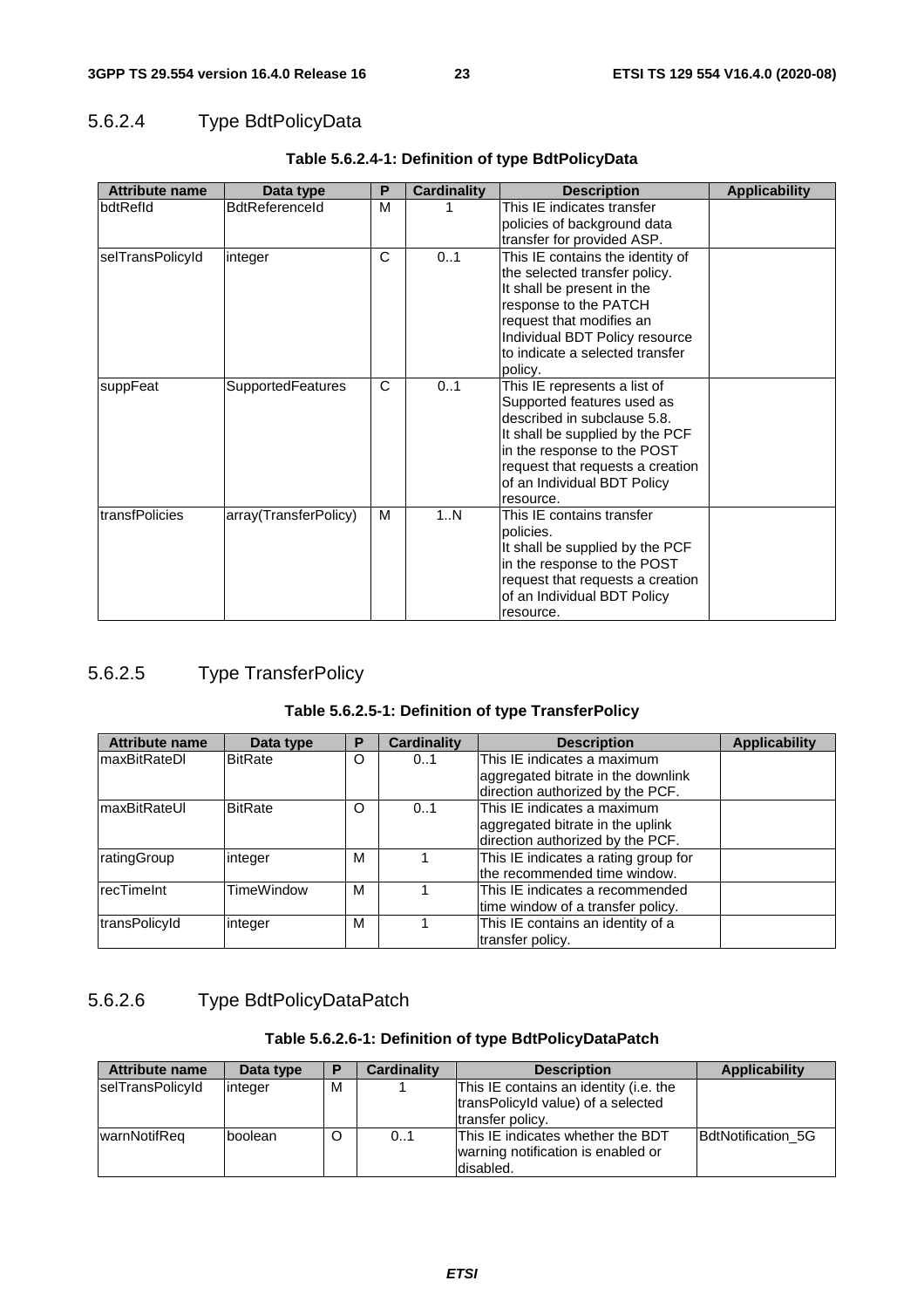#### 5.6.2.7 Void

#### 5.6.2.8 Type NetworkAreaInfo

#### **Table 5.6.2.8-1: Definition of type NetworkAreaInfo**

| <b>Attribute name</b> | Data type                                                                   | Р       | <b>Cardinality</b> | <b>Description</b>             | <b>Applicability</b> |
|-----------------------|-----------------------------------------------------------------------------|---------|--------------------|--------------------------------|----------------------|
| ecgis                 | array(Ecgi)                                                                 | O       | 1N                 | This IE contains a list of     |                      |
|                       |                                                                             |         |                    | IE-UTRA cell identities.       |                      |
| ncgis                 | array(Ncgi)                                                                 | O       | 1N                 | This IE contains a list of NR  |                      |
|                       |                                                                             |         |                    | Icell identities.              |                      |
| gRanNodelds           | array(GlobalRanNodeld)                                                      | $\circ$ | 1N                 | This IE contains a list of the |                      |
|                       |                                                                             |         |                    | <b>NG-RAN</b> nodes.           |                      |
|                       |                                                                             |         |                    | The "n3Iwfld" attribute within |                      |
|                       |                                                                             |         |                    | lthe "GlobalRanNodeId" data    |                      |
|                       |                                                                             |         |                    | type shall not be supplied.    |                      |
| tais                  | array(Tai)                                                                  | O       | 1N                 | This IE contains a list of     |                      |
|                       |                                                                             |         |                    | tracking area identities.      |                      |
| NOTE:                 | The NetworkArealnfo data type allows any combination of defined properties. |         |                    |                                |                      |

#### 5.6.2.9 Void

### 5.6.2.10 Type Notification

#### **Table 5.6.2.10-1: Definition of type Notification**

| Attribute name     | Data type                 | Р | <b>Cardinality</b>                                                                                                                                                                                      | <b>Description</b>                                                                                               | <b>Applicability</b> |
|--------------------|---------------------------|---|---------------------------------------------------------------------------------------------------------------------------------------------------------------------------------------------------------|------------------------------------------------------------------------------------------------------------------|----------------------|
| bdtRefld           | <b>BdtReferenceId</b>     | M |                                                                                                                                                                                                         | This IE indicates transfer policies of<br>background data transfer which the<br>notification corresponds to.     |                      |
| candPolicies       | array(TransferPol<br>icy) | O | This IE contains a list of the candidate<br>1N<br>transfer policies from which the AF<br>may select a new transfer policy due<br>to a network performance is below<br>the criteria set by the operator. |                                                                                                                  |                      |
| InwAreaInfo        | NetworkAreaInfo           | O | This IE represents a network area<br>0.1<br>where a network performance will go<br>below the criteria set by the operator.                                                                              |                                                                                                                  |                      |
| <b>ItimeWindow</b> | TimeWindow                | O | 0.1                                                                                                                                                                                                     | This IE indicates a time window when<br>a network performance will go below<br>the criteria set by the operator. |                      |

# 5.6.3 Simple data types and enumerations

#### 5.6.3.1 Introduction

This subclause defines simple data types and enumerations that can be referenced from data structures defined in the previous subclauses.

#### 5.6.3.2 Simple data types

The simple data types defined in table 5.6.3.2-1 shall be supported.

#### **Table 5.6.3.2-1: Simple data types**

| <b>Type Name</b> | <b>Type Definition</b> | <b>Description</b>                             | <b>Applicability</b> |
|------------------|------------------------|------------------------------------------------|----------------------|
| Aspld            | string                 | This IE contains an identity of an application |                      |
|                  |                        | service provider.                              |                      |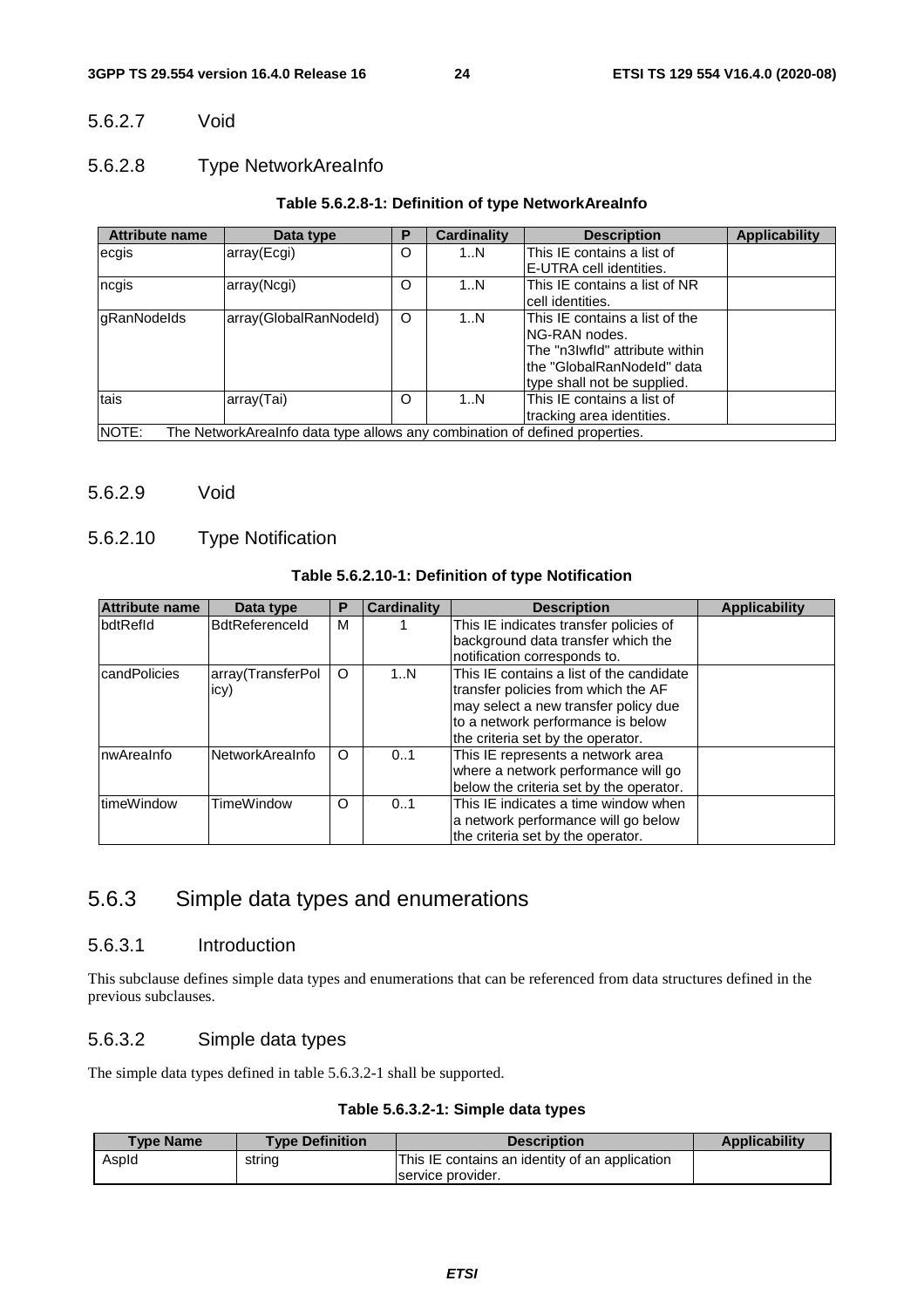# 5.7 Error handling

## 5.7.1 General

HTTP error handling shall be supported as specified in subclause 5.2.4 of 3GPP TS 29.500 [6].

For the Npcf\_BDTPolicyControl API, HTTP error responses shall be supported as specified in subclause 4.8 of 3GPP TS 29.501 [7]. Protocol errors and application errors specified in table 5.2.7.2-1 of 3GPP TS 29.500 [6] shall be supported for an HTTP method if the corresponding HTTP status codes are specified as mandatory for that HTTP method in table 5.2.7.1-1 of 3GPP TS 29.500 [6]. In addition, the requirements in the following subclauses shall apply.

# 5.7.2 Protocol Errors

In this Release of the specification, there are no additional protocol errors applicable for the Npcf\_BDTPolicyControl API.

# 5.7.3 Application Errors

The application errors defined for the Npcf\_BDTPolicyControl API are listed in table 5.7.3-1. The PCF shall include in the HTTP status code a "ProblemDetails" data structure with the "cause" attribute indicating the application error as listed in table 5.7.3-1.

#### **Table 5.7.3-1: Application errors**

| <b>Application Error</b>                                                                    | <b>HTTP status code</b> | <b>Description</b>                                    |  |  |  |  |
|---------------------------------------------------------------------------------------------|-------------------------|-------------------------------------------------------|--|--|--|--|
| BDT POLICY NOT FOUND                                                                        | 404 Not Found           | The HTTP request is rejected because the specified    |  |  |  |  |
|                                                                                             |                         | Individual BDT policy resource does not exist. (NOTE) |  |  |  |  |
| NOTE:<br>This application error is included in the responses to the GET and PATCH requests. |                         |                                                       |  |  |  |  |

# 5.8 Feature negotiation

The optional features in table 5.8-1 are defined for the Npcf\_BDTPolicyControl API. They shall be negotiated using the extensibility mechanism defined in subclause 6.6.2 of 3GPP TS 29.500 [6].

When requesting the PCF to create an Individual BDT policy resource the NF service consumer shall indicate the optional features the NF service consumer supports for the Npcf\_BDTPolicyControl service by including the "suppFeat" attribute in the "BdtReqData" data type of the HTTP POST request.

The PCF shall determine the supported features for the created Individual BDT policy resource as specified in subclause 6.6.2 of 3GPP TS 29.500 [6]. The PCF shall indicate the supported features in the HTTP response confirming the creation of the Individual BDT policy resource by including the "suppFeat" attribute in the "BdtPolicyData" data type.

|  |  | Table 5.8-1: Supported Features |  |
|--|--|---------------------------------|--|
|--|--|---------------------------------|--|

| <b>Feature number</b> | <b>Feature Name</b> | <b>Description</b>                                                 |
|-----------------------|---------------------|--------------------------------------------------------------------|
|                       | BdtNotification 5G  | This feature indicates the support of sending the BDT notification |
|                       |                     | to the NF service consumer.                                        |
|                       |                     | This feature includes sending of the BDT warning notification to   |
|                       |                     | the NF service consumer.                                           |

# 5.9 Security

As indicated in 3GPP TS 33.501 [18] and 3GPP TS 29.500 [6], the access to the Npcf\_BDTPolicyControl API, based on local configuration, may be authorized by means of the OAuth2 protocol (see IETF RFC 6749 [19]), using the "Client Credentials" authorization grant, where the NRF (see 3GPP TS 29.510 [20]) plays the role of the authorization server.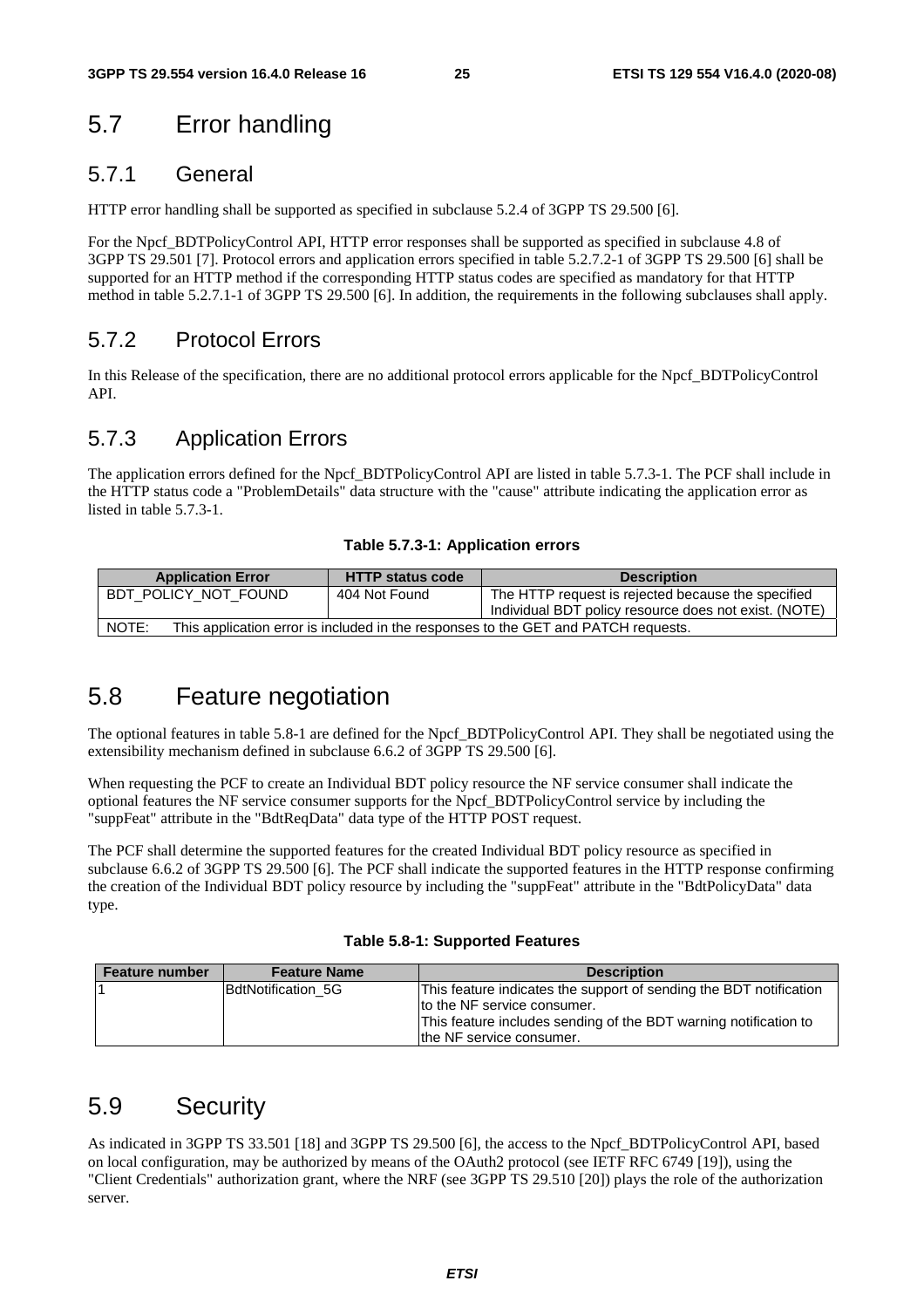If OAuth2 authorization is used, an NF Service Consumer, prior to consuming services offered by the Npcf\_BDTPolicyControl API, shall obtain a "token" from the authorization server, by invoking the Access Token Request service, as described in 3GPP TS 29.510 [20], subclause 5.4.2.2.

NOTE: When multiple NRFs are deployed in a network, the NRF used as authorization server is the same NRF that the NF Service Consumer used for discovering the Npcf\_BDTPolicyControl service.

The Npcf\_BDTPolicyControl API defines a single scope "npcf-bdtpolicycontrol" for OAuth2 authorization (as specified in 3GPP TS 33.501 [18]) for the entire API, and it does not define any additional scopes at resource or operation level.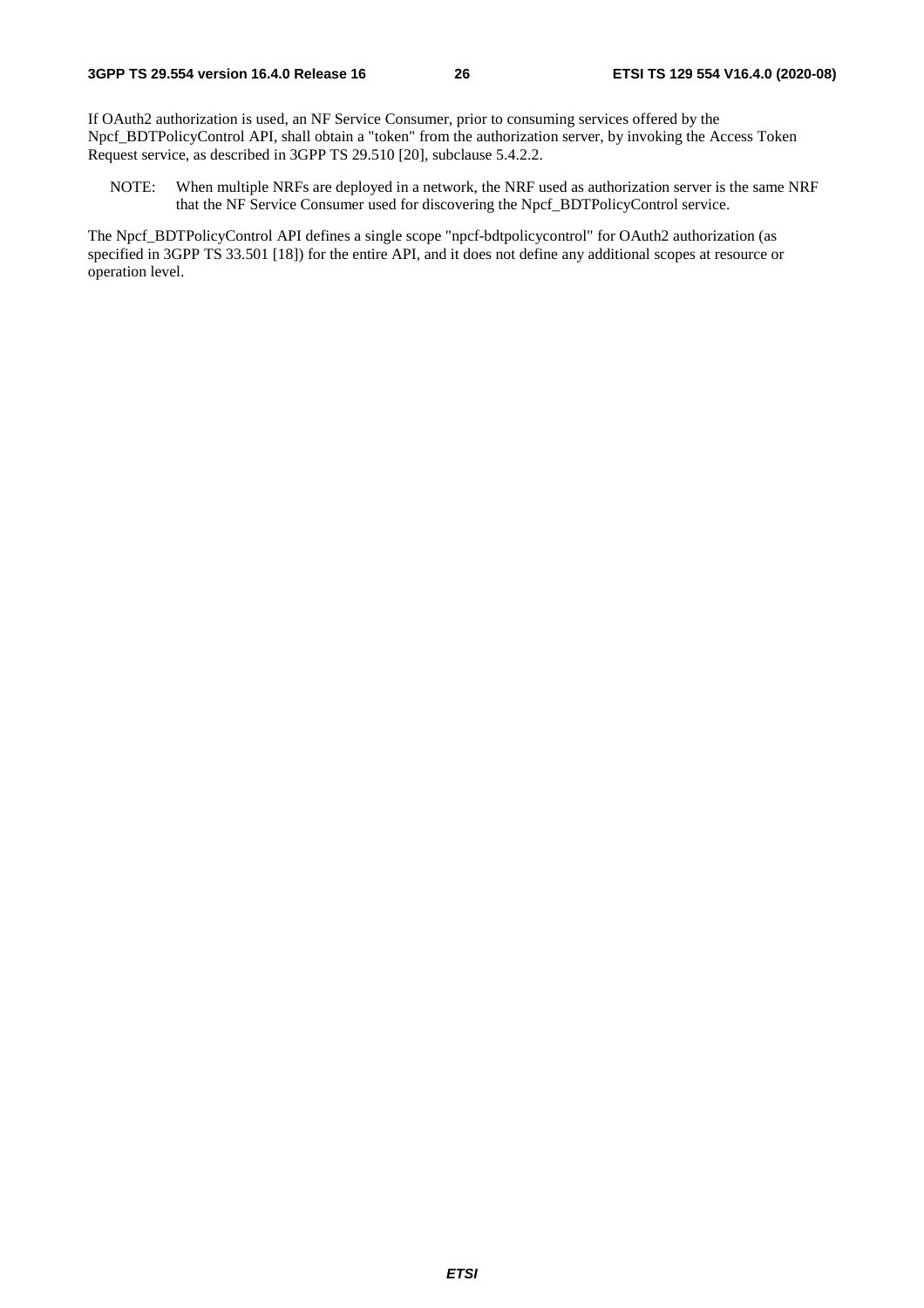# Annex A (normative): OpenAPI specification

# A.1 General

The present Annex contains an OpenAPI [10] specification of HTTP messages and content bodies used by the Npcf\_BDTPolicyControl API.

This Annex shall take precedence when being discrepant to other parts of the specification with respect to the encoding of information elements and methods within the API.

NOTE: The semantics and procedures, as well as conditions, e.g. for the applicability and allowed combinations of attributes or values, not expressed in the OpenAPI definitions but defined in other parts of the specification also apply.

Informative copies of the OpenAPI specification file contained in this 3GPP Technical Specification are available on a Git-based repository hosted in ETSI Forge, that uses the GitLab software version control system (see clause 5B of the 3GPP TR 21.900 [21] and subclause 5.3.1 of the 3GPP TS 29.501 [7] for further information).

# A.2 Npcf\_BDTPolicyControl API

```
openapi: 3.0.0 
info: 
   title: Npcf_BDTPolicyControl Service API 
   version: 1.1.0 
   description: | 
     PCF BDT Policy Control Service. 
     © 2020, 3GPP Organizational Partners (ARIB, ATIS, CCSA, ETSI, TSDSI, TTA, TTC). 
     All rights reserved. 
# 
externalDocs: 
   description: 3GPP TS 29.554 V16.4.0; 5G System; Background Data Transfer Policy Control Service. 
   url: 'http://www.3gpp.org/ftp/Specs/archive/29_series/29.554/' 
# 
servers: 
   - url: '{apiRoot}/npcf-bdtpolicycontrol/v1' 
     variables: 
       apiRoot: 
         default: https://example.com 
         description: apiRoot as defined in subclause 4.4 of 3GPP TS 29.501. 
security: 
   - {} 
   - oAuth2ClientCredentials: 
     - npcf-bdtpolicycontrol 
paths: 
   /bdtpolicies: 
     post: 
       summary: Create a new Individual BDT policy 
       operationId: CreateBDTPolicy 
       tags: 
         - BDT policies (Collection) 
       requestBody: 
         description: Contains information for the creation of a new Individual BDT policy resource. 
         required: true 
         content: 
           application/json: 
              schema: 
                $ref: '#/components/schemas/BdtReqData' 
       responses: 
          '201': 
           description: Background data transfer policies offered to an ASP. 
            content: 
              application/json: 
                schema: 
                  $ref: '#/components/schemas/BdtPolicy' 
           headers: 
              Location:
```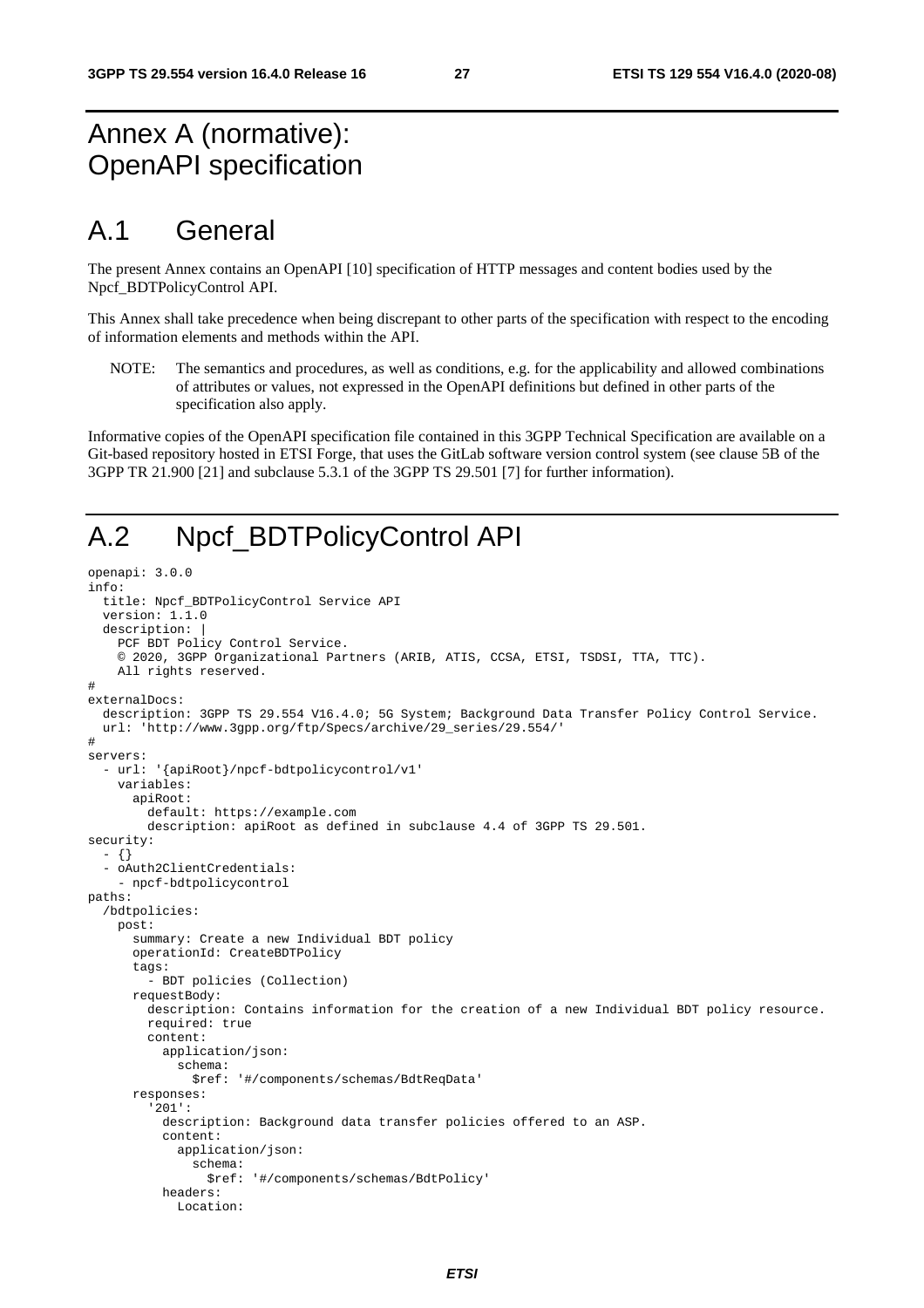#### **3GPP TS 29.554 version 16.4.0 Release 16 28 ETSI TS 129 554 V16.4.0 (2020-08)**

```
 description: 'Contains the URI of the created individual BDT policy resource, 
according to the structure: {apiRoot}/npcf-bdtpolicycontrol/v1/bdtpolicies/{bdtPolicyId}' 
                required: true 
                schema: 
                  type: string 
# 
# Error scenarios POST 
# 
          '303': 
           description: See Other. The result of the POST request would be equivalent to the existing 
Individual BDT policy resource. 
           headers: 
              Location: 
                description: 'Contains the URI of the existing individual BDT policy resource.' 
                required: true 
                schema: 
                  type: string 
          '400': 
           $ref: 'TS29571_CommonData.yaml#/components/responses/400' 
          '401': 
           $ref: 'TS29571_CommonData.yaml#/components/responses/401' 
          '403': 
            $ref: 'TS29571_CommonData.yaml#/components/responses/403' 
          '404': 
           $ref: 'TS29571_CommonData.yaml#/components/responses/404' 
          '411': 
           $ref: 'TS29571_CommonData.yaml#/components/responses/411' 
          '413': 
           $ref: 'TS29571_CommonData.yaml#/components/responses/413' 
          '415': 
           $ref: 'TS29571_CommonData.yaml#/components/responses/415' 
          '429': 
            $ref: 'TS29571_CommonData.yaml#/components/responses/429' 
          '500': 
           $ref: 'TS29571_CommonData.yaml#/components/responses/500' 
          '503': 
           $ref: 'TS29571_CommonData.yaml#/components/responses/503' 
         default: 
           $ref: 'TS29571_CommonData.yaml#/components/responses/default' 
\begin{array}{c} \# \\ \# \end{array}End error scenarios POST
# 
       callbacks: 
          BdtNotification: 
            '{$request.body#/notifUri}': 
              post: 
                requestBody: 
                  required: true 
                  content: 
                    application/json: 
                      schema: 
                        $ref: '#/components/schemas/Notification' 
                responses: 
                   '204': 
                    description: No Content, a reception of the BDT notification was successful. 
                   '400': 
                    $ref: 'TS29571_CommonData.yaml#/components/responses/401' 
                   '401': 
                    $ref: 'TS29571_CommonData.yaml#/components/responses/401' 
                   '403': 
                    $ref: 'TS29571_CommonData.yaml#/components/responses/403' 
                   '404': 
                    $ref: 'TS29571_CommonData.yaml#/components/responses/404' 
                   '411': 
                    $ref: 'TS29571_CommonData.yaml#/components/responses/411' 
                   '413': 
                    $ref: 'TS29571_CommonData.yaml#/components/responses/413' 
                   '415': 
                    $ref: 'TS29571_CommonData.yaml#/components/responses/415' 
                   '429': 
                     $ref: 'TS29571_CommonData.yaml#/components/responses/429' 
                   '500': 
                    $ref: 'TS29571_CommonData.yaml#/components/responses/500' 
                   '503': 
                    $ref: 'TS29571_CommonData.yaml#/components/responses/503' 
                  default: 
                    $ref: 'TS29571_CommonData.yaml#/components/responses/default' 
#
```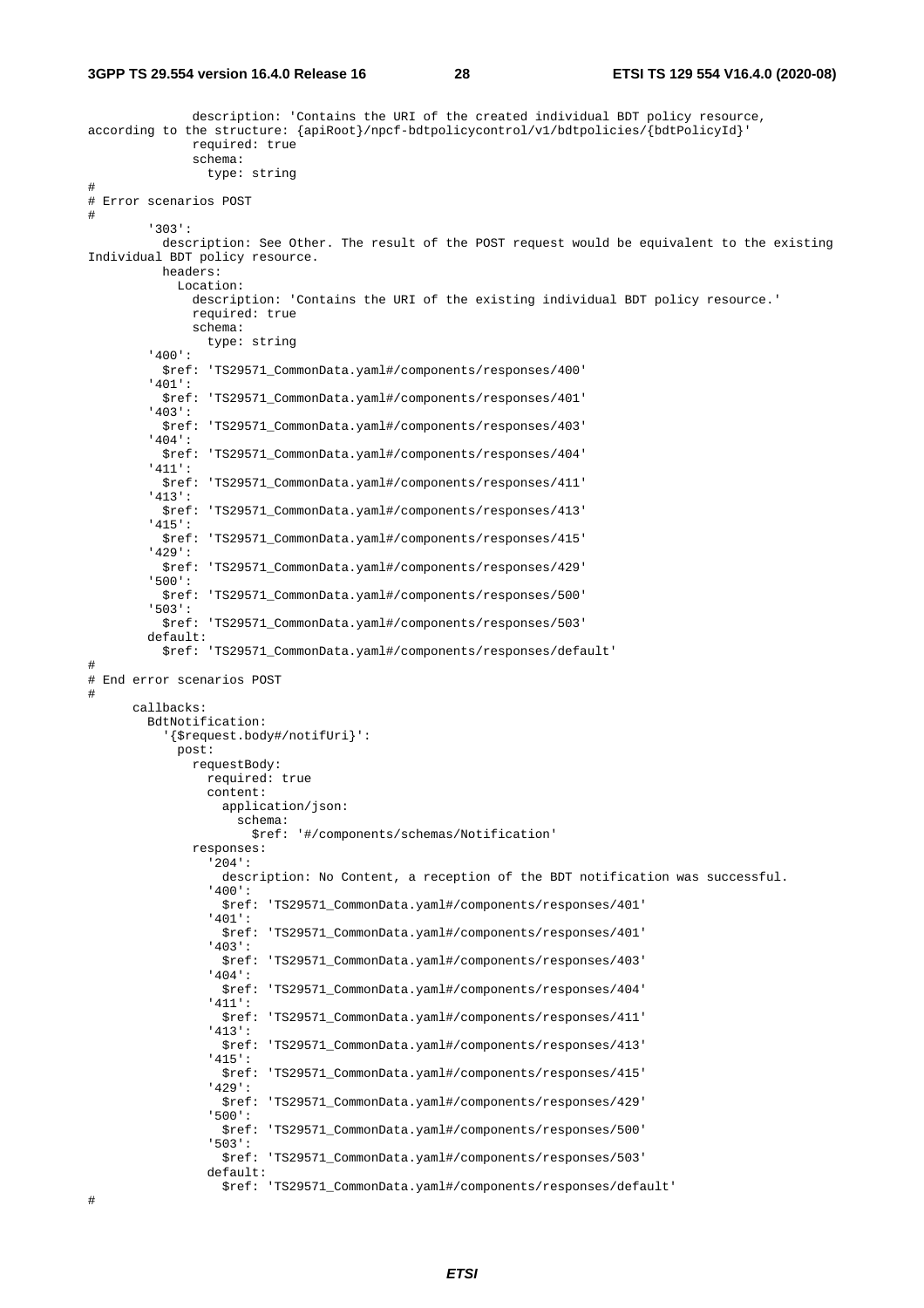```
 /bdtpolicies/{bdtPolicyId}: 
     get: 
       summary: Read an Individual BDT policy 
       operationId: GetBDTPolicy 
       tags: 
         - Individual BDT policy (Document) 
       parameters: 
         - name: bdtPolicyId 
           description: String identifying the individual BDT policy resource in the PCF. 
           in: path 
           required: true 
           schema: 
             type: string 
       responses: 
          '200': 
           description: Background data transfer policies offered to and selected by an ASP. 
           content: 
              application/json: 
               schema: 
                  $ref: '#/components/schemas/BdtPolicy' 
# 
# Error scenarios GET 
# 
         '400': 
           $ref: 'TS29571_CommonData.yaml#/components/responses/400' 
          '401': 
           $ref: 'TS29571_CommonData.yaml#/components/responses/401' 
          '403': 
           $ref: 'TS29571_CommonData.yaml#/components/responses/403' 
          '404': 
           $ref: 'TS29571_CommonData.yaml#/components/responses/404' 
          '406': 
           $ref: 'TS29571_CommonData.yaml#/components/responses/406' 
          '429': 
           $ref: 'TS29571_CommonData.yaml#/components/responses/429' 
          '500': 
           $ref: 'TS29571_CommonData.yaml#/components/responses/500' 
          '503': 
           $ref: 'TS29571_CommonData.yaml#/components/responses/503' 
         default: 
           $ref: 'TS29571_CommonData.yaml#/components/responses/default' 
# 
# End error scenarios GET 
# 
     patch: 
       summary: Update an Individual BDT policy 
       operationId: UpdateBDTPolicy 
       tags: 
          - Individual BDT policy (Document) 
       parameters: 
       - name: bdtPolicyId 
         description: String identifying the individual BDT policy resource in the PCF. 
         in: path 
         required: true 
         schema: 
           type: string 
       requestBody: 
         description: Contains modification instruction to be performed on the BdtPolicy data 
structure to select a transfer policy and in addition, may indicate whether the BDT warning 
notification is enabled or disabled. 
         required: true 
         content: 
           application/merge-patch+json: 
              schema: 
                $ref: '#/components/schemas/BdtPolicyDataPatch' 
       responses: 
          '200': 
           description: The Individual BDT Policy resource is modified and a representation of that 
resource is returned. 
           content: 
             application/json: 
                schema: 
                  $ref: '#/components/schemas/BdtPolicy' 
          '204': 
           description: The Individual BDT Policy resource is modified. 
# 
# Error scenarios PATCH 
#
```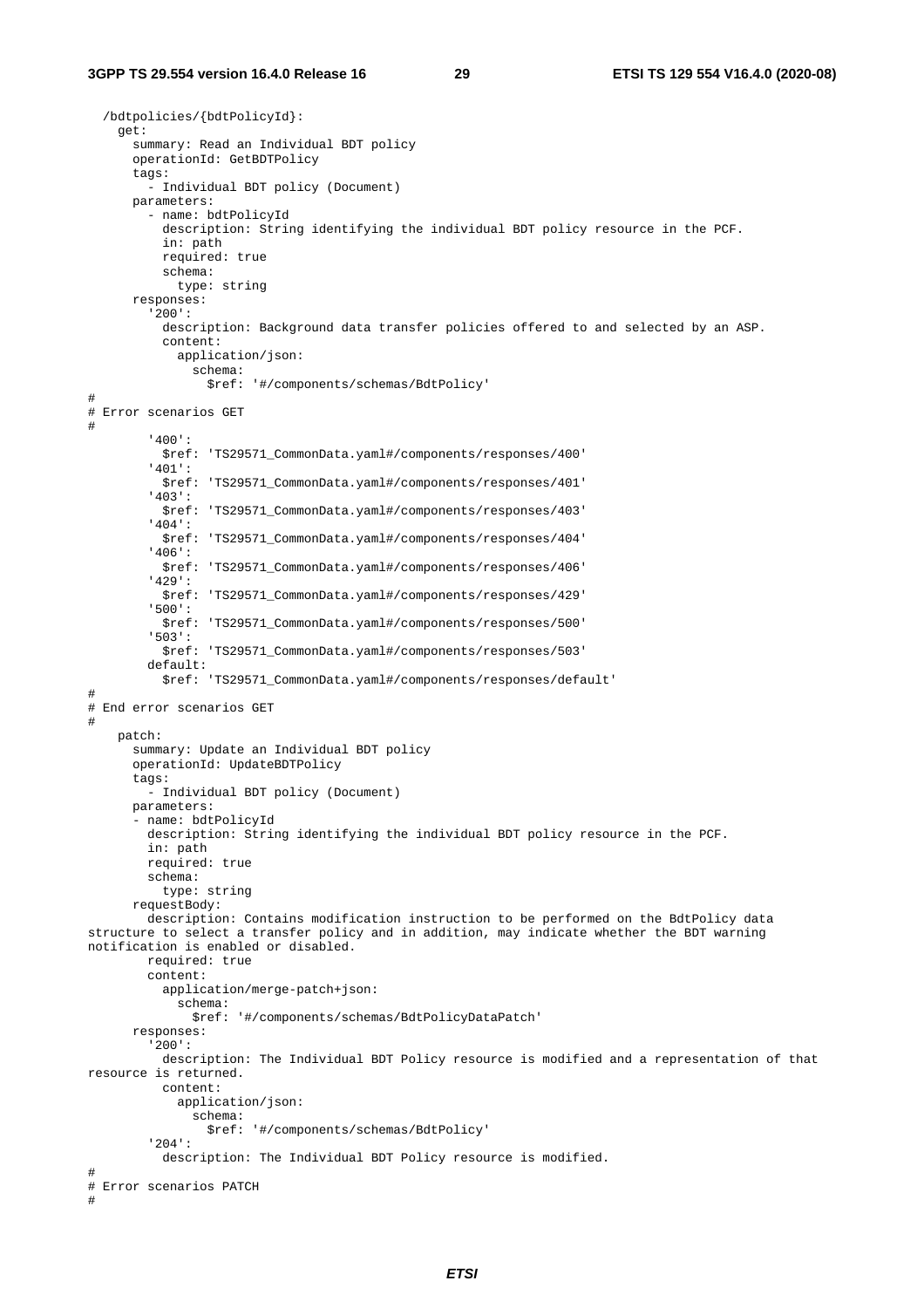'400': \$ref: 'TS29571\_CommonData.yaml#/components/responses/400' '401': \$ref: 'TS29571\_CommonData.yaml#/components/responses/401' '403': \$ref: 'TS29571\_CommonData.yaml#/components/responses/403' '404': \$ref: 'TS29571\_CommonData.yaml#/components/responses/404' '411': \$ref: 'TS29571\_CommonData.yaml#/components/responses/411' '413': \$ref: 'TS29571\_CommonData.yaml#/components/responses/413' '415': \$ref: 'TS29571\_CommonData.yaml#/components/responses/415' '429': \$ref: 'TS29571\_CommonData.yaml#/components/responses/429' '500': \$ref: 'TS29571\_CommonData.yaml#/components/responses/500' '503': \$ref: 'TS29571\_CommonData.yaml#/components/responses/503' default: \$ref: 'TS29571\_CommonData.yaml#/components/responses/default' # # End error scenarios PATCH # # components: securitySchemes: oAuth2ClientCredentials: type: oauth2 flows: clientCredentials: tokenUrl: '{nrfApiRoot}/oauth2/token' scopes: npcf-bdtpolicycontrol: Access to the Npcf\_BDTPolicyControl API schemas: # # Structured data types # BdtPolicy: description: Represents an Individual BDT policy resource. type: object properties: bdtPolData: \$ref: '#/components/schemas/BdtPolicyData' bdtReqData: \$ref: '#/components/schemas/BdtReqData' # BdtReqData: description: Contains service requirements for creation a new Individual BDT policy resource. type: object required: - aspId - desTimeInt - numOfUes - volPerUe properties: aspId: \$ref: '#/components/schemas/AspId' desTimeInt: \$ref: 'TS29122\_CommonData.yaml#/components/schemas/TimeWindow' dnn: \$ref: 'TS29571\_CommonData.yaml#/components/schemas/Dnn' interGroupId: \$ref: 'TS29571\_CommonData.yaml#/components/schemas/GroupId' notifUri: \$ref: 'TS29571\_CommonData.yaml#/components/schemas/Uri' nwAreaInfo: \$ref: '#/components/schemas/NetworkAreaInfo' numOfUes: description: Indicates a number of UEs. type: integer volPerUe: \$ref: 'TS29122\_CommonData.yaml#/components/schemas/UsageThreshold' snssai: \$ref: 'TS29571\_CommonData.yaml#/components/schemas/Snssai' suppFeat: \$ref: 'TS29571\_CommonData.yaml#/components/schemas/SupportedFeatures'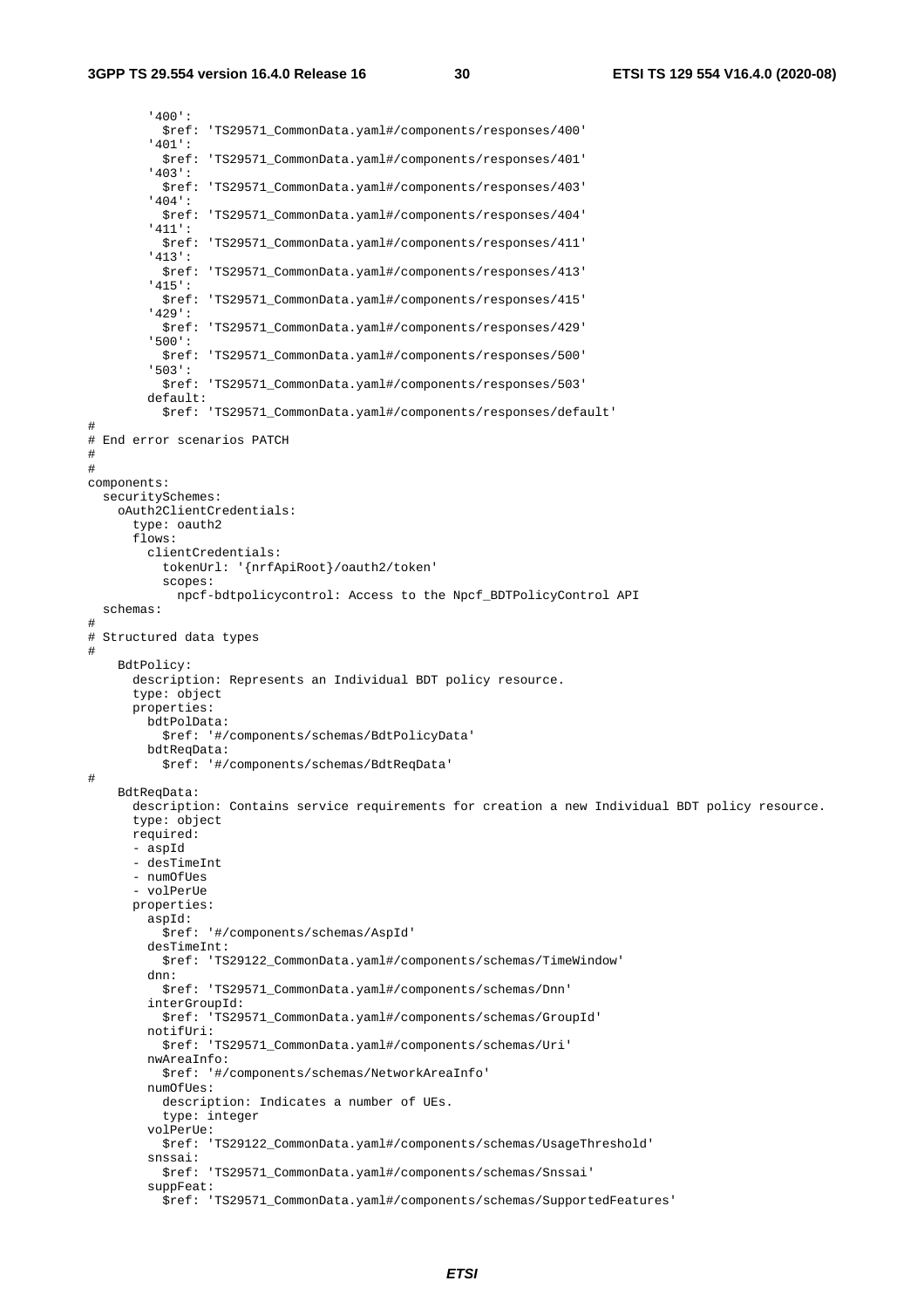trafficDes: \$ref: 'TS29122\_ResourceManagementOfBdt.yaml#/components/schemas/TrafficDescriptor' warnNotifReq: description: Indicates whether the BDT warning notification is enabled or disabled. type: boolean default: false # BdtPolicyData: description: Describes the authorization data of an Individual BDT policy resource. type: object required: - bdtRefId - transfPolicies properties: bdtRefId: \$ref: 'TS29122\_CommonData.yaml#/components/schemas/BdtReferenceId' transfPolicies: description: Contains transfer policies. type: array items: \$ref: '#/components/schemas/TransferPolicy' minItems: 1 selTransPolicyId: description: Contains an identity of the selected transfer policy. type: integer suppFeat: \$ref: 'TS29571\_CommonData.yaml#/components/schemas/SupportedFeatures' # BdtPolicyDataPatch: description: A JSON Merge Patch body schema containing modification instruction to be performed on the BdtPolicy data structure to select a transfer policy and in addition, may indicate whether the BDT warning notification is enabled or disabled. Adds selTransPolicyId to BdtPolicyData data structure and modifies warnNotifReq from BdtReqData data structure. type: object required: - selTransPolicyId properties: selTransPolicyId: description: Contains an identity (i.e. transPolicyId value) of the selected transfer policy. type: integer warnNotifReq: description: Indicates whether the BDT warning notification is enabled or disabled. type: boolean # TransferPolicy: description: Describes a transfer policy. type: object required: - ratingGroup - recTimeInt - transPolicyId properties: maxBitRateDl: \$ref: 'TS29571\_CommonData.yaml#/components/schemas/BitRate' maxBitRateUl: \$ref: 'TS29571\_CommonData.yaml#/components/schemas/BitRate' ratingGroup: description: Indicates a rating group for the recommended time window. type: integer recTimeInt: \$ref: 'TS29122\_CommonData.yaml#/components/schemas/TimeWindow' transPolicyId: description: Contains an identity of a transfer policy. type: integer NetworkAreaInfo: description: Describes a network area information in which the NF service consumer requests the number of UEs. type: object properties: ecgis: description: Contains a list of E-UTRA cell identities. type: array items: \$ref: 'TS29571\_CommonData.yaml#/components/schemas/Ecgi' minItems: 1 ncgis: description: Contains a list of NR cell identities.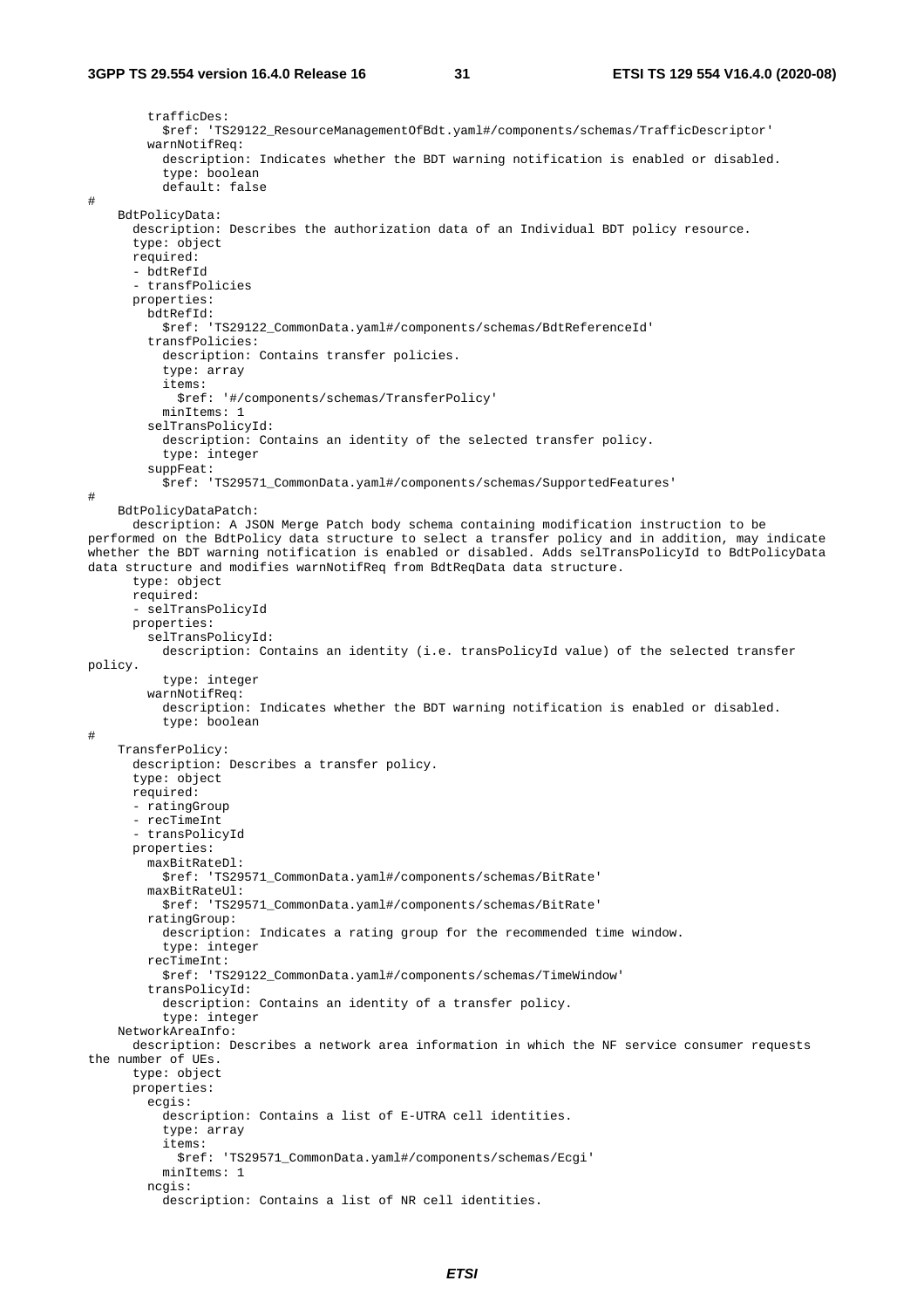type: array items: \$ref: 'TS29571\_CommonData.yaml#/components/schemas/Ncgi' minItems: 1 gRanNodeIds: description: Contains a list of NG RAN nodes. type: array items: \$ref: 'TS29571\_CommonData.yaml#/components/schemas/GlobalRanNodeId' minItems: 1 tais: description: Contains a list of tracking area identities. type: array items: \$ref: 'TS29571\_CommonData.yaml#/components/schemas/Tai' minItems: 1 # Notification: description: Describes a BDT notification. type: object required: - bdtRefId properties: bdtRefId: \$ref: 'TS29122\_CommonData.yaml#/components/schemas/BdtReferenceId' candPolicies: description: Contains a list of the candidate transfer policies from which the AF may select a new transfer policy due to a network performance is below the criteria set by the operator. type: array items: \$ref: '#/components/schemas/TransferPolicy' minItems: 1 nwAreaInfo: \$ref: '#/components/schemas/NetworkAreaInfo' timeWindow: \$ref: 'TS29122\_CommonData.yaml#/components/schemas/TimeWindow' # # Simple data types # AspId: description: Contains an identity of an application service provider. type: string # #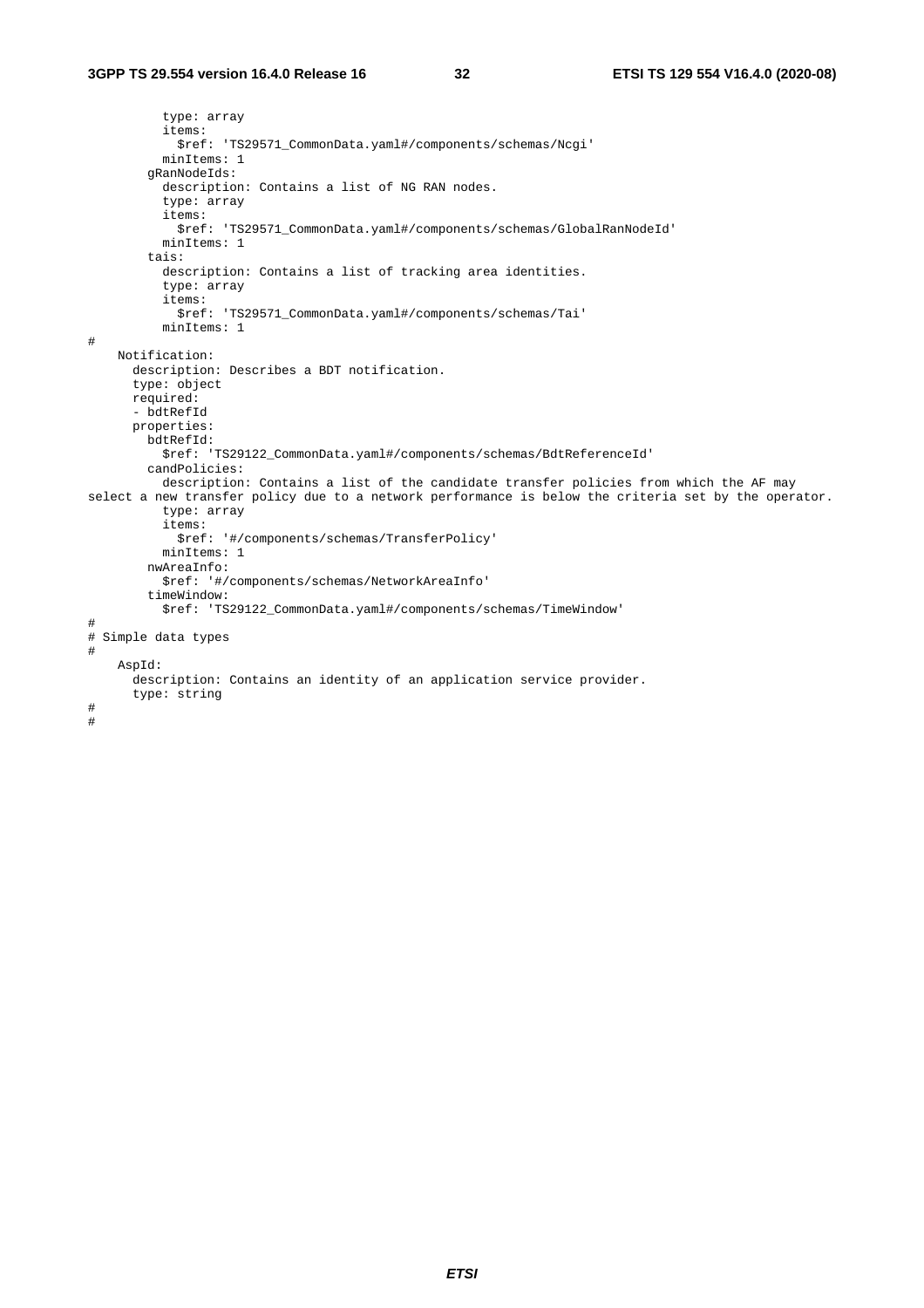Annex B (informative): Change history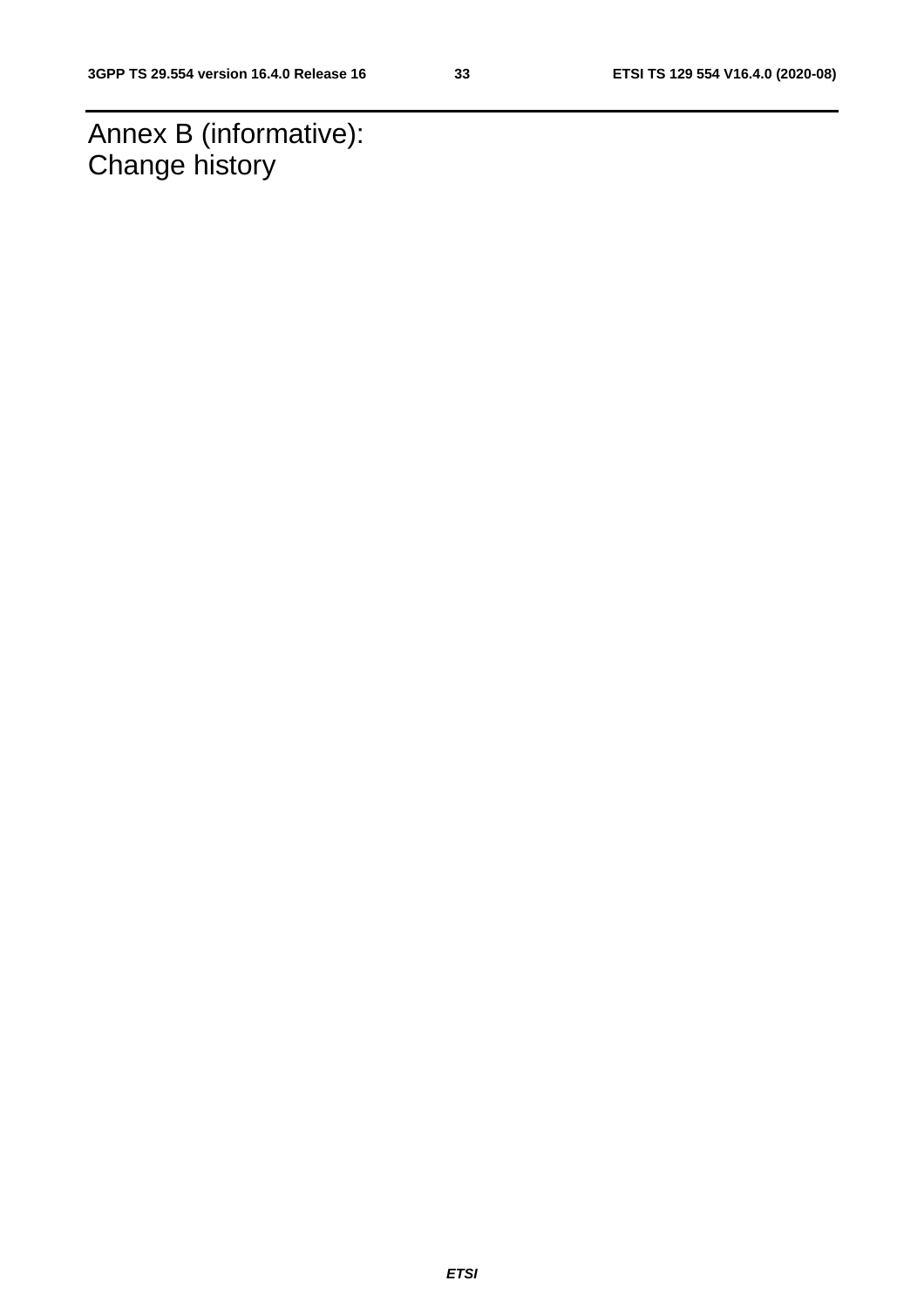| <b>Change history</b> |                    |                |           |                |                |                                                                   |            |
|-----------------------|--------------------|----------------|-----------|----------------|----------------|-------------------------------------------------------------------|------------|
| <b>Date</b>           | TSG #              | TSG Doc.       | <b>CR</b> | <b>Rev</b>     | Cat            | Subject/Comment                                                   | <b>New</b> |
|                       |                    |                |           |                |                |                                                                   | version    |
| 2018-01               |                    |                |           |                |                | <b>TS</b> skeleton                                                | 0.0.0      |
|                       | 2018-01 CT3#94     | C3-180369      |           |                |                | Inclusion of C3-180188 agreed in CT3#94.                          | 0.1.0      |
|                       | 2018-03 CT3#95     | C3-181376      |           |                |                | Inclusion of documents agreed in CT3#95:                          | 0.2.0      |
|                       |                    |                |           |                |                | C3-181055, C3-181091, C3-181268, C3-181269,                       |            |
|                       |                    |                |           |                |                | C3-181270.                                                        |            |
| 2018-04               | CT3#96             | C3-182524      |           |                |                | Inclusion of documents agreed in CT3#96:                          | 0.3.0      |
|                       |                    |                |           |                |                | C3-182048, C3-182428, C3-182427, C3-182051,                       |            |
|                       |                    |                |           |                |                | C3-182052, C3-182053, C3-182429, C3-182454,                       |            |
|                       |                    |                |           |                |                | C3-182430, C3-182232.                                             |            |
| 2018-06               | CT3#97             | C3-183915      |           |                |                | Inclusion of documents agreed in CT3#97:                          | 0.4.0      |
|                       |                    |                |           |                |                | C3-183241, C3-183280, C3-183289, C3-183291,                       |            |
|                       |                    |                |           |                |                | C3-183292, C3-183297, C3-183298, C3-183562,                       |            |
|                       |                    |                |           |                |                | C3-183563, C3-183564, C3-183565, C3-183714,                       |            |
|                       |                    |                |           |                |                | C3-183869.                                                        |            |
| 2018-06               | CT#80              | CP-181028      |           |                |                | TS sent to plenary for approval                                   | 1.0.0      |
| 2018-06               | CT#80              | CP-181028      |           |                |                | TS approved by plenary                                            | 15.0.0     |
| 2018-09               | CT#81              | CP-182015 0001 |           | 1              | В              | Format of bdtPolicyId                                             | 15.1.0     |
| 2018-09               | CT#81              | CP-182015 0002 |           | 4              | B              | Network area information                                          | 15.1.0     |
| 2018-09               | CT#81              | CP-182015 0003 |           | 1              | F              | Description of Structured data types                              | 15.1.0     |
| 2018-09               | CT#81              | CP-182015 0004 |           | 1              | F              | Resource structure presentation                                   | 15.1.0     |
| 2018-09               | CT#81              | CP-182015 0005 |           | 1              | F              | Removal of externalDoc field                                      | 15.1.0     |
| $2018 - 09$           | CT#81              | CP-182015 0006 |           |                | F              | Corrections related to Feature negotiation                        | 15.1.0     |
| $2018 - 09$           | CT#81              | CP-182015 0007 |           |                | F              | "404 Not found" response in OpenAPI                               | 15.1.0     |
| 2018-12               | CT#82              | CP-183205 0008 |           | 1              | F              | Correction of apiName                                             | 15.2.0     |
| 2018-12               | CT#82              | CP-183205 0010 |           |                | F              | Supported content types                                           | 15.2.0     |
| 2018-12               | CT#82              | CP-183205 0011 |           |                | F              | Definition of BdtPolicyData structure                             | 15.2.0     |
| 2018-12               | CT#82              | CP-183205 0012 |           |                | F              | Non-empty arrays in OpenAPI file                                  | 15.2.0     |
| 2018-12               | CT#82              | CP-183205 0013 |           | 1              | $\mathsf F$    | Adding the externalDocs field in the OpenAPI                      | 15.2.0     |
| 2018-12               | CT#82              | CP-183205 0014 |           |                | F              | Adding HTTP status code "200 OK"                                  | 15.2.0     |
| 2018-12               | CT#82              | CP-183205 0015 |           | 1              | F              | Error indicating "Unspecified resource URI structure"             | 15.2.0     |
| 2018-12               | CT#82              | CP-183205      | 0016      | $\overline{3}$ | F              | Npcf_BDTPolicyControl API Authorization based on                  | 15.2.0     |
|                       |                    |                |           |                |                | OAuth2                                                            |            |
| 2018-12               | CT#82              | CP-183205      | 0017      | 1              | F              | API version update                                                | 15.2.0     |
| 2018-12               | CT#82              | CP-183205 0018 |           |                | F              | Default value for apiRoot                                         | 15.2.0     |
| $2018 - 12$           | CT#82              | CP-183205 0019 |           | 1              | F              | OpenAPI: HTTP status codes alignment                              | 15.2.0     |
| $2018 - 12$           | CT#82              | CP-183205 0020 |           | $\mathbf{1}$   | F.             | NgRanNodeld definition in OpenAPI                                 | 15.2.0     |
| 2018-12   CT#82       |                    | CP-183205 0021 |           |                | F              | OpenAPI: usage of the "tags" keyword                              | 15.2.0     |
| 2018-12               | CT#82              | CP-183205 0022 |           |                | F              | Location header field in OpenAPI                                  | 15.2.0     |
| $2018 - 12$           | CT#82              | CP-183205 0023 |           | 1              | F              | Data structure used in PATCH request                              | 15.2.0     |
| 2019-03               | CT#83              | CP-190112      | 0024      |                | F              | Alignment of the BDT procedures                                   | 15.3.0     |
| 2019-05               | CT#84              | CP-191084      | 0025      | 1              | F              | Storage and precedence of OpenAPI specification file              | 15.4.0     |
| 2019-06               | CT#84              | CP-191084      | 0028      | 1              | F              | Copyright Note in YAML file                                       | 15.4.0     |
| 2019-06               | CT#84              | CP-191084      | 0030      |                | F              | OpenAPI version number update                                     | 15.4.0     |
| 2019-06               | CT#84              | CP-191105      | 0026      | 2              | B              | Support of Npcf_BDTPolicyControl_Notify service                   | 16.0.0     |
|                       |                    |                |           |                |                | operation                                                         |            |
| 2019-06               | CT#84              | CP-191090      | 0027      | 1              | B              | Add External group Id                                             | 16.0.0     |
| 2019-06               | $\overline{CT#84}$ | CP-191101      | 0031      | 2              | F              | OpenAPI version number update                                     | 16.0.0     |
| 2019-09               | CT#85              | CP-192157      | 0032      | 1              | В              | Modification of BDT warning notification request                  | 16.1.0     |
|                       |                    |                |           |                |                | indication                                                        |            |
| 2019-09               | CT#85              | CP-192173      | 0034      |                | F              | OpenAPI version update for TS 29.554 Rel-16                       | 16.1.0     |
| 2019-12               | CT#86              | CP-193198      | 0035      | 1              | F              | Indication of "BdtNotification_5G" feature                        | 16.2.0     |
| 2019-12               | CT#86              | CP-193212      | 0037      |                | $\overline{F}$ | Update of API version and TS version in OpenAPI file              | 16.2.0     |
|                       | 2020-03 CT#87e     | CP-200208      | 0036      | $\overline{c}$ | B              | BDT renegotiation upon the network conditions change              | 16.3.0     |
|                       | 2020-03 CT#87e     | CP-200219      | 0038      | $\overline{c}$ | B              | map ASPid to DNN and SNSSAI for xBDT                              | 16.3.0     |
|                       |                    |                |           |                | F              |                                                                   | 16.3.0     |
| 2020-03               | CT#87e             | CP-200216      | 0039      |                |                | Update of OpenAPI version and TS version in<br>externalDocs field |            |
|                       | 2020-06 CT#88e     |                | 0040      | 1              | F              | Removal of not valid BDT policy from UDR                          | 16.4.0     |
|                       |                    | CP-201234      |           |                |                |                                                                   |            |
|                       | 2020-06 CT#88e     | CP-201244      | 0041      | 1              | F              | Storage of YAML files in ETSI Forge                               | 16.4.0     |
|                       | 2020-06 CT#88e     | CP-201256      | 0043      | 1              | F              | URI of the Npcf_BDTPolicyControl service                          | 16.4.0     |
|                       | 2020-06 CT#88e     | CP-201276      | 0045      | 1              | F              | Traffic descriptor for xBDT                                       | 16.4.0     |
|                       | 2020-06 CT#88e     | CP-201225 0047 |           |                | Α              | OpenAPI: adding Location header field in 303 response             | 16.4.0     |
| 2020-06               | CT#88e             | CP-201244      | 0048      | 1              |                | Optionality of ProblemDetails                                     | 16.4.0     |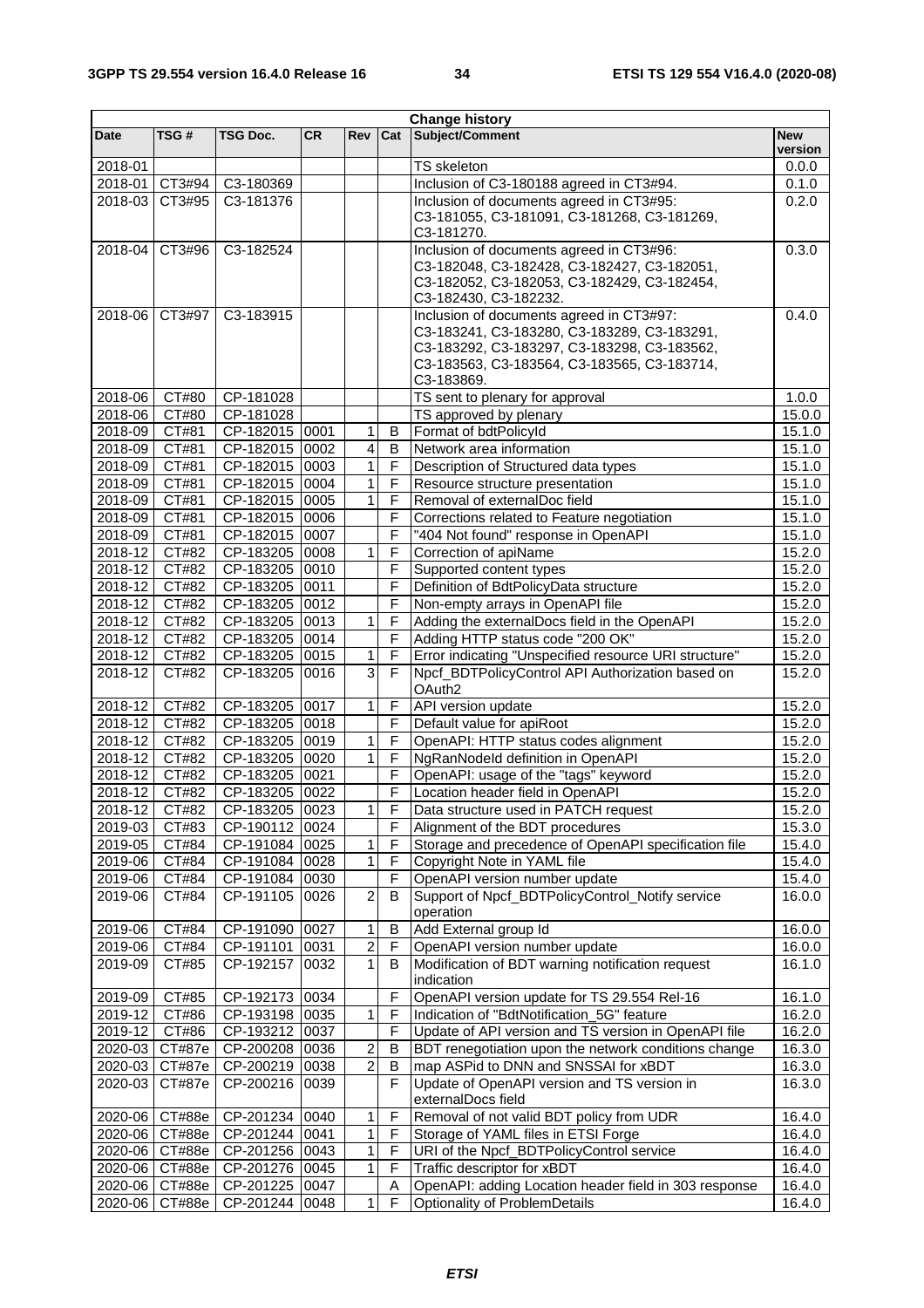|  | 2020-06 CT#88e CP-201244 0049       |  | Supported headers, Resource Data type and yaml<br>Imapping        | 16.4.0 |
|--|-------------------------------------|--|-------------------------------------------------------------------|--------|
|  | 2020-06   CT#88e   CP-201255   0051 |  | Update of OpenAPI version and TS version in<br>externalDocs field | 16.4.0 |